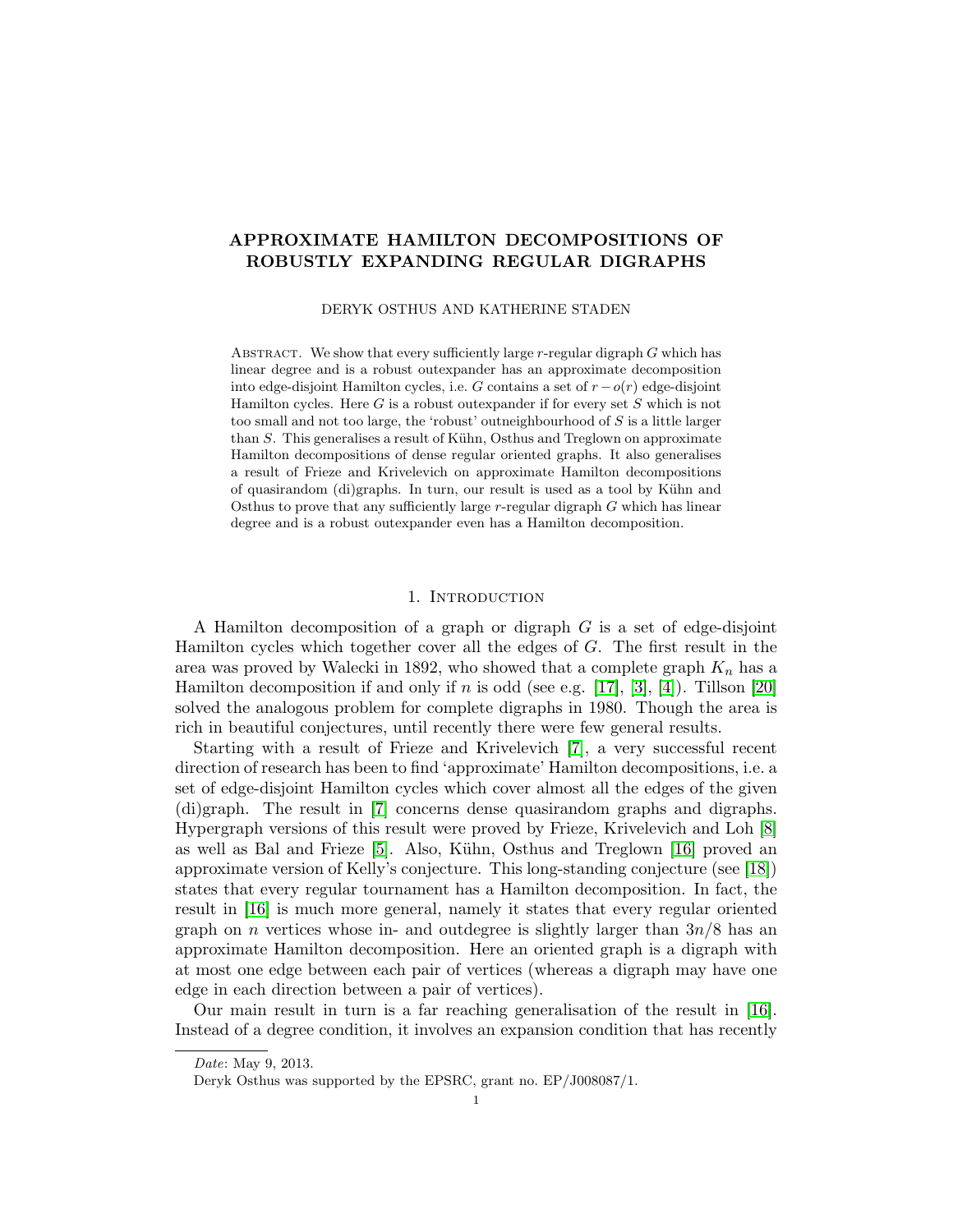been shown to have a close connection with Hamiltonicity. This notion was intro-duced by Kühn, Osthus and Treglown in [\[15\]](#page-43-5). The condition states that for every set  $S$  which is not too small and not too large, its 'robust' outneighbourhood is at least a little larger than  $S$  itself. More precisely, suppose that  $G$  is a digraph of order n and  $S \subseteq V(G)$ . The *v*-robust outneighbourhood  $RN_{\nu,G}^+(S)$  of S is the set of vertices with at least  $\nu$ n inneighbours in S. We say that G is a robust  $(\nu, \tau)$ -outexpander if

$$
|RN_{\nu,G}^+(S)| \ge |S| + \nu n \text{ for all } S \subseteq V(G) \text{ with } \tau n \le |S| \le (1 - \tau)n.
$$

Our main result states that every sufficiently large robustly outexpanding regular digraph has an approximate Hamilton decomposition.

<span id="page-1-1"></span>**Theorem 1.1.** For every  $\alpha > 0$  there exists  $\tau > 0$  such that for all  $\nu, \eta > 0$  there exists  $n_0 = n_0(\alpha, \nu, \tau, \eta)$  for which the following holds. Suppose that

- (i) G is an r-regular digraph on  $n > n_0$  vertices, where  $r > \alpha n$ ;
- (ii) G is a robust  $(\nu, \tau)$ -outexpander.

Then G contains at least  $(1 - \eta)r$  edge-disjoint Hamilton cycles. Moreover, this set of Hamilton cycles can be found in time polynomial in n.

As observed in Lemma 12.1 of [\[13\]](#page-43-6), every oriented graph whose in- and outdegrees are all at least slightly larger than  $3n/8$  is a robust outexpander, so this does generalise the main result of [\[16\]](#page-43-3). Moreover, it turns out that one can relax condition (i) to the requirement that  $G$  is 'almost regular'. This is due to the fact (observed in [\[13\]](#page-43-6)) that every almost regular robustly expanding digraph contains a spanning regular digraph of similar degree.

<span id="page-1-0"></span>**Corollary 1.2.** For every  $\alpha > 0$  there exists  $\tau > 0$  such that for all  $\nu, \eta > 0$  there exist  $n_0 = n_0(\alpha, \nu, \tau, \eta)$  and  $\gamma = \gamma(\alpha, \nu, \tau, \eta) > 0$  for which the following holds. Suppose that

- (i) G is a digraph on  $n \geq n_0$  vertices with  $(\alpha \gamma)n \leq d_G^{\pm}$  $_G^{\pm}(x) \leq (\alpha + \gamma)n$  for every x in G;
- (ii) G is a robust  $(\nu, \tau)$ -outexpander.

Then G contains at least  $(\alpha - \eta)n$  edge-disjoint Hamilton cycles. Moreover, this set of Hamilton cycles can be found in time polynomial in n.

The result in [\[16\]](#page-43-3) extends to almost regular oriented graphs in the same way, but is inherently non-algorithmic (see Section [2\)](#page-2-0). Since, for dense digraphs, the condition of being a robust outexpander is much weaker than that of being quasirandom, Corollary [1.2](#page-1-0) is much more general than the result in [\[7\]](#page-42-2) mentioned earlier. Moreover, it is best possible in the sense that, for an almost regular digraph, an approximate Hamilton decomposition is obviously the best one can hope for.

Theorem [1.1](#page-1-1) is used as an essential tool by Kühn and Osthus in  $[13]$  to prove the following result, which (under the same conditions) guarantees not only an approximate decomposition, but a Hamilton decomposition.

<span id="page-1-2"></span>**Theorem 1.3.** For every  $\alpha > 0$  there exists  $\tau > 0$  such that for every  $\nu > 0$  there exists  $n_0 = n_0(\alpha, \nu, \tau)$  for which the following holds. Suppose that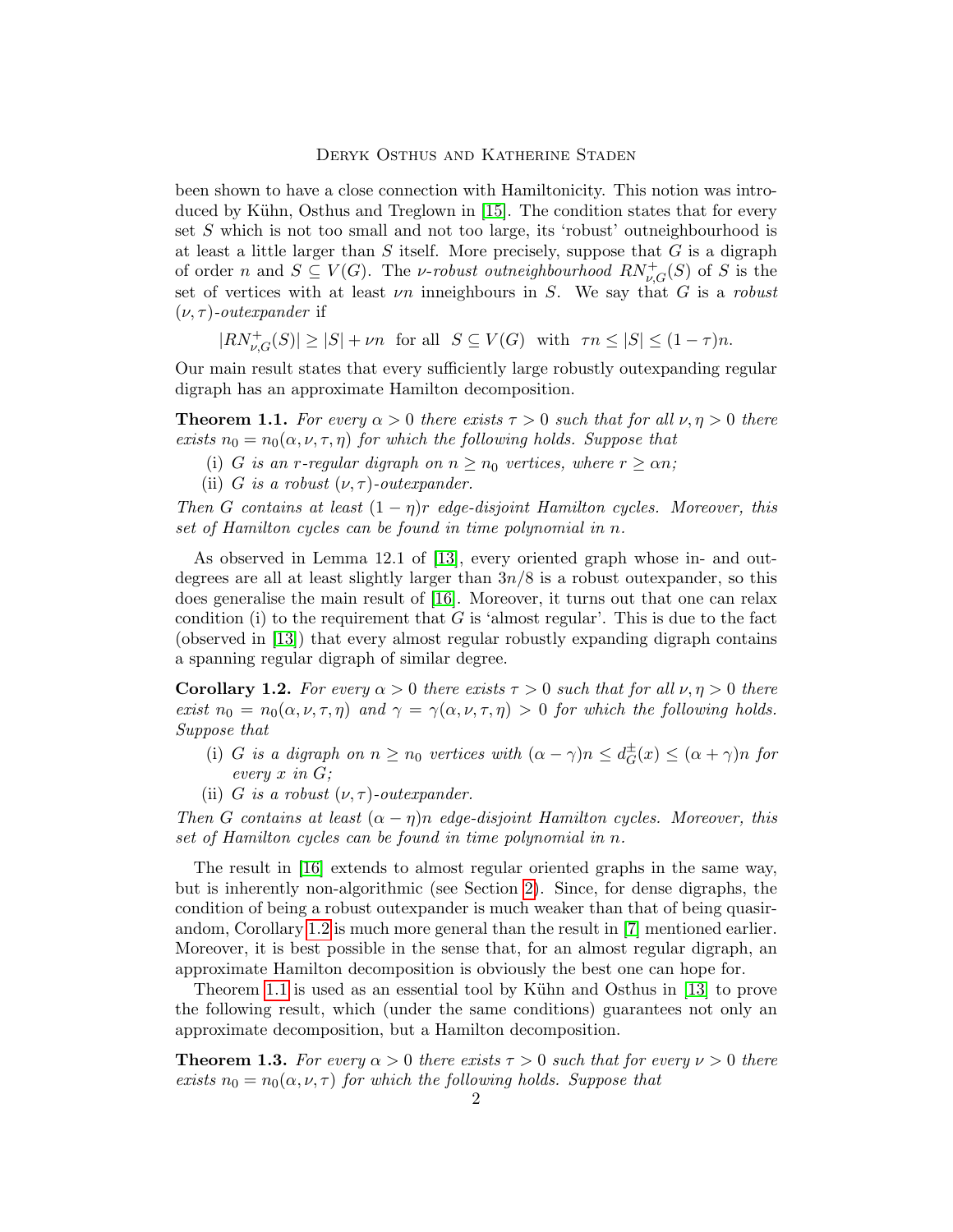#### Approximate Hamilton decompositions of regular expanders

- (i) G is an r-regular digraph on  $n \geq n_0$  vertices, where  $r \geq \alpha n$ ;
- (ii) G is a robust  $(\nu, \tau)$ -outexpander.

Then G has a Hamilton decomposition. Moreover, this decomposition can be found in time polynomial in n.

So as a special case, Theorem [1.3](#page-1-2) implies that Kelly's conjecture holds for all sufficiently large regular tournaments. It also implies a conjecture of Erdős on Hamilton decompositions of regular tournaments. However, it turns out that the notion of robust (out)expansion extends far beyond the class of tournaments and many further applications of Theorem [1.1](#page-1-1) are explored by Kühn and Osthus in [\[14\]](#page-43-7). For example, the notion of robust expansion can be extended to undirected graphs in a natural way and one can deduce a version of Theorem [1.3](#page-1-2) for undirected graphs. In [\[14\]](#page-43-7) this in turn is used to prove an approximate version of a conjecture of Nash-Williams on Hamilton decompositions of dense regular graphs. Random regular graphs of linear degree as well as  $(n, d, \lambda)$ -graphs (for appropriate values of these parameters) are further examples of robustly expanding graphs. In combination with a result of Gutin and Yeo [\[10\]](#page-43-8), Theorem [1.3](#page-1-2) can also be used to solve a problem of Glover and Punnen [\[9\]](#page-43-9) as well as Alon, Gutin and Krivelevich [\[1\]](#page-42-4) on TSP tour domination (see [\[13\]](#page-43-6) for details). For this application, it is crucial that the Hamilton decomposition can be found in polynomial time.

Roughly speaking, the argument leading to Theorem [1.3](#page-1-2) uses Theorem [1.1](#page-1-1) in the following way: let G be a robustly expanding digraph. The first step is to remove a 'robustly decomposable' spanning regular digraph  $H$  from  $G$  to obtain  $G'$ .  $H$ will be sparse compared to  $G$  and will have the property that it has a Hamilton decomposition even if we add the edges of a digraph  $H'$ , which is very sparse compared to  $H$  and also regular (on the same vertex set) but otherwise arbitrary. Now  $G'$  is still a robust outexpander, so one can apply Theorem [1.1](#page-1-1) to  $G'$  obtain an approximate Hamilton decomposition of  $G'$ . Let  $H'$  denote the set of edges not contained in any of the Hamilton cycles of this approximate decomposition of G'. Then the fact that H is robustly decomposable implies that  $H \cup H'$  has a Hamilton decomposition. Together with the approximate decomposition of  $G'$ , this yields a Hamilton decomposition of the entire digraph G. Note that the above approach means that for Theorem [1.3](#page-1-2) to be algorithmic, one needs Theorem [1.1](#page-1-1) to be algorithmic too.

This paper is organised as follows. In the next section, we give a brief outline of the argument. We then collect the necessary tools in Section [3](#page-5-0) (which is mostly concerned with Szemerédi's regularity lemma) and Section [4](#page-12-0) (which mainly collects properties of robust outexpanders). We then prove Theorem [1.1](#page-1-1) in Section [5.](#page-15-0) In Section [6,](#page-42-5) we deduce Corollary [1.2](#page-1-0) from Theorem [1.1.](#page-1-1)

#### 2. Sketch of the proof of Theorem [1.1](#page-1-1)

<span id="page-2-0"></span>Roughly speaking, the strategy of the proof of Theorem [1.1](#page-1-1) is the following. Suppose that a digraph  $G$  satisfies the conditions of Theorem [1.1.](#page-1-1) First remove the edges of a carefully chosen spanning sparse subdigraph  $H$  from  $G$  and let  $G'$ consist of the remaining edges of G. Next, find an approximate decomposition of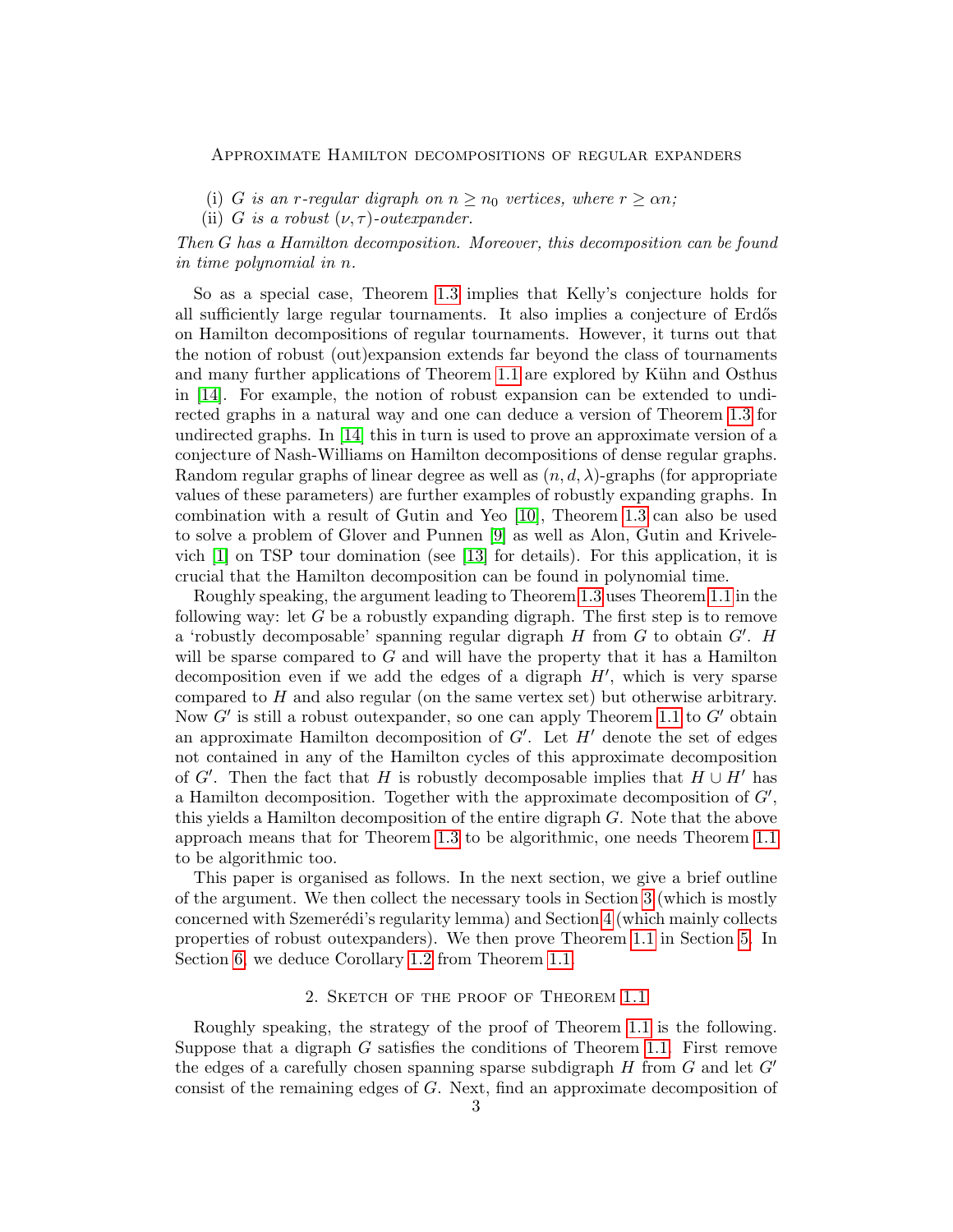$G'$  into edge-disjoint 1-factors  $F_i$  (where a 1-factor is a spanning union of vertexdisjoint cycles). Finally, the aim is to transform each  $F_i$  into a Hamilton cycle by removing some of its edges and adding some edges of H. One immediate obstacle to a naïve implementation of this approach is that the  $F_i$  might consist of many cycles, so turning each of them into a Hamilton cycle might require more edges from H than one can afford. In [\[7,](#page-42-2) [16\]](#page-43-3), this was overcome (loosely speaking) by choosing the 1-factors  $F_i$  randomly. It turns out that this has the advantage that the  $F_i$  will have few cycles, i.e. they are already close to being Hamilton cycles. One disadvantage is that this approach is inherently non-algorithmic (and does not seem derandomisable).

A second problem is how to make sure that  $H$  contains the edges that are required to transform each  $F_i$  into a Hamilton cycle. We overcome this by choosing H and the 1-factors  $F_i$  according to the vertex partition of G obtained from Szemerédi's regularity lemma. More precisely, we apply the regularity lemma to partition G into clusters  $V_1, \ldots, V_L$  of vertices such that almost all ordered pairs of clusters induce a pseudorandom subdigraph of  $G$ , together with a small (but typically troublesome) exceptional set  $V_0$ . We define the 'reduced multidigraph'  $R(\beta)$  whose vertices are the clusters  $V_j$  with (multiple) edges from  $V_j$  to  $V_k$  if the corresponding subdigraph of  $G$  is pseudorandom and dense. Here the number of edges from  $V_j$  to  $V_k$  is proportional to the density of  $G[V_j, V_k]$ . So each edge of  $R(\beta)$  corresponds to a bipartite pseudorandom digraph between the corresponding pair of clusters in G (where all these pseudorandom digraphs have same density β).  $R(β)$  inherits many of the properties of G, in particular it is an almost regular robust outexpander with large minimum semidegree.

The next step is to use the Max-Flow-Min-Cut Theorem to find a spanning regular subdigraph of  $R(\beta)$  which contains almost all edges of  $R(\beta)$ . We can now (arbitrarily) partition this regular subdigraph into a collection of edge-disjoint 1 factors  $F_i$  of  $R(\beta)$  (see Section [5.1\)](#page-15-1). Each of the  $F_i$  corresponds to a vertex-disjoint collection of 'blown-up' cycles which spans most of  $V(G)$ . We will denote each of these collections by  $G_i$  and call  $G_i$  the *i*th slice of G. Note that the  $G_i$  are all edge-disjoint.

Roughly speaking, the aim is to add a small number of edges (which do not lie in any of the other slices) to each  $G_i$  to transform  $G_i$  into a regular digraph which has an approximate Hamilton decomposition. Together, these approximate Hamilton decompositions of the slices then yield an approximate Hamilton decomposition of G. In Section [5.2,](#page-17-0) we put aside three sparse subdigraphs  $H_0, H_1, H_2$  which we will use to add the required edges to each  $G_i$ . So together,  $H_0$ ,  $H_1$  and  $H_2$  play the role of the digraph H mentioned earlier.

So far we have ignored the exceptional vertices, but to obtain a regular spanning subdigraph we need to incorporate them into each slice  $G_i$ . For convenience, we call any exceptional vertex  $x \in V_0$  and each edge incident with  $V_0$  'red'. In Sections [5.6](#page-27-0) and [5.7,](#page-30-0) we will add red edges to each  $G_i$  in such a way that the resulting slice  $G_i$  is almost regular and only a small part of each cluster is incident to any red edges. Some of these edges come from  $H_1$  and the others will be edges of G which are not contained in any of the  $H_j$  or any of the  $G_i$  constructed so far.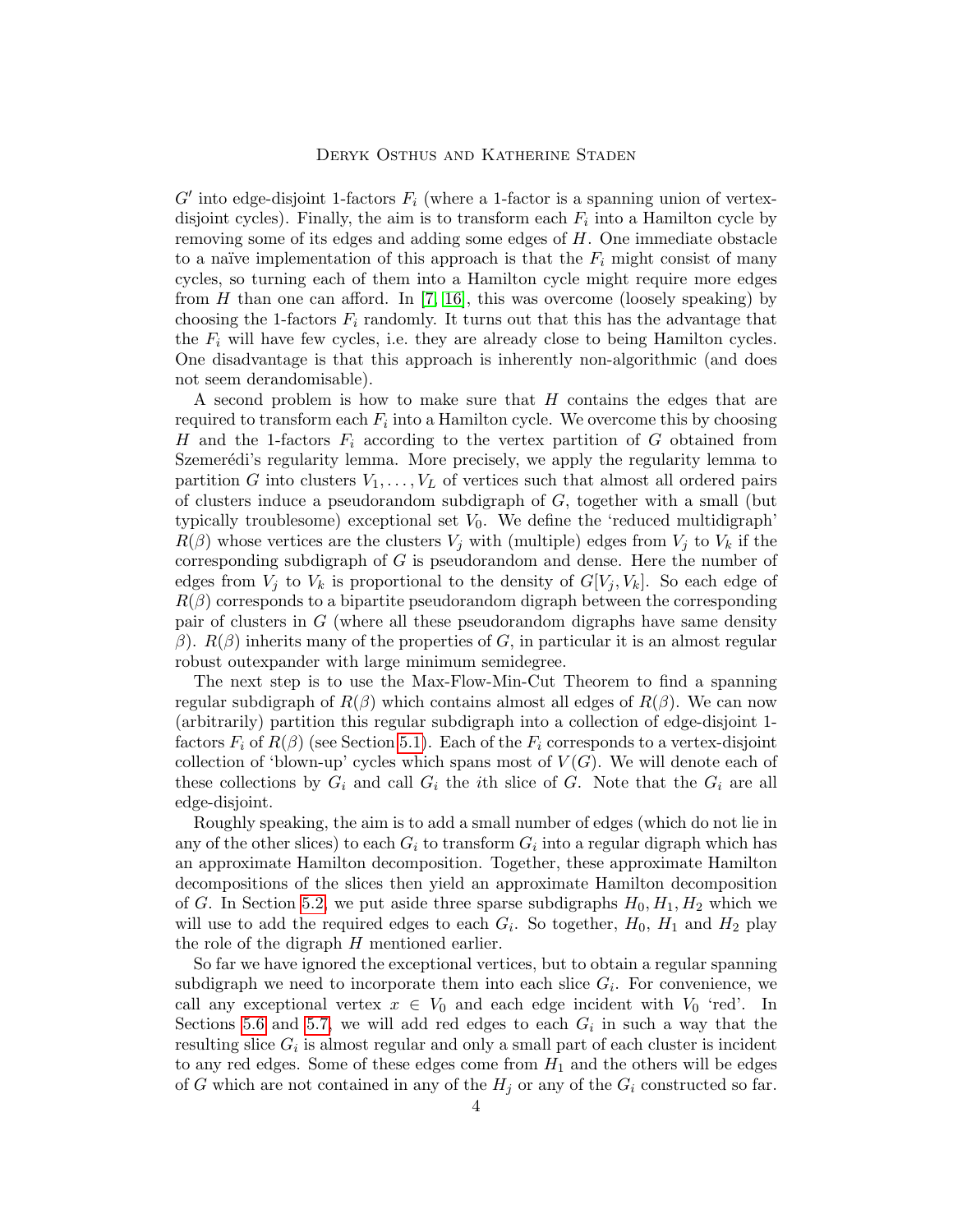#### Approximate Hamilton decompositions of regular expanders

Together with these red edges, each  $G_i$  is now an almost regular digraph consisting mainly of a union of blown-up cycles. On the other hand,  $G_i$  may not even be connected. But to guarantee many edge-disjoint Hamilton cycles in  $G_i$ , we clearly need to have sufficiently many edge-disjoint paths between these blown-up cycles. For this, we define an ordering of the cycles  $D_1, \ldots, D_\ell$  of  $F_i$  and specify 'bridge vertices'  $x_{i,j}$  (one for each successive pair of cycles) so that  $x_{i,j}$  has many inneighbours in  $D_j$  and many outneighbours in  $D_{j+1}$ . We find the edges incident to these  $x_{i,j}$  within  $H_0$  (see Section [5.5\)](#page-24-0).

We would now like to find a spanning regular subdigraph in each  $G_i$  whose degree is almost as large as that of  $G_i$ . Trivially, this regular subdigraph would then have a decomposition into 1-factors. However, as we have little control over the red edges added so far, they may prevent us from finding a regular subdigraph (see Section [5.8](#page-32-0) for a discussion and an example). For this reason, we add extra (red) edges to  $G_i$  from  $H_2$  to balance out the existing red edges. In this way, we can ensure that for each cluster  $V$  of a blown-up cycle  $D$ , the number of edges leaving V in  $G_i$  equals the number of edges entering its successor  $V^+$  on D. This is achieved in Sections [5.8](#page-32-0) and [5.9,](#page-36-0) by considering an auxiliary reduced digraph  $R^*$  which also turns out to be a robust outexpander (the latter property is crucial here).

As indicated above, in Section [5.10,](#page-37-0) we can now find a spanning  $\kappa$ -regular subdigraph  $G_i^*$  of each  $G_i$  (for a suitable  $\kappa$ ). We now decompose each  $G_i^*$  into 1-factors  $f_{i,1}, \ldots, f_{i,\kappa}$ . Our aim is to transform each  $f_{i,j}$  into a Hamilton cycle by adding and removing a few edges. The edges we add will be taken from a very sparse digraph  $H_{3,i}$  which we removed from  $G_i$  earlier (so  $H_{3,i}$  can also be viewed as a union of blown-up cycles). The key point of the proof is that we can achieve this transformation by using a very small number of edges from  $H_{3,i}$  for each  $f_{i,j}$ . The reason for this is that we can guarantee that the red edges added in the course of the proof are 'localised' within each  $G_i$ , i.e. on each blown-up cycle of each  $F_i$  there are long intervals of clusters which are not incident to any red edges. This means that for each 1-factor  $f_{i,j}$ , its subdigraph induced by any such interval I consists of long paths. If some of these paths lie on different cycles of  $f_{i,j}$ , we can merge these into a single cycle by adding and removing edges of  $H_{3,i}$  which are induced by just a single pair of consecutive clusters on I. Crucially, this enables us to use the bipartite subdigraphs of  $H_{3,i}$  induced by other pairs of consecutive clusters on I to transform other 1-factors  $f_{i,j'}$  of the slice  $G_i$ . Repeating this process until we have merged all cycles of  $f_{i,j}$  into a single cycle eventually transforms the  $f_{i,j}$  into  $\kappa$  edge-disjoint Hamilton cycles, as required (see Lemma [4.5](#page-15-2) and Section [5.11\)](#page-39-0).

An approach based on the regularity lemma was already used in [\[16\]](#page-43-3). However, as mentioned earlier, the argument there relied on a random choice of the 1 factors, which did not translate into an algorithm. This problem is overcome by the above 'localisation' idea, which automatically produces 1-factors which are 'well behaved' with respect to red edges in the sense described above. However, this 'localisation property' is quite difficult to achieve and relies on additional ideas such as a refinement of the original regularity partition and a special 'unwinding' of blown-up cycles (see Section [5.3](#page-18-0) and Lemma [4.4\)](#page-13-0).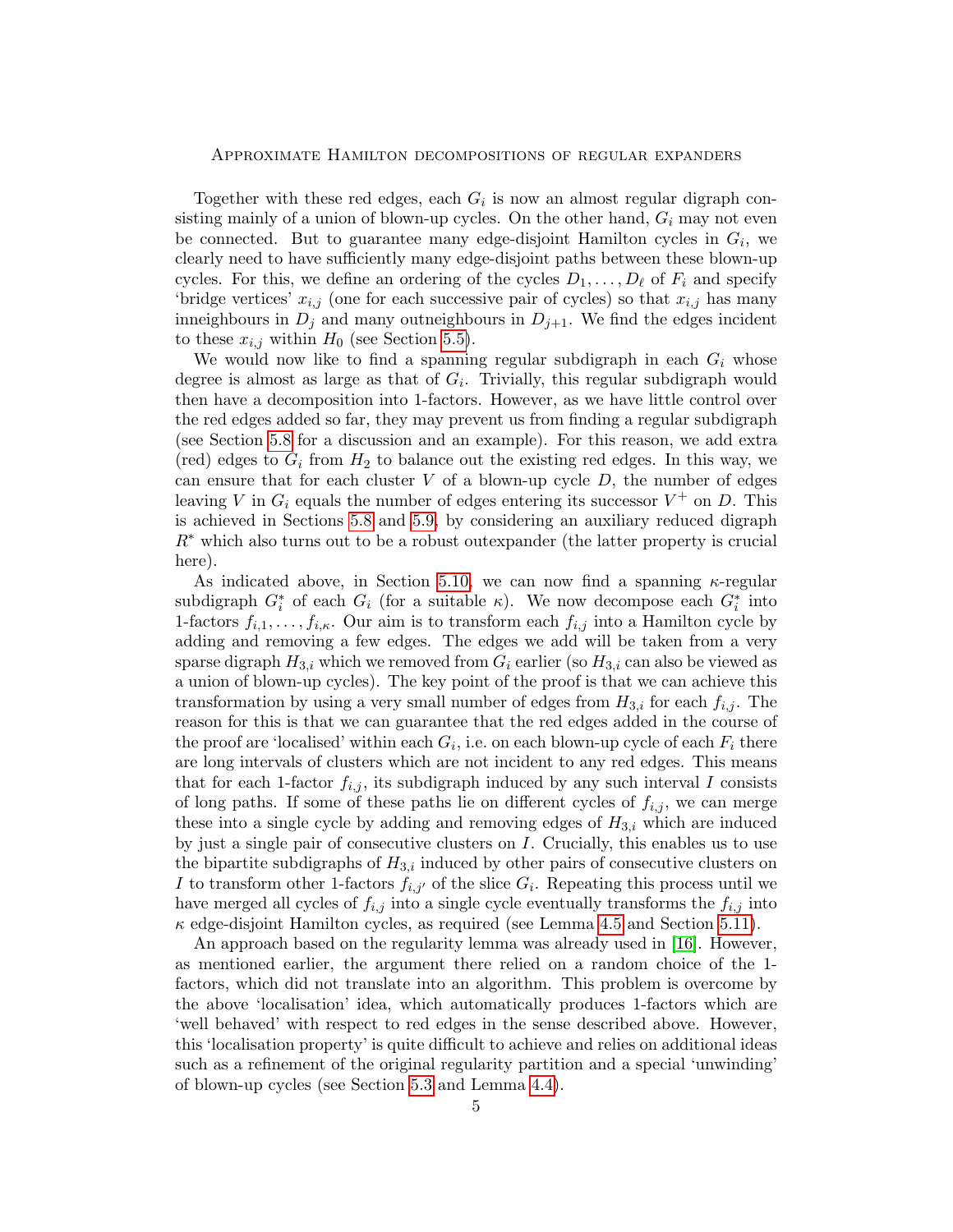### 3. Notation and the diregularity lemma

<span id="page-5-0"></span>3.1. Notation. Throughout we will omit floors and ceilings where the argument is unaffected. The constants in the hierarchies used to state our results are chosen from right to left. For example, if we claim that a result holds whenever  $0 < 1/n \ll$  $a \ll b \ll c \leq 1$  (where *n* is the order of the graph or digraph), then there are non-decreasing functions  $f:(0,1] \rightarrow (0,1], g:(0,1] \rightarrow (0,1]$  and  $h:(0,1] \rightarrow (0,1]$ such that the result holds for all  $0 < a, b, c \le 1$  and all  $n \in \mathbb{N}$  with  $b \le f(c)$ ,  $a \leq g(b)$  and  $1/n \leq h(a)$ . Hierarchies with more constants are defined in a similar way. Note that  $a \ll b$  implies that we may assume in the proof that e.g.  $a < b$  or  $a < b^2$ . We write  $a = b \pm \varepsilon$  for  $a \in [b - \varepsilon, b + \varepsilon]$ .

For an undirected graph G containing a vertex x we write  $N_G(x)$  for the neighbourhood of x and  $d_G(x)$  for its degree. For a digraph G we write xy for the edge directed from x to y and write  $N_G^+$  $_G^+(x)$  for the *outneighbourhood*, the set of vertices receiving an edge from x, and write  $d_G^+$  $G^+(x) := |N_G^+|$  $\mathcal{L}_G^+(x)$  for the *outdegree* of x. We define the *inneighbourhood*  $N_G^ \overline{G}(x)$  and *indegree*  $d_{\overline{G}}^ \overline{G}(x)$  similarly. For a collection of vertices  $U \subseteq V(G)$  we write  $d_G^+$  $_G^+(U)$  for the total number of edges sent out by the vertices in U. We define  $d_G^ _G^-(U)$  analogously. We will omit the G subscript in the above and in similar situations elsewhere if this is unambiguous. Denote the minimum outdegree by  $\delta^+(G)$  and the minimum indegree by  $\delta^-(G)$ . Let the minimum semidegree  $\delta^0(G)$  be the minimum of  $\delta^+(G)$  and  $\delta^-(G)$ . Denote the maximum outdegree by  $\Delta^+(G)$  and define  $\Delta^-(G)$  and analogously. Let  $\Delta^{0}(G)$  denote the maximum of  $\Delta^{+}(G)$  and  $\Delta^{-}(G)$ . If G is a multidigraph then neighbourhoods are multisets. For any positive integer  $r$ , an  $r$ -regular digraph on  $n$  vertices is such that every vertex has exactly r outneighbours and r inneighbours. A 1-factor of a multidigraph  $G$  is a 1-regular spanning digraph; that is, a collection of vertex-disjoint cycles that together contain all the vertices of G.

If G is a multidigraph and  $U \subseteq V(G)$ , we write  $G[U]$  for the sub-multidigraph of G induced by U. That is, the digraph with vertex set U and edge set obtained from  $E(G)$  by including only those edges with both endpoints contained in U. If  $G[U]$  has empty edge set, we say that U is an *isolated* subset of G. If G is a digraph and  $U \subseteq V(G)$  we write  $G \setminus U$  for the digraph with vertex set  $V(G) \setminus U$ and edge set obtained from  $E(G)$  by deleting all edges incident to a vertex of U.

Given a digraph R and a positive integer r, the r-fold blow-up  $r \otimes R$  of R is the digraph obtained from  $R$  by replacing every vertex  $x$  of  $R$  by  $r$  vertices and replacing every edge xy of R by the complete bipartite graph  $K_{r,r}$  between the two sets of r vertices corresponding to x and y such that all the edges of  $K_{r,r}$  are oriented towards the  $r$  vertices corresponding to  $y$ . We say that any edge in this  $K_{r,r}$  is contained in the blow-up of xy. Now consider the case when  $V_1, \ldots, V_k$ is a partition of some set  $V$  of vertices and  $R$  is a digraph whose vertices are  $V_1, \ldots, V_k$ . If R is a directed cycle, say  $R = C = V_1 \ldots V_k$ , and G is a digraph with  $V(G) \subseteq V = V_1 \cup ... \cup V_k$ , we say that *(the edges of)* G wind(s) around C if, for every edge xy of G, there exists an index j such that  $x \in V_j$  and  $y \in V_{j+1}$ .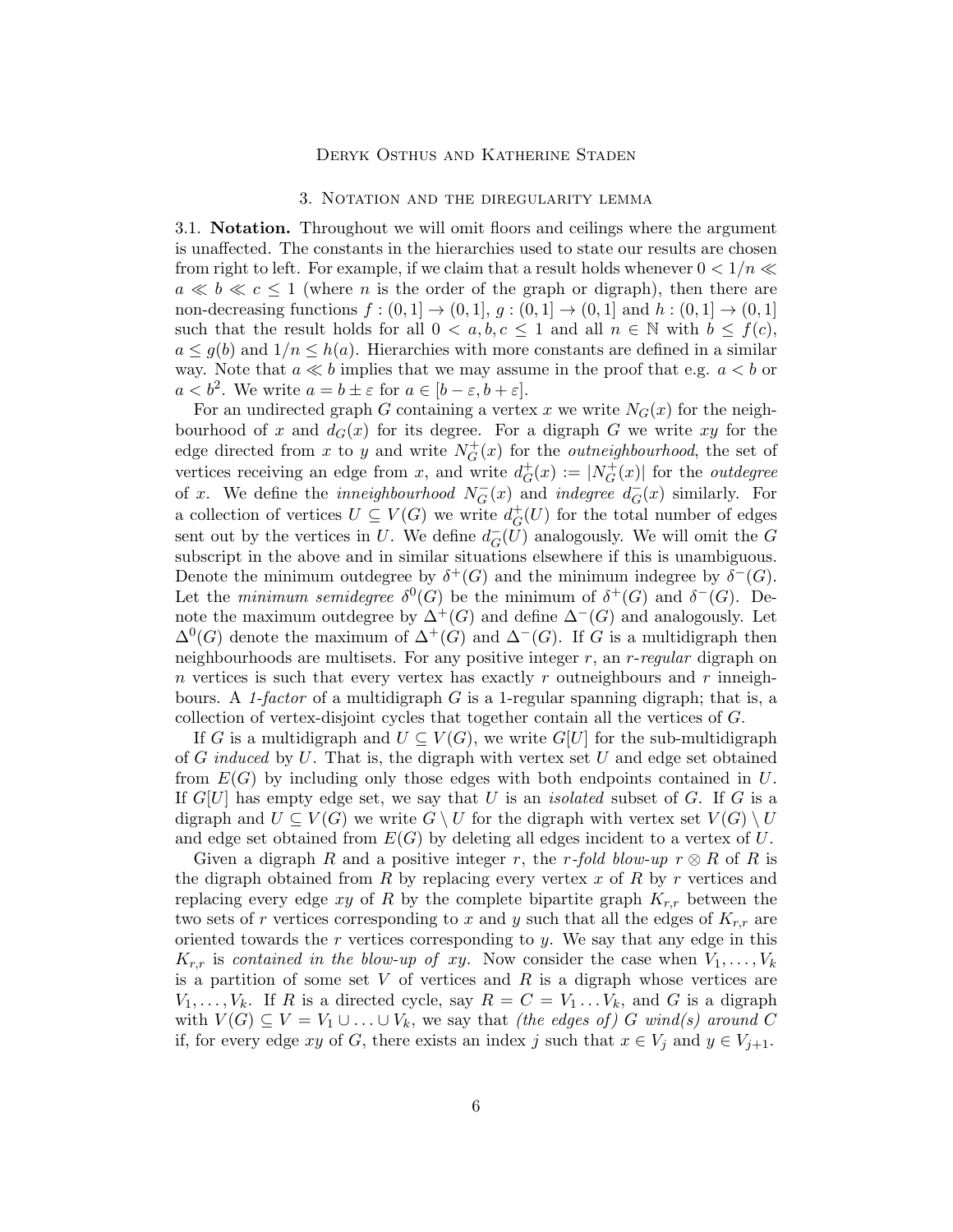Approximate Hamilton decompositions of regular expanders

3.2. A Chernoff bound and its derandomisation. In the proof of Claims [5.3](#page-28-0) and [5.4,](#page-31-0) we will use the following standard Chernoff type bound (see e.g. Corollary 2.3 in [\[12\]](#page-43-10) and Theorem 2.2 in [\[19\]](#page-43-11)).

<span id="page-6-0"></span>**Proposition 3.1.** Suppose X has binomial distribution and  $0 < a < 1$ . Then

$$
\mathbb{P}(X \ge (1+a)\mathbb{E}X) \le e^{-\frac{a^2}{3}\mathbb{E}X} \text{ and } \mathbb{P}(X \le (1-a)\mathbb{E}X) \le e^{-\frac{a^2}{3}\mathbb{E}X}.
$$

To obtain an algorithmic version of Theorem [1.1,](#page-1-1) we need to 'derandomise' our applications of Proposition [3.1.](#page-6-0) This can be done via the well known 'method of conditional probabilities.' The following result of Srivastav and Stangier (Theorem 2.10 in [\[19\]](#page-43-11)) provides a convenient way to apply this method. It implies that any construction based on a polynomial number of applications of Proposition [3.1](#page-6-0) can be derandomised to provide a polynomial time algorithm.

Suppose we are given N independent  $0/1$  random variables  $X_1, \ldots, X_N$  where  $\mathbb{P}(X_j = 1) = p$  and  $\mathbb{P}(X_j = 0) = 1 - p$  for some rational  $0 \le p \le 1$ . Suppose that  $1 \leq i \leq m$ . Let  $w_{ij} \in \{0, 1\}$ . Denote by  $\phi_i$  the random variables  $\phi_i := \sum_{j=1}^N w_{ij} X_j$ . Fix  $\beta_i$  with  $0 < \beta_i < 1$ . Now let  $E_i^+$  denote the event that  $\phi_i \geq (1 + \beta_i) \mathbb{E}[\phi_i]$  and let  $E_i^-$  denote the event that  $\phi_i \leq (1-\beta_i)\mathbb{E}[\phi_i]$ . Let  $E_i$  be either  $E_i^+$  or  $E_i^-$ .

<span id="page-6-1"></span>**Theorem 3.2.** [\[19\]](#page-43-11) Let  $E_1, \ldots, E_m$  be events such that

$$
\sum_{i=1}^{m} e^{-\beta_i^2 \mathbb{E}(\phi_i)/3} \le 1/2.
$$

Then

$$
\mathbb{P}\left(\bigcap_{i=1}^m E_i\right) \ge 1/2
$$

and a vector  $x \in \bigcap_{i=1}^m E_i$  can be constructed in time  $O(mN^2 \log(mN)).$ 

In general, it will usually be clear that the proofs can be translated into polynomial time algorithms. We do not prove an explicit bound on the time needed to find the set of edge-disjoint Hamilton cycles guaranteed by Theorem [1.1,](#page-1-1) apart from the fact that the time is polynomial in  $n$ .

3.3. The diregularity lemma. We will use the directed version of Szemerédi's regularity lemma. To state it we need some definitions. We write  $d_G(A, B)$  for the *density*  $\frac{e_G(A,B)}{|A||B|}$  of an undirected bipartite graph G with vertex classes A and B. Given  $\varepsilon > 0$  we say that G is  $\varepsilon$ -regular if every  $X \subseteq A$  and  $Y \subseteq B$  with  $|X| \geq \varepsilon |A|$  and  $|Y| \geq \varepsilon |B|$  satisfy  $|d(A, B) - d(X, Y)| \leq \varepsilon$ . Given  $\varepsilon, d \in (0, 1)$  we say that G is  $(\varepsilon, d)$ -regular if G is  $\varepsilon$ -regular and  $d_G(A, B) = d \pm \varepsilon$ . We say that G is  $(\varepsilon, d)$ -superregular if both of the following hold:

- G is  $(\varepsilon, d)$ -regular;
- $d(a) = (d \pm \varepsilon)|B|, d(b) = (d \pm \varepsilon)|A|$  for all  $a \in A, b \in B$ .

Given disjoint vertex sets A and B in a digraph G, write  $(A, B)<sub>G</sub>$  for the oriented bipartite subgraph of  $G$  whose vertex classes are  $A$  and  $B$  and whose edges are all those from A to B in G. We say that  $(A, B)<sub>G</sub>$  has any of the regularity properties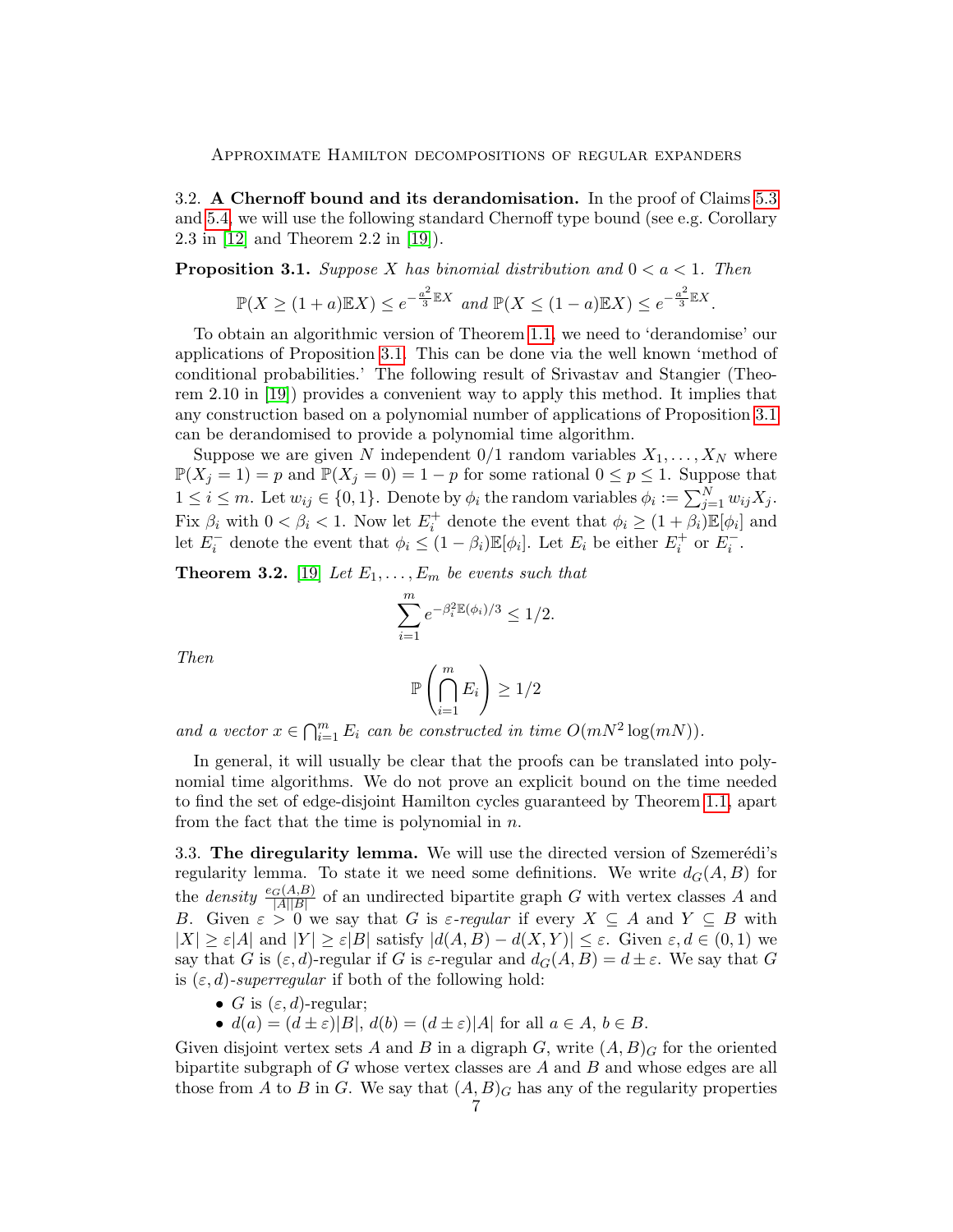above if the requirements hold for the underlying undirected bipartite graph of  $(A, B)<sub>G</sub>$ .

The diregularity lemma is a variant of the regularity lemma for digraphs due to Alon and Shapira [\[2\]](#page-42-6). We will use the degree form which can be derived from the standard version in the same manner as the undirected degree form. The proof of the diregularity lemma itself is similar to the undirected version.

<span id="page-7-0"></span>**Lemma 3.3.** (Degree form of the diregularity lemma) For every  $\varepsilon \in (0,1)$  and every integer M' there are integers M and  $n_0$  such that if G is a digraph on  $n \geq n_0$ vertices and  $d \in [0,1]$  is any real number, then there is a partition of the vertex set of G into  $V_0, \ldots, V_L$  and a spanning subdigraph G' of G such that the following holds:

- $M' \le L \le M;$
- $|V_0| \leq \varepsilon n$ ;
- $\bullet \ |V_1| = \ldots = |V_L| =: m;$
- $d_{G'}^+(x) > d_G^+(x) (d+\varepsilon)n$  and  $d_{G'}^-(x) > d_G^-(x) (d+\varepsilon)n$  for all vertices  $x \in V(G)$ ;
- For all  $1 \leq i \leq L$  the digraph  $G'[V_i]$  is empty;
- For all  $1 \leq j \leq L$  with  $i \neq j$  the pair  $(V_i, V_j)_{G'}$  is  $\varepsilon$ -regular and has density either 0 or at least d.

We call  $V_1, \ldots, V_L$  clusters,  $V_0$  the exceptional set and the vertices in  $V_0$  exceptional vertices. We refer to  $G'$  as the pure digraph. The last condition of the lemma says that all pairs of clusters are  $\varepsilon$ -regular in both directions (but possibly with different densities). The reduced digraph R of G with parameters  $\varepsilon$ , d and M' is the digraph whose vertices are  $V_1, \ldots, V_L$  and in which  $V_iV_j$  is an edge precisely when  $(V_i, V_j)_{G'}$  is  $\varepsilon$ -regular and has density at least d. For each edge  $V_i V_j$  of G we write  $d_{ij}$  for the density of  $(V_i, V_j)_{G'}$ . Suppose  $0 < 1/M' \ll \varepsilon \ll \beta \ll d \ll 1$ . The reduced multidigraph  $R(\beta)$  of G with parameters  $\varepsilon, \beta, d, M'$  is obtained from R by setting  $V(R(\beta)) := V(R)$  and adding  $|d_{ij}/\beta|$  directed edges from  $V_i$  to  $V_j$ whenever  $V_iV_j \in E(R)$ . These digraphs inherit some of the key properties of G, as the next few results show (which are variants of well known observations, see e.g. Lemma 11 in [\[16\]](#page-43-3) for the next result).

<span id="page-7-1"></span>**Lemma 3.4.** Let  $0 < 1/n_0 \ll 1/M' \ll \varepsilon \ll \beta \ll d \le d' \ll c_1 \le c_2 < 1$  and let G be a digraph of order  $n \ge n_0$  with  $\delta^0(G) \ge c_1 n$  and  $\Delta^0(G) \le c_2 n$ . Apply Lemma [3.3](#page-7-0) with parameters  $\varepsilon$ , d and M' to obtain a pure digraph  $G'$  and a reduced digraph  $R$  of  $G$  and let  $R'$  denote the subdigraph of  $R$  whose edges correspond to pairs of density at least d'. Let  $R(\beta)$  denote the reduced multidigraph of G with parameters  $\varepsilon, \beta, d$  and M' and let  $R'(\beta)$  be the multidigraph obtained from  $R(\beta)$  by including only those edges which also correspond to an edge of R'. Let  $L := |R| = |R(\beta)|$ . Then

(i) 
$$
\delta^0(R') \ge (c_1 - 3d')L
$$
.  
\n(ii)  $\delta^0(R'(\beta)) \ge (c_1 - 4d')\frac{L}{\beta}$  and  $\Delta^0(R'(\beta)) \le (c_2 + 2\varepsilon)\frac{L}{\beta}$ .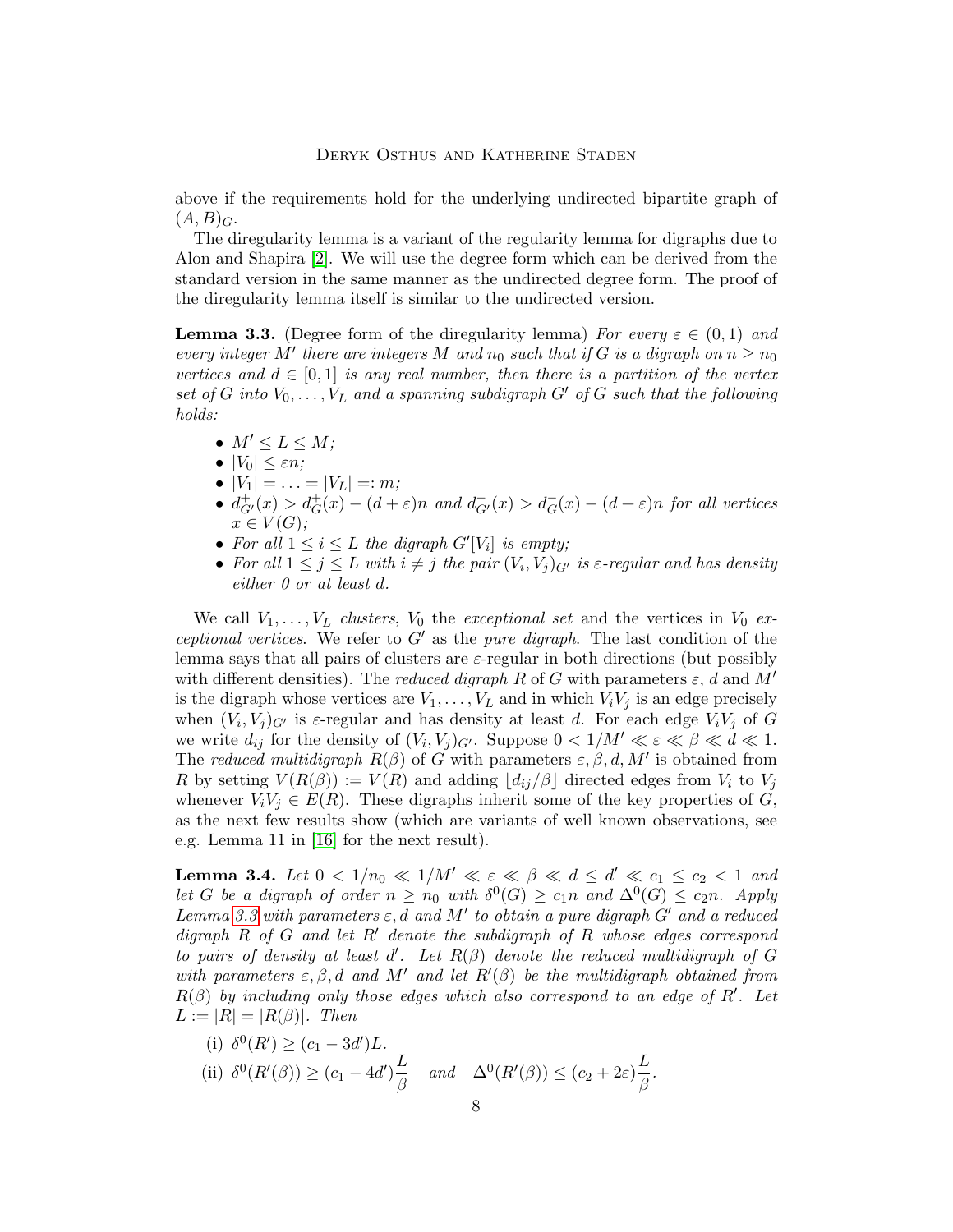*Proof.* To prove (i), we consider the weighted digraph  $R'_w$  obtained from  $R'$  by giving each edge  $V_i V_j$  of  $R'$  weight  $d_{ij}$ . Given a cluster  $V_i$ , we write  $w^+(V_i)$  for the sum of the weights of all edges sent out by  $V_i$  in  $R'_w$ . We define  $w^-(V_i)$  similarly and write  $w^0(R'_w)$  for the minimum of  $\min\{w^+(V_i), w^-(V_i)\}$  over all clusters  $V_i$ . Note that  $\delta^0(R') \geq w^0(R'_w)$ . Moreover, Lemma [3.3](#page-7-0) implies that  $d_{G' \setminus V_0}^{\pm}(x) > (c_1 - 2d)n$ for all  $x \in V(G' \setminus V_0)$ . Thus each  $V_i \in V(R')$  satisfies

$$
(c_1 - 2d)nm \le e_{G'}(V_i, V(G') \setminus V_0) \le m^2w^+(V_i) + (d'm^2)L
$$

and so  $w^+(V_i) \ge (c_1 - 2d - d')L \ge (c_1 - 3d')L$ . Arguing in the same way for inweights gives us  $\delta^0(R') \geq w^0(R_w') \geq (c_1 - 3d')L$ . We can deduce the first part of (ii) by noting that

$$
d_{R'(\beta)}^+(V_i) = \sum_{V_j \in N_{R'}^+(V_i)} \lfloor d_{ij}/\beta \rfloor \geq w^+(V_i)/\beta - L > (c_1 - 4d')\frac{L}{\beta}.
$$

Similar arguments can be used to show the remaining bounds.  $\square$ 

<span id="page-8-0"></span>**Lemma 3.5.** Let  $M', n_0$  be positive integers and let  $\varepsilon, d, \nu, \tau$  be positive constants such that  $1/n_0 \ll 1/M' \ll \varepsilon \ll d \leq d' \leq \nu \leq \tau < 1$  and  $d' \leq \nu/20$ . Let G be a digraph on  $n \geq n_0$  vertices such that G is a robust  $(\nu, \tau)$ -outexpander. Let R be the reduced digraph of G with parameters  $\varepsilon$ , d and M' with clusters of size m and let  $R'$  be the subdigraph of  $R$  whose edges correspond to pairs of density at least d'. Then R' is a robust  $(\nu/4, 3\tau)$ -outexpander.

*Proof.* Let G' denote the pure digraph,  $L := |V(R)|$ , and  $V_1, \ldots, V_L$  be the clusters of G, and  $V_0$  the exceptional set. Let  $m := |V_1| = \ldots = |V_L|$ . Suppose  $S \subseteq V(R')$ has  $3\tau L \leq |S| \leq (1-3\tau)L$ . Let  $S_G$  denote the union of all vertices in clusters in S. So  $S_G \subseteq V(G)$  and  $2\tau n \leq |S_G| \leq (1 - 2\tau)n$ . For every  $x \in RN_{\nu,G}^+(S_G)$  we have that  $|N_{G'}^-(x) \cap S_G| \geq |N_G^-|$  $G_G(x) \cap S_G$  –  $(d+\varepsilon)n \geq (\nu - d - \varepsilon)n \geq \nu n/2$ . This implies that

$$
|RN^+_{\nu/2, G'}(S_G)| \ge |RN^+_{\nu, G}(S_G)| \ge |S_G| + \nu n \ge |S|m + \nu Lm
$$

and every vertex  $x \in RN_{\nu/2, G'}^+(S_G)$  has at least  $\nu n/2$  inneighbours in  $S_G$ . Suppose, for a contradiction, that  $|RN^+_{\nu/4,R'}(S)| < |S| + \nu L/4$ . Let  $RN'$  denote the union of all vertices in clusters in  $RN_{\nu/4,R'}^+(S)$  and let  $T := RN_{\nu/2,G'}^+(S_G) \setminus RN'$ ; then  $|T| \ge \nu n/4.$ 

Note that by definition, for all V outside  $RN_{\nu/4,R'}^+(S)$ , there exists a collection V of at least  $|S| - \nu L/4$  clusters  $U \in S$  so that there is no edge from U to V in  $R'$ . So by assumption such a  $\mathcal V$  exists for any V which has non-empty intersection with T.

We say that a vertex  $x \in V$  is *bad* if it has indegree at least  $2d'm$  in at least We say that a vertex  $x \in V$  is *blue* if it has indegree at least  $2a m$  in at least  $\sqrt{\varepsilon}L$  of the clusters in V. The final property of Lemma [3.3](#page-7-0) implies that there are at most  $\varepsilon m$  vertices in V that have indegree at least  $2d'm$  in some fixed cluster of  $V$ . So by double counting the number of such vertex-cluster pairs, we see that or  $\nu$ . So by double counting the number of such<br>any cluster contains at most  $\sqrt{\varepsilon}m$  bad vertices.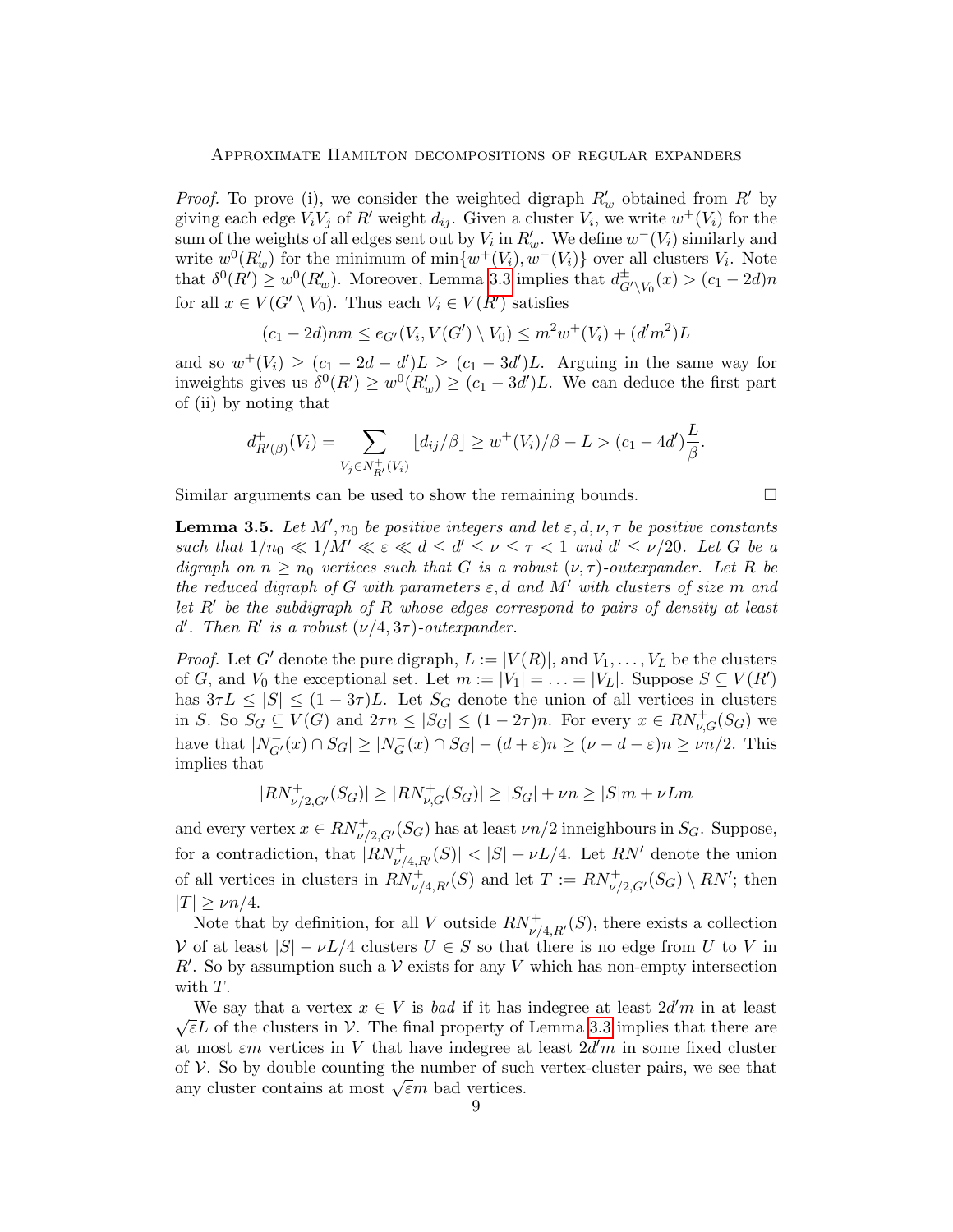Say that a cluster V is *significant* if  $|V \cap T| \ge \varepsilon^{1/3}m$ . Then there are at least  $\nu L/5$  significant clusters and we write  $V' := V \cap T$ . Consider any  $x \in V'$ , where V is significant. We say that a cluster U in S is rich for x if x has at least  $\nu m/10$ inneighbours in U. Since x has at least  $\nu$ n/2 inneighbours in  $S_G$ , there are at least  $\nu L/3$  clusters in S which are rich for x. So there are at least  $\nu L/12 \ge \sqrt{\varepsilon}L$ clusters in V which are rich for x. Since  $d' \le \nu/20$ , this means that every x in V' is bad. Thus V contains at least  $\varepsilon^{1/3}m$  bad vertices, a contradiction.

The following simple observation is well known, the version given here is proved as Proposition 4.3(i) and (iii) in [\[13\]](#page-43-6).

<span id="page-9-1"></span>**Proposition 3.6.** Suppose that  $0 < 1/m \ll \varepsilon \le d' \le d \ll 1$ . Let G be a bipartite graph with vertex classes  $A$  and  $B$  of size  $m$ . Suppose that  $G'$  is obtained from  $G$ by removing at most  $d'm$  vertices from each vertex class and at most  $d'm$  edges incident to each vertex from G.

- (i) If G is  $(\varepsilon, d)$ -regular then G' is  $(2\sqrt{d'}, d)$ -regular.
- (i) If G is  $(\varepsilon, d)$ -regular then G is  $(2\sqrt{d'}, d)$ -regular.<br>(ii) If G is  $(\varepsilon, d)$ -superregular then G' is  $(2\sqrt{d'}, d)$ -superregular.

The next result shows that we can partition an  $\varepsilon$ -(super)regular pair into edgedisjoint  $\varepsilon'$ -(super)regular spanning subgraphs. The proof is almost identical to that of Lemma 4.10(iii) and (iv) in [\[13\]](#page-43-6) (which covers the case  $K = 2$ ) so we omit it here.

<span id="page-9-0"></span>**Lemma 3.7.** Let K be an integer and let  $0 < 1/m \ll \varepsilon \ll \gamma_1, \ldots, \gamma_K \ll 1$  such that  $\gamma_1 + \ldots + \gamma_K \leq d \leq 1$ .

- (i) If G is an  $(\varepsilon, d)$ -regular bipartite graph with vertex classes X, Y of size m, then it contains K edge-disjoint spanning subgraphs  $J_1, \ldots, J_K$  such that for each  $1 \leq k \leq K$  we have that  $J_k$  is  $(\varepsilon^{1/12}, \gamma_k)$ -regular. Moreover, if  $x \in X$  satisfies  $d_G(x) = (d \pm \varepsilon)m$ , then  $d_{J_k}(x) = (\gamma_k \pm \varepsilon^{1/12})m$  for each  $1 \leq k \leq K$ .
- (ii) If G is an  $(\varepsilon, d)$ -superregular bipartite graph with vertex classes of size m, then it contains K edge-disjoint spanning subgraphs  $J_1, \ldots, J_K$  such that for each  $1 \leq k \leq K$  we have that  $J_k$  is  $(\varepsilon^{1/12}, \gamma_k)$ -superregular.

Moreover, the spanning subgraphs can be found in time polynomial in m.

The proof of Theorem [1.1](#page-1-1) begins by decomposing our digraph into 'blown-up' 1-factors and we will need the following well known and easy fact that allows us to extract almost spanning blown-up 1-factors in which pairs are superregular.

<span id="page-9-2"></span>**Lemma 3.8.** Let  $0 < \varepsilon \leq \gamma \leq 1 \leq m$  and let D be a digraph with vertex clusters  $V_1, \ldots, V_k$  each of size m such that  $(V_j, V_{j+1})$  is  $(\varepsilon, \gamma)$ -regular for  $1 \leq j \leq k$ , where  $V_{k+1} := V_1$ . Then there exists a subdigraph D' of D with vertex clusters  $V'_1, \ldots, V'_k$  where  $V'_j \subseteq V_j$ ,  $|V'_j| = (1-2\varepsilon)m$  and  $(V'_j, V'_{j+1})_{D'}$  is  $(4\varepsilon, \gamma)$ -superregular  $for 1 \leq j \leq k, where V'_{k+1} := V'_{1}.$ 

*Proof.* For each  $1 \leq j \leq k$ , each  $V_i$  contains at most  $2\varepsilon m$  vertices whose outdegree or indegree in D is either at most  $(\gamma - 2\varepsilon)m$  or at least  $(\gamma + 2\varepsilon)m$ . Deleting exactly  $2\varepsilon m$  vertices including these from each cluster gives us  $D'$ . .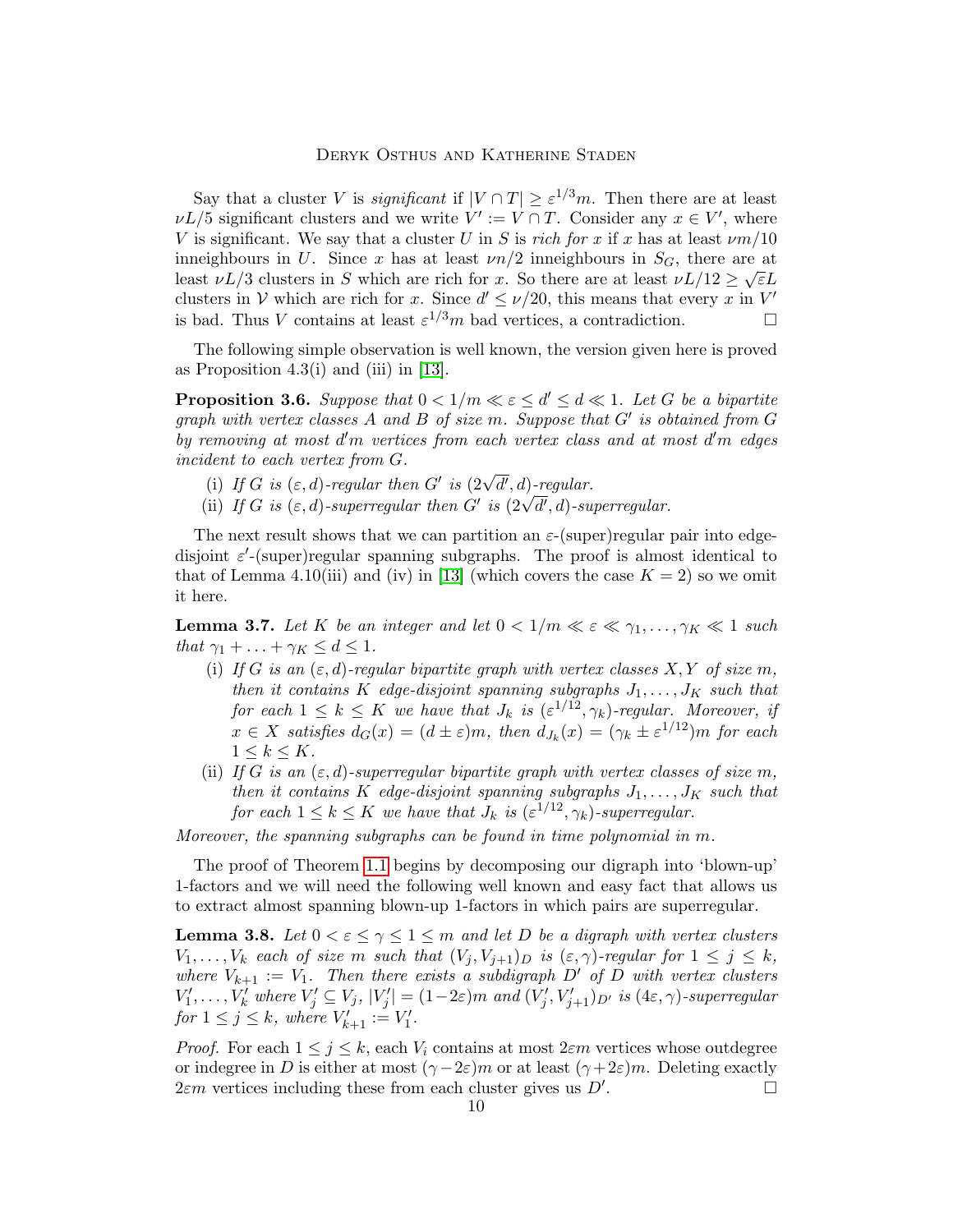Approximate Hamilton decompositions of regular expanders

We will use the following crude version of the fact that every  $\varepsilon$ -regular pair contains a subgraph of given maximum degree  $\Delta$  whose average degree is close to  $\Delta$ , which is Lemma 13 in [\[16\]](#page-43-3).

<span id="page-10-3"></span>**Lemma 3.9.** Suppose that  $0 < 1/m \ll \varepsilon'$ ,  $\varepsilon \ll d_0 \leq d_1 \ll 1$  and that  $(A, B)$  is an  $(\varepsilon, d_1)$ -regular pair with m vertices in each class. Then  $(A, B)$  contains a subgraph H whose maximum degree is at most  $d_0$ m and whose average degree is at least  $d_0m/8$ .

The proof proceeds by greedily removing matchings and so  $H$  can be found in polynomial time. Part (ii) of the following observation is proved as Lemma 5.3 in [\[13\]](#page-43-6); (i) is immediate from the definition.

<span id="page-10-2"></span>**Lemma 3.10.** Let  $r \geq 3$  and let G be a robust  $(\nu, \tau)$ -outexpander with  $0 < 3\nu \leq$  $\tau < 1$ . Let G' be the r-fold blow-up of G. Then

- (i)  $\delta^0(G') = r\delta^0(G)$ .
- (ii) G' is a robust  $(\nu^3, 2\tau)$ -outexpander.

<span id="page-10-1"></span>3.4. Uniform refinements. We will also need to partition each vertex cluster into equal parts in such a way that the in- and outneighbourhood of each vertex restricted to each part is roughly the size we expect it to be. This is very similar to Lemma 4.7 in [\[13\]](#page-43-6). To state the result, we need the following definitions. Let  $G$  be a digraph and let P be a partition of  $V(G)$  into an exceptional set  $V_0$  and clusters of equal size. Suppose that  $\mathcal{P}'$  is another partition of  $V(G)$  into an exceptional set  $V'_0$  and clusters of equal size. We say that  $\mathcal{P}'$  is an  $\ell$ -refinement of  $\mathcal{P}$  if  $V_0 = V'_0$  and if the clusters in  $\mathcal{P}'$  are obtained by partitioning each cluster in  $\mathcal P$  into  $\ell$  subclusters of equal size. (So if  $P$  contains k clusters then  $P'$  contains kl clusters.)  $P'$  is an  $\varepsilon$ -uniform  $\ell$ -refinement of P with respect to G if it is an  $\ell$ -refinement of P which satisfies the following condition:

(URef) Whenever x is a vertex of G, V is a cluster in  $\mathcal{P}$  and  $|N_G^+|$  $\mathcal{L}_G^+(x) \cap V \geq \varepsilon |V|$ then  $|N_G^+|$  $G_G^+(x) \cap V' = (1 \pm \varepsilon)|N_G^+$  $G_G^+(x) \cap V'/\ell$  for each cluster  $V' \in \mathcal{P}'$  with  $V' \subseteq V$ . The inneighbourhoods of the vertices of G satisfy an analogous condition.

Let  $\mathcal G$  be a collection of digraphs on the same vertex set. If  $\mathcal P$  is a refinement with respect to G for all  $G \in \mathcal{G}$  then we say that it is a refinement with respect to  $\mathcal{G}$ .

<span id="page-10-0"></span>**Lemma 3.11.** Suppose that  $0 < 1/m \ll 1/k$ ,  $\varepsilon \ll \varepsilon', d, 1/\ell, 1/t \leq 1$  and  $m/\ell \in \mathbb{N}$ . Suppose that G is a collection of t digraphs on the same set  $V^*$  of  $n \leq 2km$  vertices and that  $P$  is a partition of  $V^*$  into an exceptional set  $V_0$  and k clusters of size m. Then there exists an  $\varepsilon$ -uniform  $\ell$ -refinement of  $\mathcal P$  with respect to  $\mathcal G$ . Moreover, any  $\varepsilon$ -uniform  $\ell$ -refinement  $\mathcal{P}'$  of  $\mathcal P$  automatically satisfies the following conditions for all  $G \in \mathcal{G}$ :

(i) Suppose that V, W are clusters in  $P$  and  $V', W'$  are clusters in  $P'$  with  $V' \subseteq V$  and  $W' \subseteq W$ . If  $G[V, W]$  is  $(\varepsilon, d)$ -superregular then  $G[V', W']$  is  $(\varepsilon', d)$ -superregular.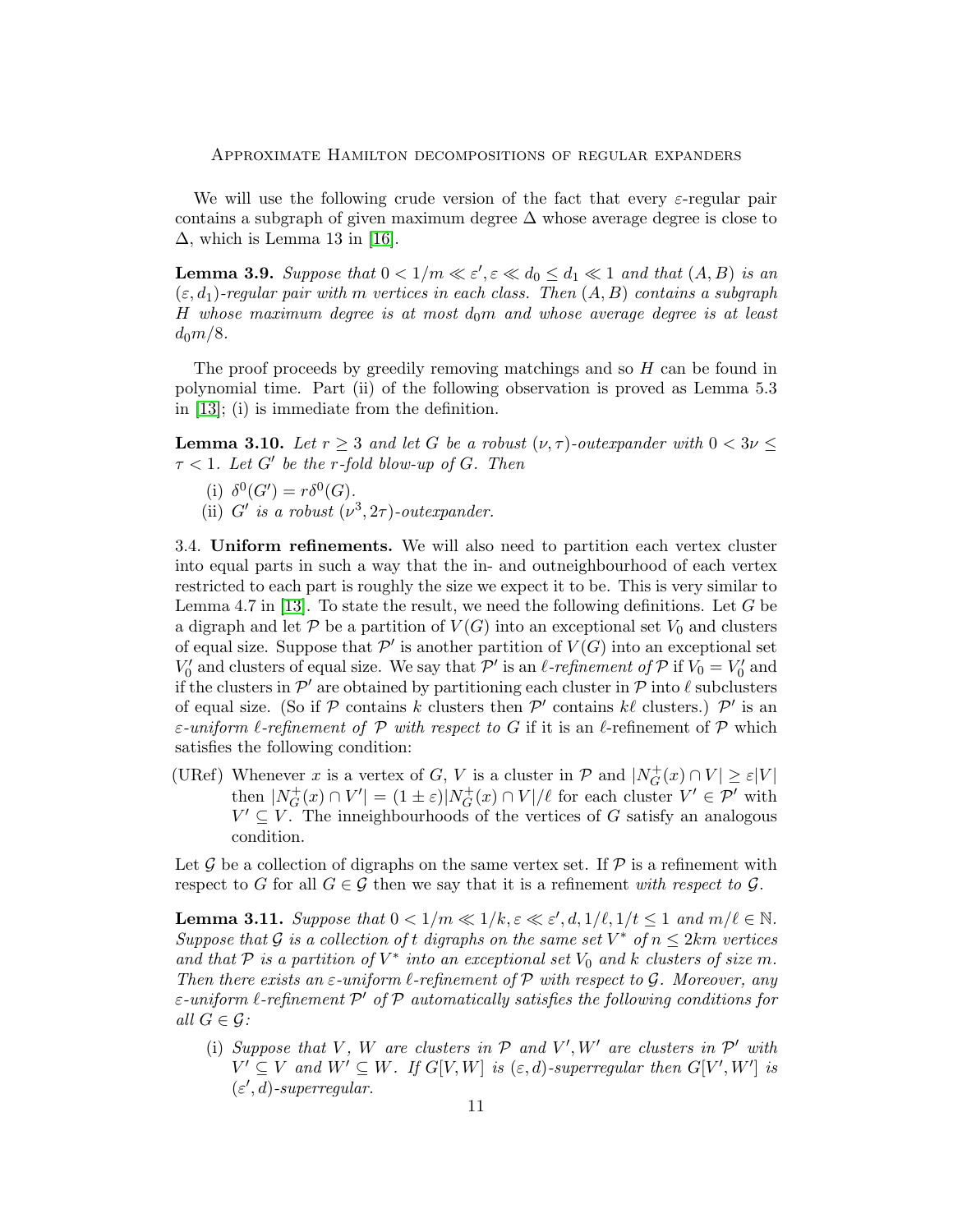(ii) Suppose that V, W are clusters in  $P$  and  $V', W'$  are clusters in  $P'$  with  $V' \subseteq V$  and  $W' \subseteq W$ . If  $G[V, W]$  is  $(\varepsilon, d)$ -regular then  $G[V', W']$  is  $(\varepsilon', d)$ regular.

The proof proceeds by considering a random partition of  $V^*$  (which can be derandomised by Theorem [3.2\)](#page-6-1). We omit the proof as it is almost the same as Lemma 4.7 in [\[13\]](#page-43-6).

Let  $\varepsilon > 0$  and let P be a partition of  $V(G)$  into an exceptional set  $V_0$  and clusters of size m. Let  $\mathcal{P}'$  be another partition of  $V(G)$  into an exceptional set  $V'_0$ and clusters of size m' where  $m \ge m'$  and  $|m - m'| \le 2 \varepsilon m'$ . We say that  $P$  and P' are  $\varepsilon$ -close if  $|V_0 \cap V'_0| \ge (1 - \varepsilon)|V'_0|$  and if for each cluster U in P' there is a cluster V in P such that  $|U \cap V| \ge (1 - \varepsilon)m'$ . In this case we say that U and V are associated. Note that V is unique when  $\varepsilon < 1/2$ . Suppose that R is a multidigraph whose vertices are the clusters of  $\mathcal{P}$ . Let R' be the multidigraph obtained from R by relabelling V by V' for each  $V \in \mathcal{P}$  associated with  $V' \in \mathcal{P}'$ . So R' has vertex set consisting precisely of the clusters of  $\mathcal{P}'$ . Moreover, for each edge E from U to V in R, there is a unique edge E' from U' to V' in R' which is associated with E. The following lemma states that refinements of  $\varepsilon$ -close partitions are still  $\varepsilon'$ -close with a slightly bigger parameter  $\varepsilon'$ .

<span id="page-11-0"></span>**Lemma 3.12.** Suppose that  $0 < 1/m \ll 1/k, \epsilon_1, \epsilon_2 \ll \epsilon', d, 1/\ell \leq 1$  and that  $m/\ell \in \mathbb{N}$ . Suppose that G is a digraph on  $n \leq 2km$  vertices and that P is a partition of  $V(G)$  into an exceptional set  $V_0$  and k clusters of size m. Let  $\mathcal{P}'$  be an  $\varepsilon_1$ -uniform  $\ell$ -refinement of  $\mathcal P$ . Suppose that  $\mathcal R$  is another partition of  $V(G)$ into an exceptional set  $V'_0$  and clusters of size m' that is  $\varepsilon_2$ -close to  $P$ . Then, in time polynomial in m, one can find an  $\varepsilon'$ -uniform  $\ell$ -refinement  $\mathcal{R}'$  of  $\mathcal R$  which is  $\varepsilon'$ -close to  $\mathcal{P}'$ .

*Proof.* Let U be a cluster of  $P$  and let V be the cluster of R associated with U. Then, for each U' in  $\mathcal{P}'$  such that  $U' \subseteq U$  we have that  $|U' \cap V| \geq m'/\ell - \varepsilon_2 m'$ , so we can pick a subset  $V'$  of  $U' \cap V$  of size exactly  $(1 - \varepsilon_2 \ell) m'/\ell$ . There are now exactly  $\varepsilon_2 \ell m'$  vertices of V which do not lie in any subcluster V'. Distribute these among the V' so that every subcluster has equal size  $m'/\ell$ . Together with  $V'_0$ , these subclusters form the partition  $\mathcal{R}'$ . Clearly U' and V' are associated clusters of P' and R' respectively and  $|U' \cap V'| \geq (1 - \varepsilon')m'/\ell$ . It is easy to see that R' has the required properties.  $\Box$ 

Observe that if  $\varepsilon_1 \leq \varepsilon_2$  then any  $\varepsilon_1$ -uniform refinement is also an  $\varepsilon_2$ -uniform refinement, and two  $\varepsilon_1$ -close partitions are also  $\varepsilon_2$ -close.

Let  $\mathcal{P}_2$  denote the partition obtained by taking an  $\varepsilon$ -uniform  $\ell_1$ -refinement  $\mathcal{P}_1$ of a partition P and then taking an  $\varepsilon$ -uniform  $\ell_2$ -refinement of  $\mathcal{P}_1$ . Then  $\mathcal{P}_2$  is a 3 $\varepsilon$ -uniform  $\ell_2\ell_1$ -refinement of  $\mathcal P$ . Indeed, whenever x is a vertex of G, V is a cluster in  $\mathcal{P}$  and  $|N_G^+|$  $\mathcal{L}_G^+(x) \cap V \geq \varepsilon |V|$ , then for each cluster  $V' \in \mathcal{P}_2$  with  $V' \subseteq V$ , we have

<span id="page-11-1"></span>(1) 
$$
|N_G^+(x) \cap V'| = (1 \pm \varepsilon)^2 |N_G^+(x) \cap V| / \ell_2 \ell_1 = (1 \pm 3\varepsilon) |N_G^+(x) \cap V| / \ell_2 \ell_1,
$$

and similarly for the inneighbourhoods.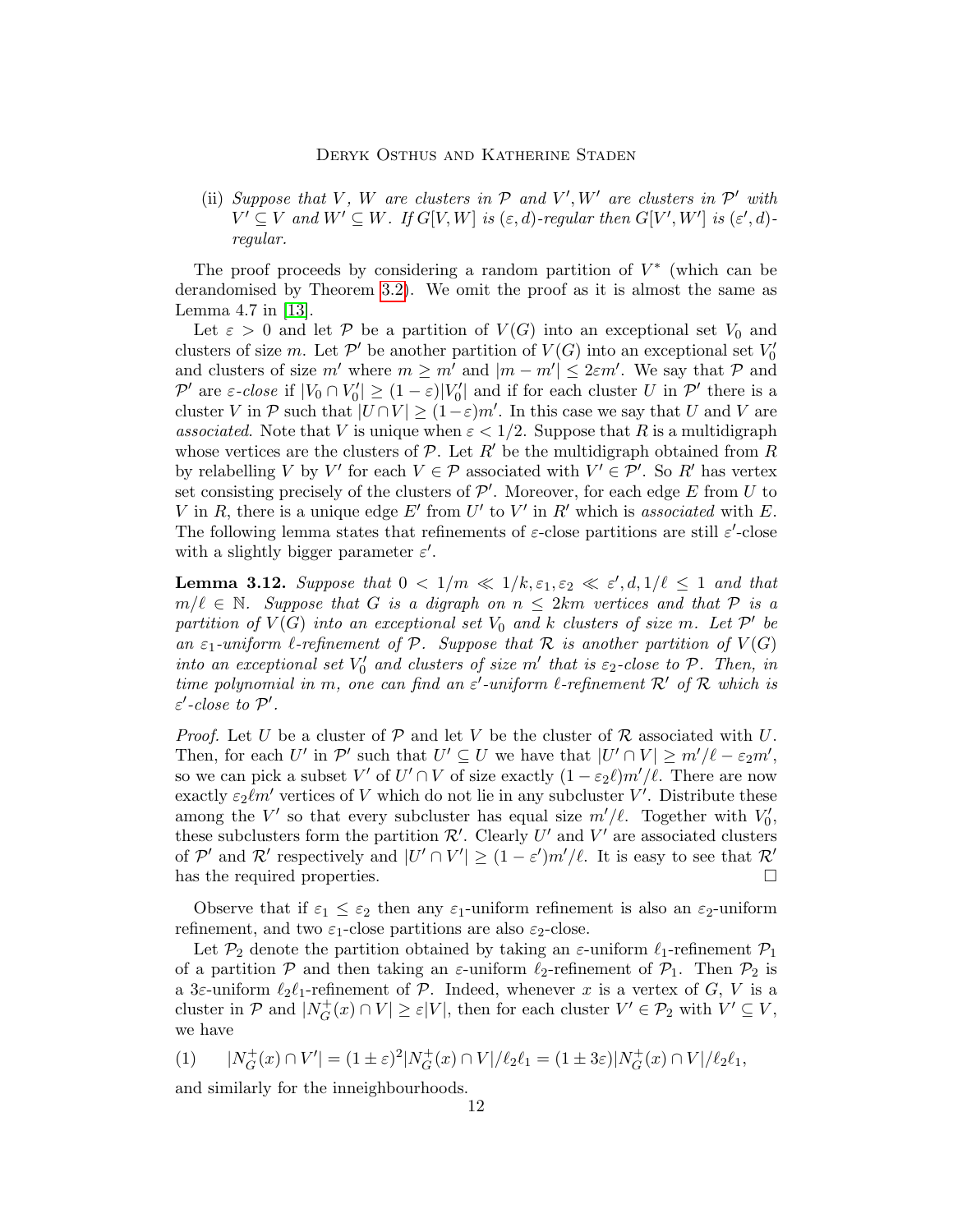#### Approximate Hamilton decompositions of regular expanders

#### <span id="page-12-0"></span>4. Tools for finding subgraphs, 1-factors and Hamilton cycles

4.1. Almost regular spanning subgraphs. The following result (which is proved as Lemma 5.2 in [\[13\]](#page-43-6)) shows that in a robust outexpander, we can guarantee a spanning subdigraph with a given degree sequence (as long as the required degrees are not too large and do not deviate too much from each other). If  $x$  is a vertex of a multidigraph  $Q$ , we write  $d^+$  $_Q^+(x)$  for the number of edges in Q whose initial vertex is x and  $d_O^ \overline{Q}(x)$  for the number of edges in Q whose final vertex is x.

<span id="page-12-1"></span>**Lemma 4.1.** Let  $q \in \mathbb{N}$ . Suppose that  $0 < 1/n \ll \varepsilon \ll \nu \leq \tau \ll \alpha < 1$  and that  $1/n \ll \rho \le q\nu^2/3$ . Let G be a digraph on n vertices with  $\delta^0(G) \ge \alpha n$  which is a robust  $(\nu, \tau)$ -outexpander. Suppose that Q is a multidigraph on  $V(G)$  such that whenever  $xy \in E(G)$  then Q contains at least q edges from x to y. For every vertex x of G, let  $n_x^+, n_x^- \in \mathbb{N}$  be such that  $(1-\varepsilon)\rho n \leq n_x^+, n_x^- \leq (1+\varepsilon)\rho n$  and such that  $\sum_{x \in V(G)} n_x^+ = \sum_{x \in V(G)} n_x^-$ . Then Q contains a spanning submultidigraph Q' such that  $d_{Q'}^+(x) = n_x^+$  and  $d_{Q'}^-(x) = n_x^-$  for every  $x \in V(G) = V(Q)$ .

The next result (Lemma 16 in [\[16\]](#page-43-3)) is an analogue of the previous one where we consider superregular pairs instead of robust outexpanders. In both cases, the proof is algorithmic (as it is based on the Max-Flow-Min-Cut Theorem).

<span id="page-12-3"></span>**Lemma 4.2.** Let  $0 < 1/n \ll \varepsilon \ll \beta \ll \alpha' \ll \alpha \ll 1$ . Suppose that  $G = (A, B)$  is an  $(\varepsilon, \beta + \varepsilon)$ -superregular pair where  $|A| = |B| = n$ . Define  $\kappa := (1-\alpha)\beta n$ . Suppose we have a non-negative integer  $m_a^+ \leq \alpha' \beta n$  associated with each  $a \in A$  and a nonnegative integer  $m_b^- \le \alpha' \beta n$  associated with each  $b \in B$  such that  $\sum_{a \in A} m_a^+ =$  $\sum_{b\in B} m_b^-$ . Then G contains a spanning subgraph H in which  $d_H(a) = n_a^+ :=$  $\kappa - m_a^+$  for any  $a \in A$  and  $d_H(b) = n_b^ \overline{b} := \kappa - m_b^-$  for any  $b \in B$ .

4.2. Decomposing regular digraphs into 1-factors. Petersen proved that every regular undirected graph can be decomposed into 1-factors. The corresponding result for directed graphs is well known; for completeness we include the proof (which is algorithmic as perfect matchings can be found in polynomial time).

<span id="page-12-2"></span>Proposition 4.3. Any r-regular multidigraph G contains r edge-disjoint 1-factors.

*Proof.* Define an undirected bipartite graph  $J$  with two vertex classes  $A$  and  $B$ , each of which is a copy of  $V(G)$ , with an edge from  $a \in A$  to  $b \in B$  for each edge from a to b in G. J is r-regular so, by Hall's Theorem [\[11\]](#page-43-12), contains a perfect matching  $M_1$ . Then  $J \setminus M_1$  is  $(r-1)$ -regular so contains a perfect matching  $M_2$ . Repeating this procedure we can decompose  $J$  into  $r$  perfect matchings, each of which corresponds to a 1-factor in  $G$ .

4.3. Unwinding cycles. At two points in the proof, we will partition a blownup cycle into several longer, thinner blown-up cycles on subclusters of the original clusters. The following section describes how this process is implemented and describes a special approximate decomposition to be used in Section [5.3.](#page-18-0)

Suppose that  $D = p \otimes C_n$  is a p-fold blow-up of a cycle  $C_n$  of length n. Let  $X_1, \ldots, X_n$  be the vertex classes of D. We call any edge-disjoint collection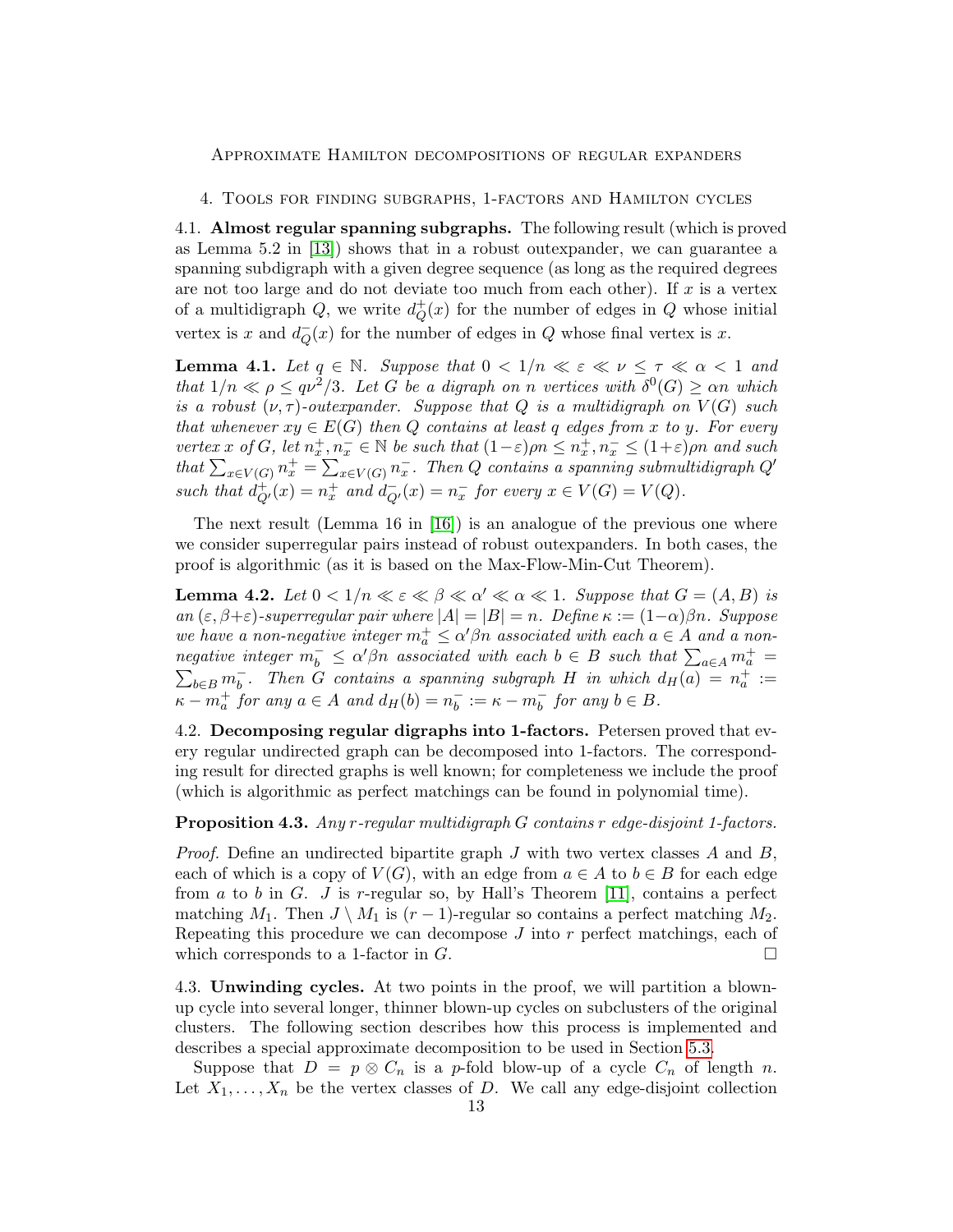

<span id="page-13-1"></span>FIGURE 1. Illustrating Lemma [4.4\(](#page-13-0)i) with  $n = 10, p = 7, d = 2$ and Lemma [4.4\(](#page-13-0)ii) with  $n = 10, p = 5, d = 1$ .

 $C^1, \ldots, C^{p'}$  of p' Hamilton cycles of D a p'-unwinding of D. The following lemma guarantees a  $(p-1)$ -unwinding in which, for each  $C<sup>d</sup>$  and each i, the ith vertices of two distinct classes  $X_j$  and  $X_{j'}$  have distance at least p on  $C^d$ .

<span id="page-13-0"></span>**Lemma 4.4.** Suppose that  $p > 2$  is a prime, suppose  $n \in \mathbb{N}$  and let  $D = p \otimes C_n$ be a p-fold blow-up of a cycle  $C_n$  of length n. Denote the vertex classes of D by  $X_1, \ldots, X_n$  where, for all j with  $1 \leq j \leq n$ , we have  $X_j = \{x_j^1, \ldots, x_j^p\}$  $_{j}^{p}$  }. Then D contains a  $(p-1)$ -unwinding  $C^1, \ldots, C^{p-1}$  such that for every  $1 \leq d \leq p-1$  and every  $1 \leq i \leq p$ ,

- (i) if p is coprime to n, then the vertices  $x_1^i, \ldots, x_n^i$  have pairwise distance at least p on  $C^d$ ;
- (ii) if p is not coprime to n, then the vertices  $x_1^i, \ldots, x_{n-2}^i$  have pairwise distance at least  $p$  on  $C^d$ .

*Proof.* We first prove (i). Let  $\{a\}$  denote the residue of a modulo p and [b] the residue of b modulo n where we adopt the convention that  $\{\ell p\} := p$  and  $[\ell n] := n$ for any  $\ell \in \mathbb{N}$ . For  $1 \leq d \leq p-1$  define the modular arithmetic progression

$$
P(d) := (\{1\}, \{1+d\}, \dots, \{1+(np-1)d\})
$$

in  $\mathbb{Z}_p$ . For each  $1 \leq k \leq np$  and  $1 \leq d \leq p-1$ , define the edge

$$
e_k^d := x_{[k]}^{P(d)_k} x_{[k+1]}^{P(d)_{k+1}},
$$

where  $P(d)_k$  denotes the kth term of  $P(d)$  and  $P(d)_{np+1} := P(d)_1$ . We define  $C^d$ to be the digraph with vertex set  $V(D)$  and edges  $e_1^d, \ldots, e_{np}^d$  (see Figure [1\)](#page-13-1). Note that  $C^d$  is clearly a closed walk in D.

Claim A. For each  $1 ≤ d, d' ≤ p - 1$  and  $1 ≤ k, k' ≤ np$  the following hold:

- (a)  $P(d)$  is periodic with period p.
- (b) Suppose  $P(d)_k = P(d')_{k'}$  and  $P(d)_{k+1} = P(d')_{k'+1}$ . Then  $d = d'$ .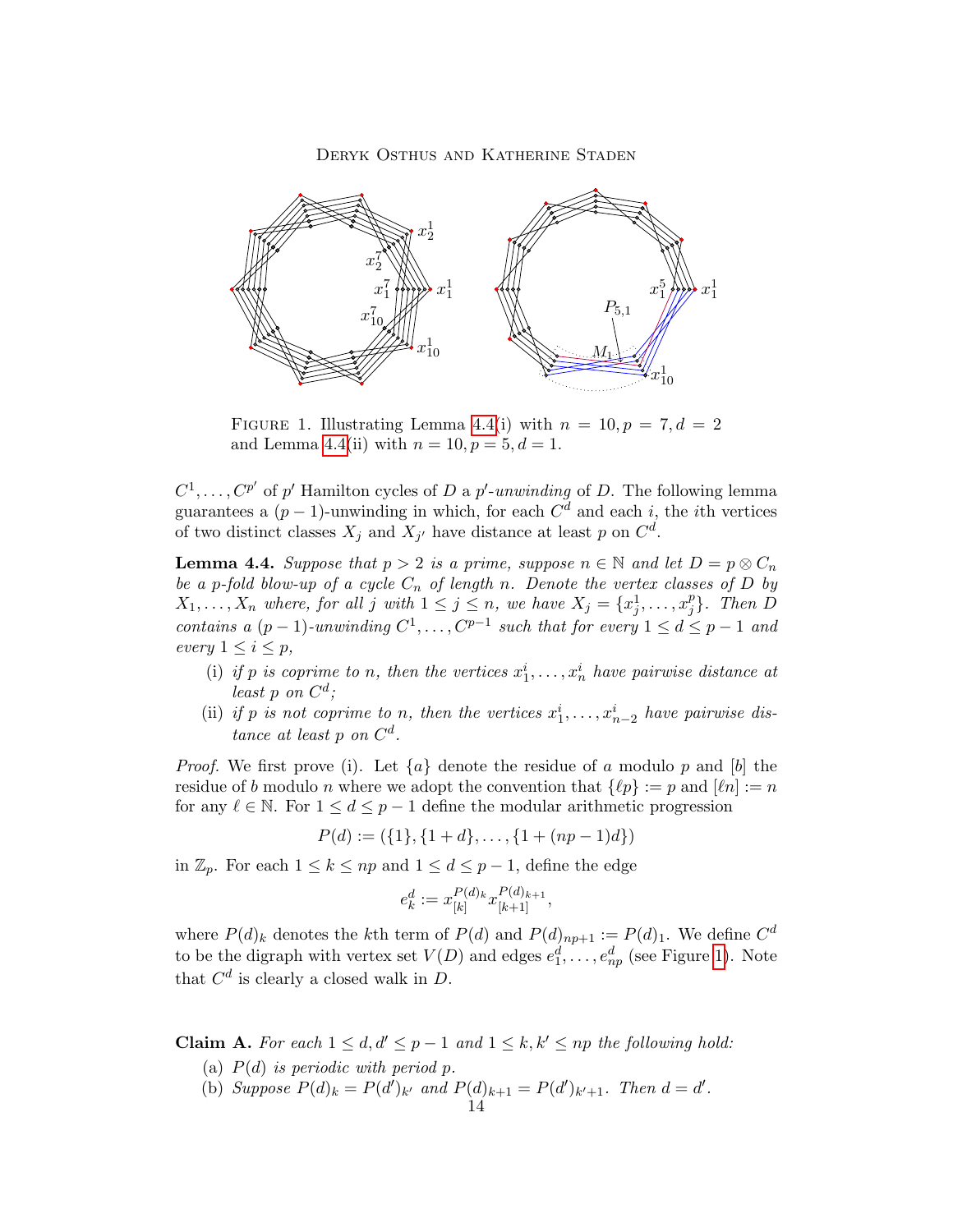We first show that the claim implies (i). First note that (a) and the fact that  $n$ is coprime to p imply that every vertex is visited exactly once in the closed walk  $C^d$ , so  $C^d$  must in fact be a Hamilton cycle. Now suppose  $e^d_k = e^{d'}_{k'}$  $\frac{d'}{k'}$ . Then (b) implies that also  $d = d'$ . Thus no two  $C^d$  share an edge; thus  $C^1, \ldots, C^{p-1}$  is a collection of edge-disjoint Hamilton cycles. (a) implies that, on each  $C^d$ , the distance between  $x_{\ell}^{i}$  and  $x_{\ell'}^{i}$  is a multiple of p for any  $1 \leq \ell, \ell' \leq n$ . Therefore  $C^1, \ldots, C^{p-1}$  have the required property.

To prove (a) of the claim, note that  $P(d)_k = P(d)_{k'}$  if and only if  $1+kd \equiv 1+k'd$ mod p if and only if  $k \equiv k' \mod p$  since d is coprime to p. To prove (b), note that  $P(d)_k = P(d')_{k'}$  and  $P(d)_{k+1} = P(d')_{k'+1}$  imply that

- <span id="page-14-0"></span>(2)  $1 + kd \equiv 1 + k'd' \mod p$
- <span id="page-14-1"></span>(3)  $1 + (k+1)d \equiv 1 + (k'+1)d' \mod p.$

Subtracting [\(2\)](#page-14-0) from [\(3\)](#page-14-1) gives  $d \equiv d' \mod p$ ; but  $1 \leq d, d' \leq p-1$  so  $d = d'$ . This proves the claim and completes the proof of (i).

We now prove (ii). So suppose instead that n and p are not coprime. Then  $n' := n - 2$  is coprime to p since  $p > 2$ . The idea is to use paths derived from the cycles defined above for the first  $n'$  clusters and extend them into Hamilton cycles via the remaining clusters. To this end, form an auxiliary blown-up cycle  $\overline{D}$  from D by identifying  $x_j^i$  with  $x_{j'}^i$  whenever  $1 \leq i \leq p$  and  $j, j' \in \{n-1, n, 1\}$  and call this vertex  $x_1^i$  in  $\tilde{D}$ . Now remove any resulting loops from  $\tilde{D}$ . So  $\tilde{D} = p \otimes C_{n-2}$ . Next, apply (i) to  $\tilde{D}$  to obtain  $\tilde{C}^1, \ldots, \tilde{C}^{p-1}$ . Now, for each  $1 \leq d \leq p-1$ , obtain  $E_1(C^d)$  from  $E(\tilde{C}^d)$  by replacing any edge  $x_{n-2}^i x_1^{i'}$  by  $x_{n-2}^i x_n^{i'}$  $_{n-1}^{i'}$ . Note that, in D,  $E_1(C^1), \ldots, E_1(C^{p-1})$  is an edge-disjoint collection of  $p-1$  paths each of length  $n'.$ 

**Claim B.** The collections  $E_1(C^1), \ldots, E_1(C^{p-1})$  of edges can be extended into  $p-1$  edge-disjoint Hamilton cycles  $C^1, \ldots, C^{p-1}$  respectively such that  $C^d$  is a subdivision of  $\tilde{C}^d$  for each  $1 \leq d \leq p-1$ .

To see how this implies the lemma, note that since  $C^d$  is a subdivision of  $\tilde{C}^d$ , the distance between any two vertices in  $C<sup>d</sup>$  is at least the distance in  $\tilde{C}<sup>d</sup>$ . This immediately gives the required property.

It remains to prove the claim. For each  $1 \leq d \leq p-1$  we will need to find a collection of edge-disjoint paths from  $x_{n-1}^i$  to  $x_1^i$  for  $1 \leq i \leq p$  to extend  $E_1(C^d)$ to  $C<sup>d</sup>$ . Moreover, these collections must be pairwise edge-disjoint. By Hall's Theorem, we can find  $p-1$  edge-disjoint perfect matchings  $M_1, \ldots, M_{p-1}$  in the complete bipartite subgraph  $(X_{n-1}, X_n)$  of D. For each  $1 \leq d \leq p-1$  and  $1 \leq i \leq p$ , define

$$
P_{i,d} = x_{n-1}^i x_n^{i'} x_1^i
$$

whenever  $x_{n-1}^i x_n^{i'}$  is an edge in  $M_d$ . Since the  $M_d$  are edge-disjoint matchings, the  $P_{i,d}$  are edge-disjoint paths with the required property. Thus, for each  $1 \leq d \leq$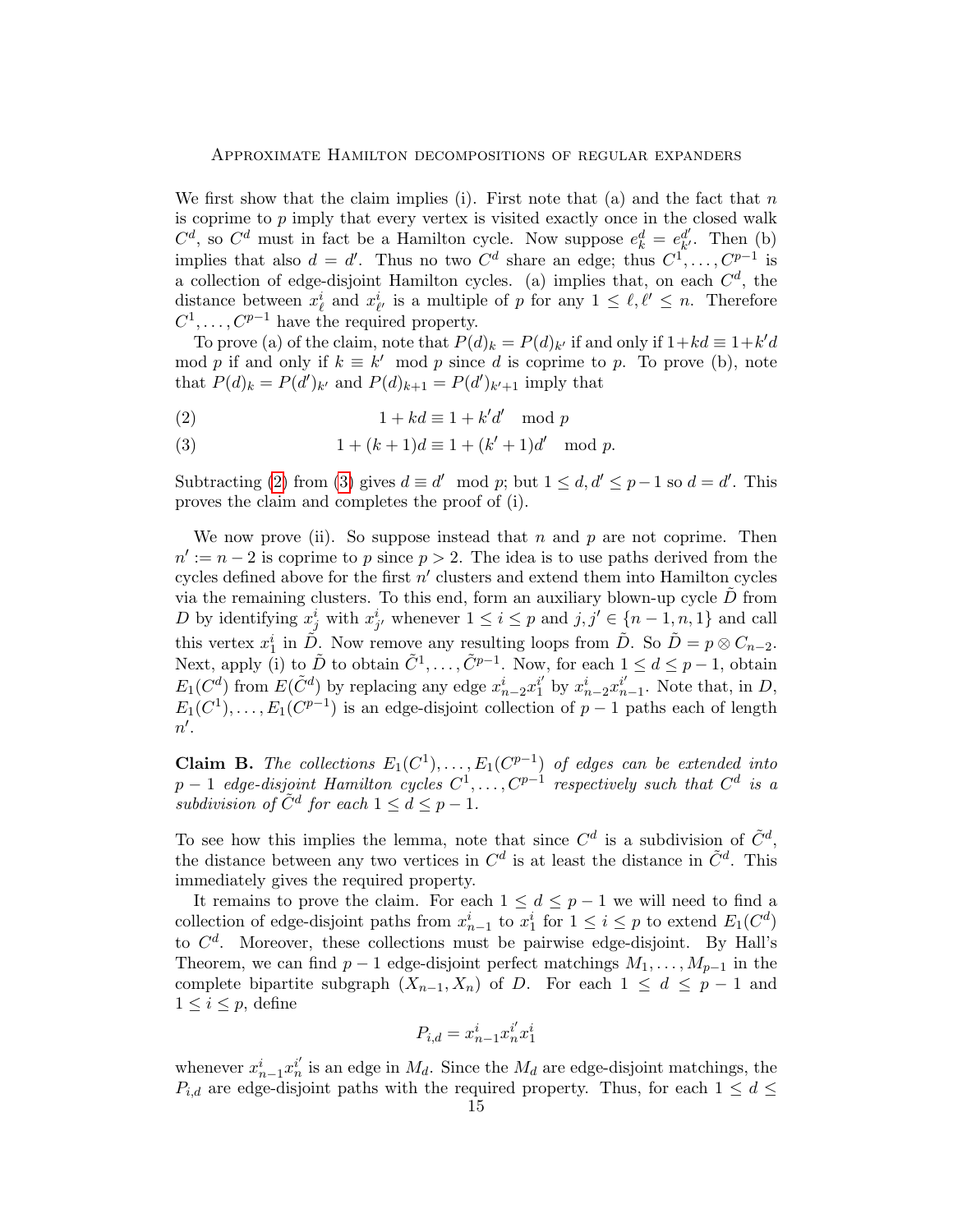$p-1$ , defining

$$
E(C^d) := E_1(C^d) \cup \bigcup_{1 \le i \le p} P_{i,d}
$$

gives  $p-1$  edge-disjoint Hamilton cycles  $C^1, \ldots, C^{p-1}$ . This proves the claim and completes the proof of (ii).

4.4. Merging 1-factors in blown-up cycles. In Section [5.10](#page-37-0) we will have found an approximate decomposition of a robustly expanding digraph into 1-factors. The following lemma will use the special structure of the 1-factors to merge their cycles into a single Hamilton cycle. It is a special case of Lemma 6.5 in [\[13\]](#page-43-6), which in turn is based on an idea in [\[6\]](#page-42-7). As noted in [\[13\]](#page-43-6), the cycle guaranteed by the lemma can be found in polynomial time. Roughly speaking, the lemma asserts that if we have a 1-regular digraph  $F$  where most of the edges wind around a 'blown-up' cycle  $C = V_1 \ldots V_k$ , then under certain circumstances we can turn F into a (single) cycle by replacing a few edges of  $F$  by edges from a digraph  $G$ whose edges all wind around C.

<span id="page-15-2"></span>**Lemma 4.5.** Let  $0 < 1/m \ll \varepsilon \ll d < 1$ . Let  $V_1, \ldots, V_k$  be pairwise disjoint clusters, each of size m and let  $C = V_1 \dots V_k$  be a directed cycle on these clusters. Let  $J \subseteq E(C)$ . Let G be a digraph on  $V_1 \cup \cdots \cup V_k$  such that  $G[V_i, V_{i+1}]$  is  $(\varepsilon, d)$ superregular for every  $V_iV_{i+1} \in J$ . Suppose that F is a 1-regular digraph with  $V_1 \cup \cdots \cup V_k \subseteq V(F)$  such that the following properties hold:

- (i) For each edge  $V_iV_{i+1} \in J$  the digraph  $F[V_i, V_{i+1}]$  is a perfect matching.
- (ii) For each cycle D in F there is some edge  $V_iV_{i+1} \in J$  such that D contains a vertex in  $V_i$ .
- (iii) Whenever  $V_iV_{i+1}, V_jV_{j+1} \in J$  are such that J avoids all edges in the segment  $V_{i+1}CV_j$  of C from  $V_{i+1}$  to  $V_j$ , then F contains a path  $P_{ij}$  joining some vertex  $u_{i+1} \in V_{i+1}$  to some vertex  $u'_j \in V_j$  such that  $P_{ij}$  winds around C.

Then we can obtain a cycle on  $V(F)$  from F by replacing  $F[V_i, V_{i+1}]$  with a suitable perfect matching in  $G[V_i, V_{i+1}]$  for each edge  $V_iV_{i+1} \in J$ .

It will also be convenient to use the following result from [\[15\]](#page-43-5), which guarantees a Hamilton cycle in a robustly expanding digraph. The proof of Lemma [4.5](#page-15-2) actually consists of repeated applications of Theorem [4.6](#page-15-3) to a suitable auxiliary digraph. The proof of Theorem [4.6](#page-15-3) can be made algorithmic but this is not needed here as we only apply it to a 'reduced' digraph, obtained from the regularity lemma.

<span id="page-15-3"></span>**Theorem 4.6.** Let  $n_0$  be a positive integer and  $\alpha, \nu, \tau$  be positive constants such that  $1/n_0 \ll \nu \leq \tau \ll \alpha < 1$ . Let G be a digraph on  $n \geq n_0$  vertices with  $\delta^0(G) \geq \alpha n$  which is a robust  $(\nu, \tau)$ -outexpander. Then G contains a Hamilton cycle.

### 5. The proof of Theorem [1.1](#page-1-1)

<span id="page-15-1"></span><span id="page-15-0"></span>5.1. Applying the diregularity lemma. We choose  $\tau$  so that  $\tau \ll \alpha$ . Without loss of generality we may assume that  $\nu \ll \tau$  as any robust  $(\nu, \tau)$ -outexpander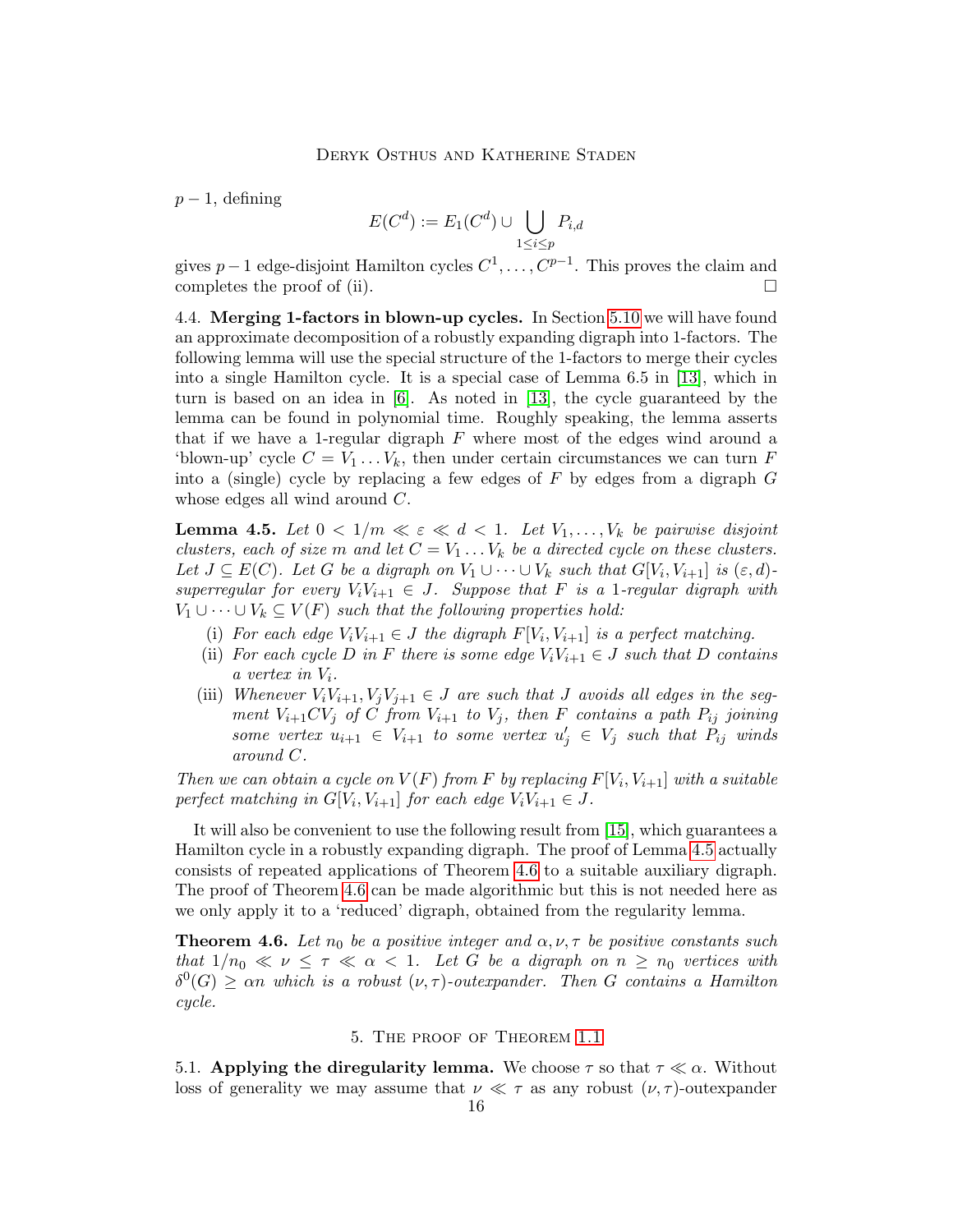is also a robust  $(\nu', \tau)$ -outexpander for any  $\nu' \leq \nu$ . We may also assume that  $0 < \eta \ll \nu$  as a collection of  $(1 - \eta')r$  edge-disjoint Hamilton cycles certainly contains a collection of  $(1 - \eta)r$  edge-disjoint Hamilton cycles if  $\eta' \leq \eta$ . Define further constants satisfying

<span id="page-16-0"></span>(4) 
$$
0 < 1/n_0 \ll 1/M \ll 1/M' \ll \tilde{\varepsilon} \ll \varepsilon \ll \varepsilon' \ll \xi \ll 1/p
$$

$$
\ll \beta \ll d \ll 1/s \ll \gamma \ll d' \ll \eta \ll \nu \ll \tau \ll \alpha,
$$

where  $s \in \mathbb{N}$  is even and p is a prime.

Let G be a digraph of order  $n \geq n_0$  such that G is an r-regular robust  $(\nu, \tau)$ outexpander with  $r \geq \alpha n$ . Define  $\tilde{\alpha}$  by  $r = \tilde{\alpha} n$ . Apply the diregularity lemma (Lemma [3.3\)](#page-7-0) to G with parameters  $\tilde{\varepsilon}^{12}, d, M'$  to obtain clusters  $\tilde{V}_1, \ldots, \tilde{V}_{\tilde{L}}$  of size  $\tilde{m}$ , an exceptional set  $V_0$ , a pure digraph  $G'$  and a reduced digraph  $\tilde{R}$ . So  $|\tilde{R}| = \tilde{L}$ and  $M' \leq \tilde{L} \leq M$ . We denote the above partition of G by  $\tilde{\mathcal{P}}$  and call the  $\tilde{V}_j$  the *clusters* of  $\tilde{\mathcal{P}}$ , frequently referred to as *base primary clusters* (to distinguish them from other types of cluster defined later on). Let  $R'$  be the spanning subdigraph of  $\tilde{R}$  whose edges correspond to pairs of density at least d'. So  $\tilde{V}_i \tilde{V}_j$  is an edge of  $\tilde{R}'$  if  $(\tilde{V}_i, \tilde{V}_j)_{G'}$  has density at least d'.

When  $\tilde{E}$  is an edge of  $\tilde{R}$  from  $\tilde{V}_i$  to  $\tilde{V}_j$  we write  $G'(\tilde{E})$  for the subdigraph  $(\tilde{V}_i, \tilde{V}_j)_{G'}$  and  $d_{ij}$  for the density of this pair. Then by Lemma [3.3,](#page-7-0)  $G'(\tilde{E})$  is  $(\tilde{\varepsilon}^{12}, \dot{d}_{ij})$ -regular. Let  $\tilde{R}(\beta)$  denote the reduced multidigraph of G (obtained from  $\tilde{R}$ ) with parameters  $\tilde{\varepsilon}^{12}$ ,  $\beta$ , d and M'. Let  $\tilde{R}'(\beta)$  be the multidigraph obtained from  $\tilde{R}(\beta)$  by including only those edges which also correspond to an edge of  $\tilde{R}'$ . Roughly speaking, our aim is to find an approximate decomposition of  $R(\beta)$  into edge-disjoint 1-factors  $\ddot{F}$ , and then find an approximate Hamilton decomposition of a subdigraph of G consisting mainly of edges that correspond to a pair in  $\tilde{F}$ .

For each edge  $\tilde{E}$  of  $\tilde{R}$ , apply Lemma [3.7\(](#page-9-0)i) to  $G'(\tilde{E})$  with parameters  $K :=$  $\lfloor d_{ij}/\beta \rfloor$  and  $\gamma_k := \beta$  for each  $1 \leq k \leq K$  to obtain K edge-disjoint  $(\tilde{\varepsilon}, \beta)$ -regular subdigraphs. We associate each of these with a unique edge E from  $\tilde{V}_i$  to  $\tilde{V}_j$  of  $\tilde{R}(\beta)$  and call the corresponding digraph  $G'(E)$ .

Let A be a cluster of R and let  $E(A)$  denote the set of edges incident to A in  $R(\beta)$ . For an edge E in  $E(A)$  and  $x \in A$ , we say that the pair  $(x, E)$  is good if

- A is the initial cluster of E and  $d^+_{G'(E)}(x) = (\beta \pm 2\tilde{\varepsilon})\tilde{m}$ ; or
- A is the final cluster of E and  $d_{G'(E)}^-(x) = (\beta \pm 2\tilde{\varepsilon})\tilde{m}$

and say it is bad otherwise (recall that  $\tilde{m}$  is the cluster size). We say that x is *good* if x forms a bad pair with at most  $\xi |E(A)|$  edges in  $E(A)$ . Note that for a fixed edge E in  $E(A)$ , at most  $\tilde{\varepsilon}$ m̃ vertices  $x \in A$  are bad. So by double counting the number of bad pairs, it is easy to see that the number of bad vertices in  $A$  is at most  $\tilde{\varepsilon} \tilde{m}/\xi$ .

We remove every bad vertex from its cluster as well as possibly some more arbitrary vertices so that exactly  $\tilde{\epsilon} \tilde{m}/\xi$  vertices have been removed from each cluster. We then remove at most 2sp further vertices from each cluster in order to guarantee that the cluster size is divisible by  $2sp$ . We still denote the cluster size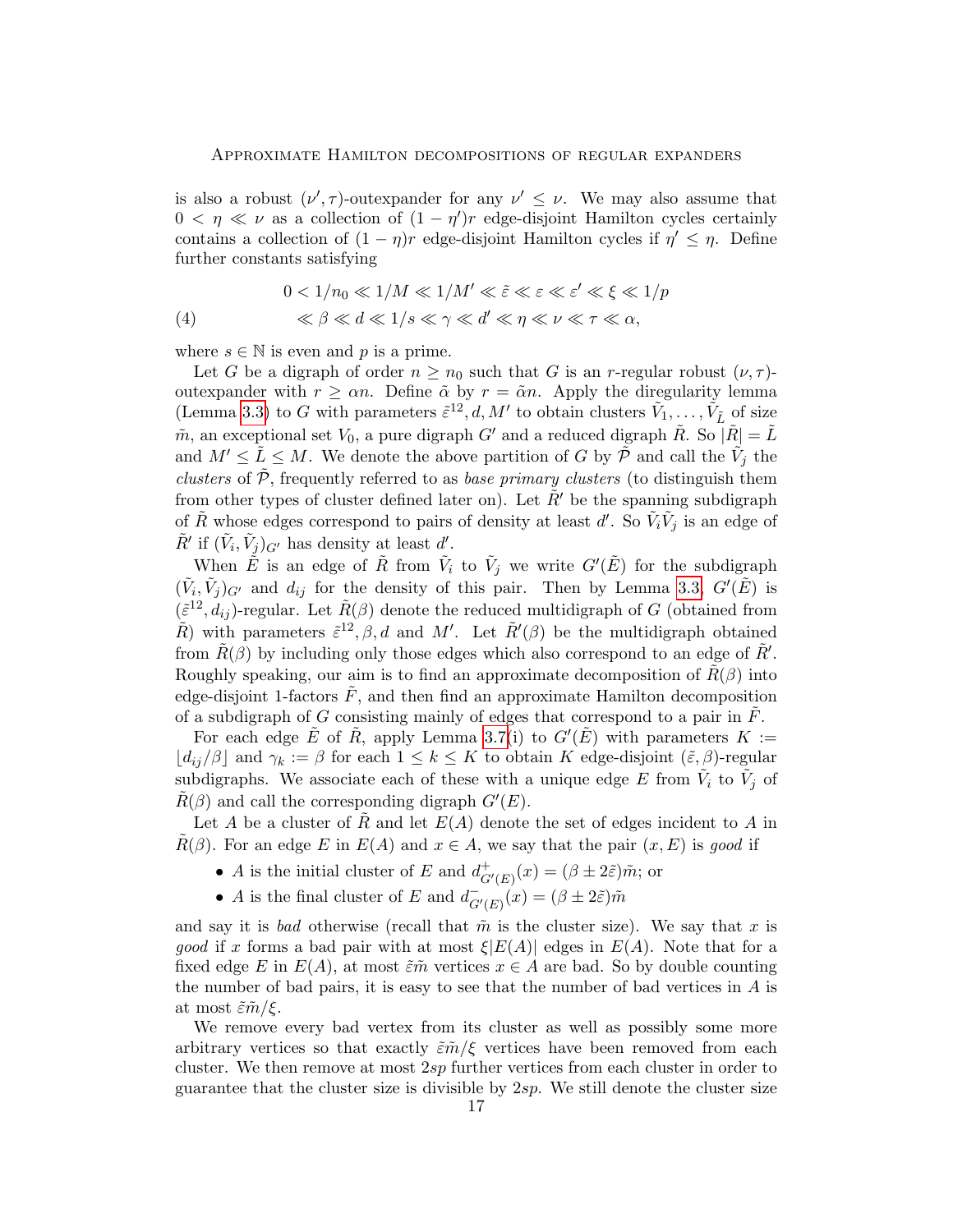by  $\tilde{m}$  and still call the clusters base primary. Each vertex removed here is added to the exceptional set  $V_0$ , which we now call the *core exceptional set*. So

<span id="page-17-2"></span>(5) 
$$
|V_0| \leq (\tilde{\varepsilon}^{12} + \tilde{\varepsilon}/\xi)n + 2sp\tilde{L} \leq \sqrt{\tilde{\varepsilon}}n/2.
$$

We still denote the partition of  $V(G)$  into  $V_0$  and these clusters by  $\tilde{\mathcal{P}}$ . Note that for we still denote the partition of  $V(G)$  into  $V_0$  and these clusters by P. Note that for<br>each edge E of  $\tilde{R}(\beta)$ , the digraph  $G'(E)$  is still  $(\sqrt{\tilde{\varepsilon}}, \beta)$ -regular by Proposition [3.6\(](#page-9-1)i) (at most  $\tilde{\varepsilon} \tilde{m}/4$  vertices were removed from each cluster). Lemma [3.4](#page-7-1) implies that

<span id="page-17-1"></span>(6) 
$$
\delta^{0}(\tilde{R}') \geq (\tilde{\alpha} - 3d')\tilde{L} \text{ and } \delta^{0}(\tilde{R}'(\beta)) \geq (\tilde{\alpha} - 4d')\frac{\tilde{L}}{\beta},
$$

$$
\delta^{0}(\tilde{R}(\beta)) \geq (\tilde{\alpha} - 4d)\frac{\tilde{L}}{\beta} \text{ and } \Delta^{0}(\tilde{R}(\beta)) \leq (\tilde{\alpha} + 2\tilde{\epsilon}^{12})\frac{\tilde{L}}{\beta}.
$$

By Lemma [3.5,](#page-8-0)  $\tilde{R}'$  is a robust  $(\nu/4, 3\tau)$ -outexpander. Note that it is a subdigraph of  $\tilde{R}'(\beta) \subseteq \tilde{R}(\beta)$  and that all of its edges have multiplicity at least  $q := d'/\beta$  in  $\tilde{R}'(\beta)$ . Let

(7) 
$$
\tilde{r} := (\tilde{\alpha} - \gamma) \tilde{L}/\beta.
$$

Let  $n_{II}^{\pm}$  $\stackrel{\pm}{U}:=d^{\pm}_{\tilde{R}}$  $\frac{dE}{dR(\beta)}(U) - \tilde{r}$  and let  $\rho := \gamma/\beta$ , so  $\rho \leq q\nu^2/3$ . Note that

<span id="page-17-3"></span>
$$
(1 - \frac{4d}{\gamma})\rho \tilde{L} = (\gamma - 4d)\frac{\tilde{L}}{\beta} \le n_U^{\pm} \le (\gamma + 2\tilde{\varepsilon}^{12})\frac{\tilde{L}}{\beta} = (1 + \frac{2\tilde{\varepsilon}^{12}}{\gamma})\rho \tilde{L}.
$$

So we can apply Lemma [4.1](#page-12-1) to  $(G, Q) := (\tilde{R}', \tilde{R}'(\beta))$  to obtain a sub-multidigraph W of  $\tilde{R}'(\beta)$  (and hence of  $\tilde{R}(\beta)$ ) such that the in- and outdegrees of each cluster U are exactly  $n_U^{\pm}$  $\stackrel{\pm}{U}$ . So  $\tilde{R}(\beta) \setminus W$  is a spanning  $\tilde{r}$ -regular sub-multidigraph of  $\tilde{R}(\beta)$ . Apply Proposition [4.3](#page-12-2) to decompose  $\tilde{R}(\beta) \setminus W$  into  $\tilde{r}$  1-factors  $\tilde{F}_1, \ldots, \tilde{F}_{\tilde{r}}$  of  $\tilde{R}(\beta)$ . So each  $\tilde{F}_t$  corresponds to a collection of blown-up cycles spanning  $V(G) \setminus V_0$ . Note that this step would not work if we only considered  $\tilde{R}$  and  $\tilde{R}(\beta)$  and tried to apply Lemma [4.1](#page-12-1) to find W in  $R(\beta)$  directly.

<span id="page-17-0"></span>5.2. Thin auxiliary digraphs  $H$ . We now define edge-disjoint subdigraphs  $H_0^+$ ,  $H_0^-, H_1^+, H_1^-$  and  $H_2$  of G, which are sparse 'shadows' of the reduced multidigraph. They act as reservoirs of well-distributed edges which will be used at various stages in the proof. The role of  $H_0^{\pm}$  is to connect blown-up cycles (in Section [5.5\)](#page-24-0) to ensure that our final merging procedure does indeed yield Hamilton cycles. In Section [5.6](#page-27-0) edges will be taken from  $H_1^{\pm}$  to connect the vertices in the special exceptional sets  $V_{0,i}$  (defined later) to the non-exceptional vertices in each slice  $G_i$ (defined in Section [5.3\)](#page-18-0).  $H_2$  will be used to construct 'balancing edges' which will be introduced in Section [5.8.](#page-32-0) We choose these subdigraphs already at this point because if we remove them later then this might destroy the superregularity of the pairs in the  $G_i$ .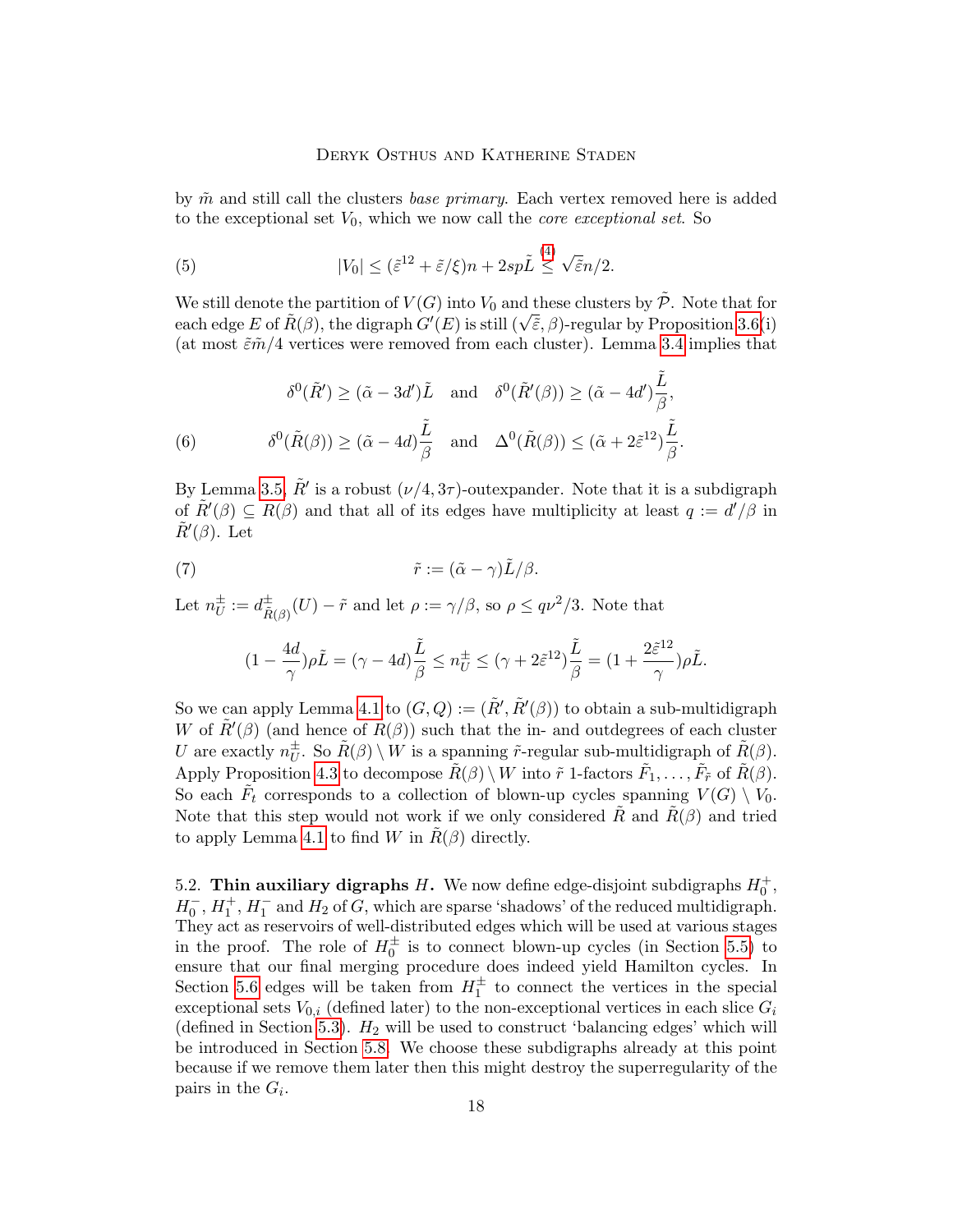### <span id="page-18-2"></span>Approximate Hamilton decompositions of regular expanders

We obtain  $H_0^+, H_0^-, H_1^+, H_1^-, H_2$  as follows. Each has vertex set  $V(G)$  and we obtain  $H_0$ ,  $H_0$ ,  $H_1$ ,  $H_1$ ,  $H_2$  as follows. Each has vertex set  $V(G)$  and<br>initially contains no edges. Then, for each edge E of  $\tilde{R}(\beta)$ ,  $G'(E)$  is a  $(\sqrt{\tilde{\varepsilon}}, \beta)$ -regular pair and we can apply Lemma [3.7\(](#page-9-0)i) to  $G'(E)$  with  $\gamma_1 := \beta_1$  where

$$
\beta_1 := (1 - 5\gamma)\beta
$$

and  $\gamma_2 := \ldots = \gamma_6 := \gamma \beta$ , to obtain six edge-disjoint pairs  $J_1, \ldots, J_6$ , where  $J_k$ is  $(\tilde{\varepsilon}^{1/24}, \gamma_k)$ -regular, and we call these digraphs  $G^*(E)$ ,  $H_0^+(E)$ ,  $H_0^-(E)$ ,  $H_1^+(E)$ ,  $H_1^-(E)$  and  $H_2(E)$  respectively. We denote the union of  $H(E)$  over all edges E of  $\tilde{R}(\beta)$  by H. We will only use the weaker bounds that the 'remaining' subdigraph  $G^{*}(E)$  of  $G'(E)$  is  $(\varepsilon/8, \beta_1)$ -regular and for each  $H = H_0^+, H_0^-, H_1^+, H_1^-, H_2$  we have that  $H(E)$  is  $(\varepsilon, \gamma\beta)$ -regular. Moreover, Lemma [3.7\(](#page-9-0)i) implies that if E is an edge from A to B and if  $x \in A$  and  $y \in B$  are good for E, then

(9) 
$$
d^+_{H(E)}(x), d^-_{H(E)}(y) = (\gamma \beta \pm 2\varepsilon) \tilde{m}.
$$

Note also that  $V_0$  is isolated in each  $H$ . We now derive some further properties of these digraphs which we will need later. Firstly, we have the following property for  $H_0^+$  and  $H_0^-$ :

(H0) Suppose that  $\tilde{A}\tilde{B}$  is an edge of  $\tilde{R}$ . Then for at least  $(1 - \varepsilon')|\tilde{A}|$  of the vertices  $x \in \tilde{A}$  and  $(1 - \varepsilon')|\tilde{B}|$  of the vertices  $y \in \tilde{B}$  we have

<span id="page-18-1"></span>
$$
|N^+_{H_0^+}(x)\cap \tilde{B}|\geq \gamma d\tilde{m}/2\quad \text{and}\quad |N^-_{H_0^-}(y)\cap \tilde{A}|\geq \gamma d\tilde{m}/2.
$$

To see this, note first that every edge E of R has multiplicity at least  $d/\beta$  in  $R(\beta)$ . Let  $E_1, \ldots, E_\ell$  be the edges of  $\tilde{R}(\beta)$  corresponding to E. So  $d/\beta \leq \ell \leq 1/\beta$ . Recall that  $H_0^+(E_i)$  is  $(\varepsilon, \gamma \beta)$ -regular. Let A' be the set of all vertices  $x \in \tilde{A}$  such that x has outdegree at least  $(\gamma \beta - 2\varepsilon) \tilde{m}$  in each of  $H_0^+(E_1), \ldots, H_0^+(E_\ell)$ . Then  $|A'| \geq (1 - \ell \varepsilon) \tilde{m} \geq (1 - \varepsilon') \tilde{m}$ . Moreover, for all  $x \in A'$ , we have

$$
|N_{H_0^+}^+(x) \cap \tilde{B}| \ge \ell(\gamma \beta - 2\varepsilon) \tilde{m} \ge \frac{d}{\beta} \frac{\gamma \beta}{2} \tilde{m} \ge \frac{\gamma d \tilde{m}}{2}.
$$

The proof of the second inequality is similar.

We also have the following property of  $H_1^+$  and  $H_1^-$ :

(H1) For all  $x \in V(G) \setminus V_0$ , we have  $\gamma \tilde{\alpha} n/3 \leq d^{\pm}$  $\frac{d^{\pm}}{H_1^+}(x), d^{\pm}_{H_1^-}(x) \leq 2\gamma \tilde{\alpha} n.$ 

 $(H1)$  follows from the fact that  $V_0$  contains all the bad vertices (in the sense of Section [5.1\)](#page-15-1). Indeed, since any vertex  $x \in V(G) \setminus V_0$  is good we have

$$
d^+_{H_1^+}(x) \overset{(9)}{\geq} \delta^+ (\tilde R(\beta))(1-\xi)(\gamma\beta-2\varepsilon) \tilde m \overset{(6)}{\geq} \frac{\tilde \alpha \tilde L}{2\beta} \gamma\beta \tilde m \geq \gamma \tilde \alpha n/3.
$$

The other bounds in (H1) follow similarly.

<span id="page-18-0"></span>5.3. Unwinding cycles. For each  $1 \le t \le \tilde{r}$  we now apply Lemma [3.8](#page-9-2) to each cycle in  $\tilde{F}_t$  to remove vertices from each cluster, so that they now have size exactly  $(1 - \varepsilon/4)\tilde{m}$  and such that each edge E of  $\tilde{F}_t$  corresponds to an  $(\varepsilon/2, \beta_1)$ -superregular pair  $G^*(E)$ . By removing at most  $2sp$  further vertices from each cluster we obtain clusters of size m such that  $2sp \mid m$ . We call these *adapted primary clusters* or adapted primary (t)-clusters if we wish to emphasise the dependence on t, and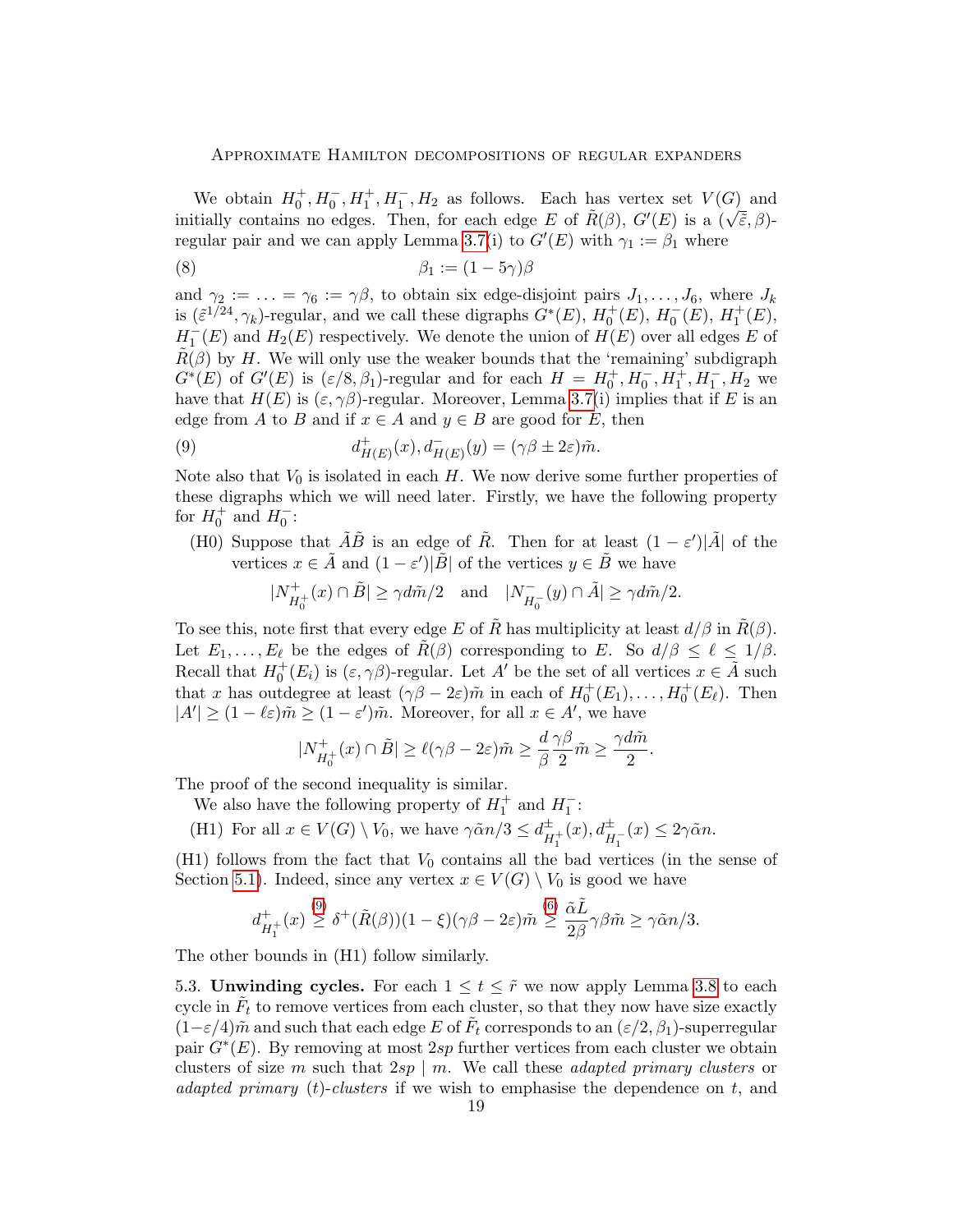say that each such cluster is *associated* with the base primary cluster from which it was formed. Since  $2sp \leq \varepsilon \tilde{m}/4$  it is easy to see that now each edge E of  $\tilde{F}_t$ corresponds to an  $(\varepsilon, \beta_1)$ -superregular pair  $G^*(E)$ . Note that

<span id="page-19-1"></span>(10) 
$$
\frac{1}{m} \le \frac{2\tilde{L}}{n} \le \frac{2M}{n_0} \ll \frac{1}{\tilde{L}} \quad \text{and} \quad (1 - \varepsilon)n \le m\tilde{L} \le \tilde{m}\tilde{L} \le n.
$$

Let  $\tilde{V}_{0,t}^{\text{spec}}$  denote the set of all those vertices in G which were removed from the clusters in this step. We call them the special exceptional vertices (for the original slice t). So  $|\tilde{V}_{0,t}^{\text{spec}}| \leq \varepsilon n/4 + 2sp\tilde{L} \leq \varepsilon n/2$ . Let  $\tilde{V}_{0,t} = V_0 \cup \tilde{V}_{0,t}^{\text{spec}}$ . Then

$$
|\tilde{V}_{0,t}| \stackrel{(5)}{\leq} \frac{2\varepsilon n}{3}
$$

We denote the collection of the adapted primary  $(t)$ -clusters together with the exceptional set  $\tilde{V}_{0,t}$  by  $\mathcal{P}(t)$ . Note that  $\mathcal{P}(t)$  and  $\tilde{\mathcal{P}}$  are  $2\varepsilon/3$ -close for every  $1 \leq$  $t \leq \tilde{r}$  (recall that this notion was defined before Lemma [3.12\)](#page-11-0).

<span id="page-19-2"></span>.

For each cycle  $C$  in a given 1-factorisation, we would like to ensure that the outneighbourhood of an exceptional vertex is well-distributed on each cycle, in the sense that each cluster  $V$  of  $C$  contains only a small fraction of the neighbours of any exceptional vertex. Currently, we cannot guarantee this. But we will be able to achieve this property by considering a refinement of the partition  $\mathcal{P}(t)$  for each t. As associated clusters in each  $\mathcal{P}(t)$  only differ slightly from one another, we can find this refinement in such a way that the subclusters are also similar by ensuring that all such refinements are close to a refinement of  $P$ .

Let  $\mathcal{G} = \{G, H_0^+, H_0^-, H_1^+, H_1^-, H_2\}$ . We now apply Lemma [3.11](#page-10-0) to our base primary clusters and exceptional set  $V_0$  to obtain an  $\tilde{\varepsilon}$ -uniform s-refinement  $\mathcal{P}'_s$  of  $\tilde{\mathcal{P}}$  with respect to  $\mathcal{G}$ , and we call the resulting subclusters base s-clusters. So we have  $L_s := s\tilde{L}$  base s-clusters. Apply Lemma [3.11](#page-10-0) to  $\mathcal{P}'_s$  to obtain an  $\tilde{\varepsilon}$ -uniform p-refinement  $\mathcal{P}'_p$  of  $\mathcal{P}'_s$  with respect to  $\mathcal{G}$ . Let

<span id="page-19-0"></span>(12) 
$$
L_p := pL_s = sp\tilde{L}.
$$

We call the  $L_p$  subclusters obtained from an *s*-cluster *base p-clusters*. By the remark before [\(1\)](#page-11-1),  $\mathcal{P}'_p$  is also a 3 $\tilde{\varepsilon}$ -uniform sp-refinement of  $\tilde{\mathcal{P}}$ . Finally apply Lemma [3.11](#page-10-0) to  $\mathcal{P}'_p$  to obtain an  $\tilde{\varepsilon}$ -uniform 2-refinement  $\mathcal{P}'_{2p}$  of  $\mathcal{P}'_p$  with respect to G. The argument before [\(1\)](#page-11-1) implies that  $\mathcal{P}'_{2p}$  is a 4 $\tilde{\epsilon}$ -uniform 2p-refinement of  $\mathcal{P}'_s$ and a 5 $\tilde{\varepsilon}$ -uniform 2sp-refinement of  $\tilde{\mathcal{P}}$ . We call the subclusters obtained from an s-cluster base 2p-clusters.

Define constants  $\varepsilon_s, \varepsilon_p, \varepsilon_{2p}$  such that  $\varepsilon \ll \varepsilon_s \ll \varepsilon_p \ll \varepsilon_{2p} \ll \varepsilon'$ . Now do the following for each t with  $1 \leq t \leq \tilde{r}$ . Apply Lemma [3.12](#page-11-0) to  $\tilde{\mathcal{P}}$  to obtain an  $\varepsilon_s$ uniform s-refinement  $P_s(t)$  of  $P(t)$  that is  $\varepsilon_s$ -close to  $P'_s$ . Next apply Lemma [3.12](#page-11-0) to  $\mathcal{P}'_s$  to obtain an  $\varepsilon_p$ -uniform p-refinement  $\mathcal{P}_p(t)$  of  $\mathcal{P}_s(t)$  that is  $\varepsilon_p$ -close to  $\mathcal{P}'_p$ . By the observation at the end of Section [3.4,](#page-10-1)  $\mathcal{P}_p(t)$  is also an  $\varepsilon'$ -uniform sp-refinement of  $\mathcal{P}(t)$ . Finally apply Lemma [3.11](#page-10-0) to  $\mathcal{P}'_p$  to obtain an  $\varepsilon_{2p}$ -uniform 2-refinement  $\mathcal{P}_{2p}(t)$  of  $\mathcal{P}_p(t)$  that is  $\varepsilon_{2p}$ -close to  $\mathcal{P}'_{2p}$ . Again,  $\mathcal{P}_{2p}(t)$  is an  $\varepsilon'$ -uniform 2p-refinement of  $\mathcal{P}_s(t)$  and an  $\varepsilon'$ -uniform 2sp-refinement of  $\mathcal{P}(t)$ . For  $j = s, p, 2p$  we call the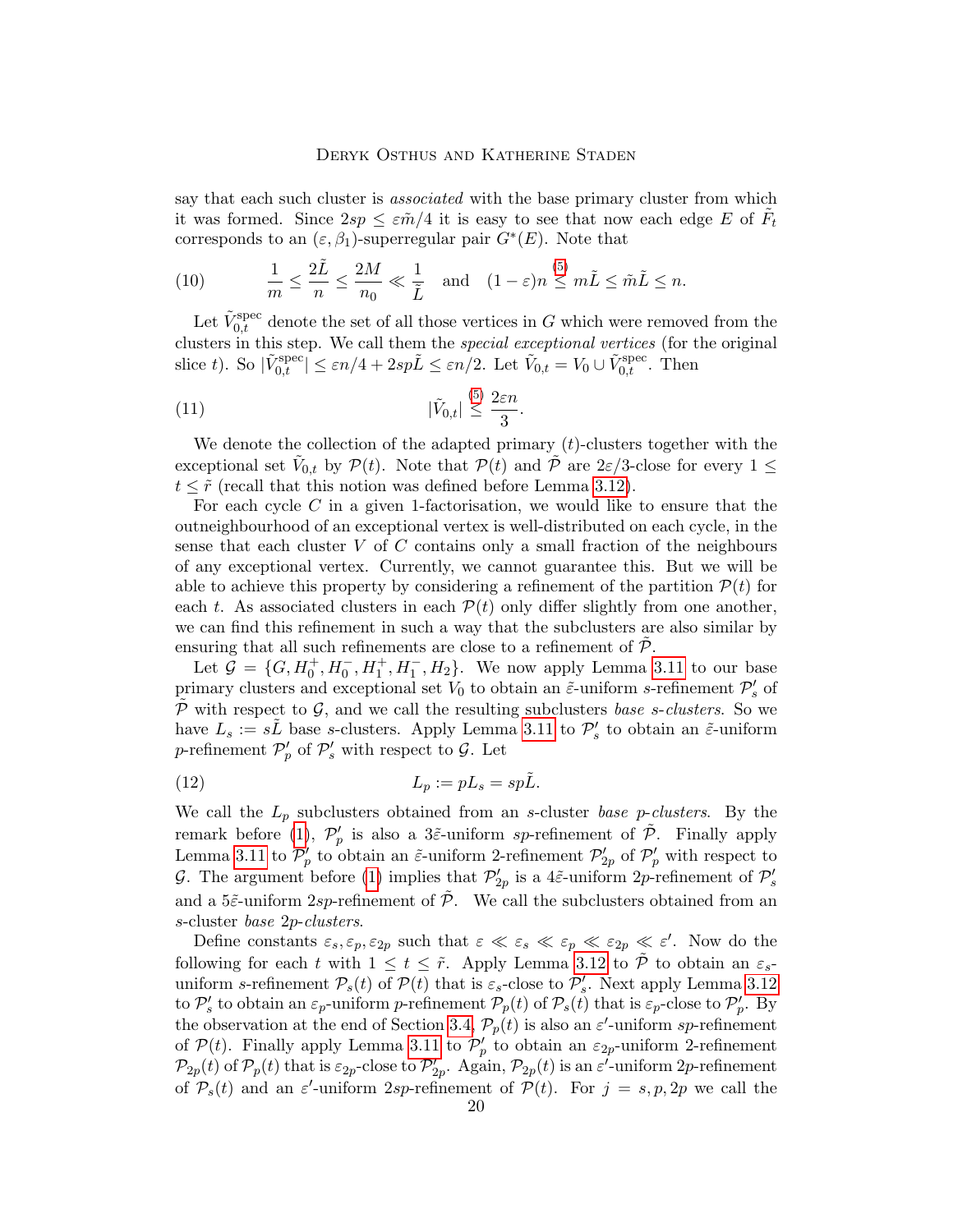clusters of  $\mathcal{P}_i(t)$  the *(adapted) j-clusters* or *j-*(*t*)-*clusters* if we wish to emphasise the dependence on t. For each such j we have that  $P_j(t)$  is an  $\varepsilon'$ -uniform refinement of  $\mathcal{P}(t)$  that is  $\varepsilon'$ -close to  $\mathcal{P}'_j$ , so each adapted j-cluster in  $\mathcal{P}_j(t)$  is associated with a unique base *j*-cluster in  $\mathcal{P}'_j$ . Write

<span id="page-20-2"></span>(13) 
$$
m_s := m/s \text{ and } m_p := m/sp
$$

for the respective sizes of the  $s$ - and  $p$ -clusters (which are the same for all  $t$  though the clusters themselves are different). Note that

<span id="page-20-1"></span>(14) 
$$
m_p \leq \frac{n}{L_p} \leq 2m_p.
$$

By a slight abuse of notation we can consider  $\tilde{R}$  and  $\tilde{R}(\beta)$  as digraphs on either base or adapted (t)-clusters, depending on the context. For each  $0 \leq t \leq \tilde{r}$ , we now define corresponding reduced digraphs for the refinements defined above, where, for convenience,  $\mathcal{P}_j(0) := \mathcal{P}'_j$ .

Let  $R_s = s \otimes R$  be the s-fold blow-up of  $R$ , where for a vertex W of  $R$ <sup></sup> (which is an adapted primary (t)-cluster if  $t \geq 1$ ), the corresponding vertices in  $R_s$  are the subclusters of W in  $P_s(t)$ . Define  $R_s(\beta) = s \otimes R(\beta)$  analogously. Also let  $R_p = p \otimes R_s$ , where for a vertex U of  $R_s$  the corresponding vertices in  $R_p$  are the subclusters of U in  $P_p(t)$ . So the vertices of  $R_p$  are precisely the p-clusters and also  $R_p = sp \otimes R$ . Define  $R_p(\beta) = p \otimes R_s(\beta) = sp \otimes R(\beta)$  analogously. Note that apart from the fact that the clusters which form their vertex sets are slightly different for different values of t, these digraphs are the same, so there is no need for any dependence on t in the notation.

Suppose that  $\tilde{E}$  is an edge of  $\tilde{R}(\beta)$  from  $\tilde{U}$  to  $\tilde{W}$  and that U is an s-cluster which is a subcluster of  $\tilde{U}$  and W is an s-cluster which a subcluster of  $\tilde{W}$ . Note that there is a unique edge E in  $R_s(\beta)$  from U to W corresponding to E. Thus to each edge E of  $R_s(\beta)$  we can associate the digraph

<span id="page-20-0"></span>(15) 
$$
G^*(E) := G^*(\tilde{E})[U, W].
$$

We make a similar association for each edge F of  $R_p(\beta)$  by defining  $G^*(F)$  analogously.

We now use the 1-factors  $\tilde{F}_t$  to define edge-disjoint 1-factors  $F'_j$  in the reduced digraph  $R_s(\beta)$  and then use the  $F'_j$  to find edge-disjoint 1-factors  $F_i$  in  $R_p(\beta)$ . Note that each cycle C of  $\tilde{F}_t$  corresponds to an s-fold blow-up C' of C in  $R_s(\beta)$ . So for each cycle C in  $\tilde{F}_t$  we can apply Lemma [4.4](#page-13-0) to obtain an  $(s-1)$ -unwinding  $C_1, \ldots, C_{s-1}$  of C'. Here we do not need the special properties of the  $(s-1)$ unwinding which are guaranteed by Lemma [4.4;](#page-13-0) in fact any unwinding yielding edge-disjoint Hamilton cycles will do. So  $\tilde{F}_t$  corresponds to a set of  $(s-1)$  1-factors  $F'_j$  (with  $(t-1)(s-1)+1 \leq j \leq t(s-1)$ ) of  $R_s(\beta)$ . We say that such an  $F'_j$ has *original factor type t* (and that t is the *original type* of j). Note that for each cluster W of  $R$ , there are s clusters of  $F'_{j}$  which are subclusters of W. Moreover, all of these lie on the same cycle of  $F'_j$ . Let

<span id="page-20-3"></span>
$$
(16) \t\t\t\t r_s := (s-1)\tilde{r}.
$$
  
21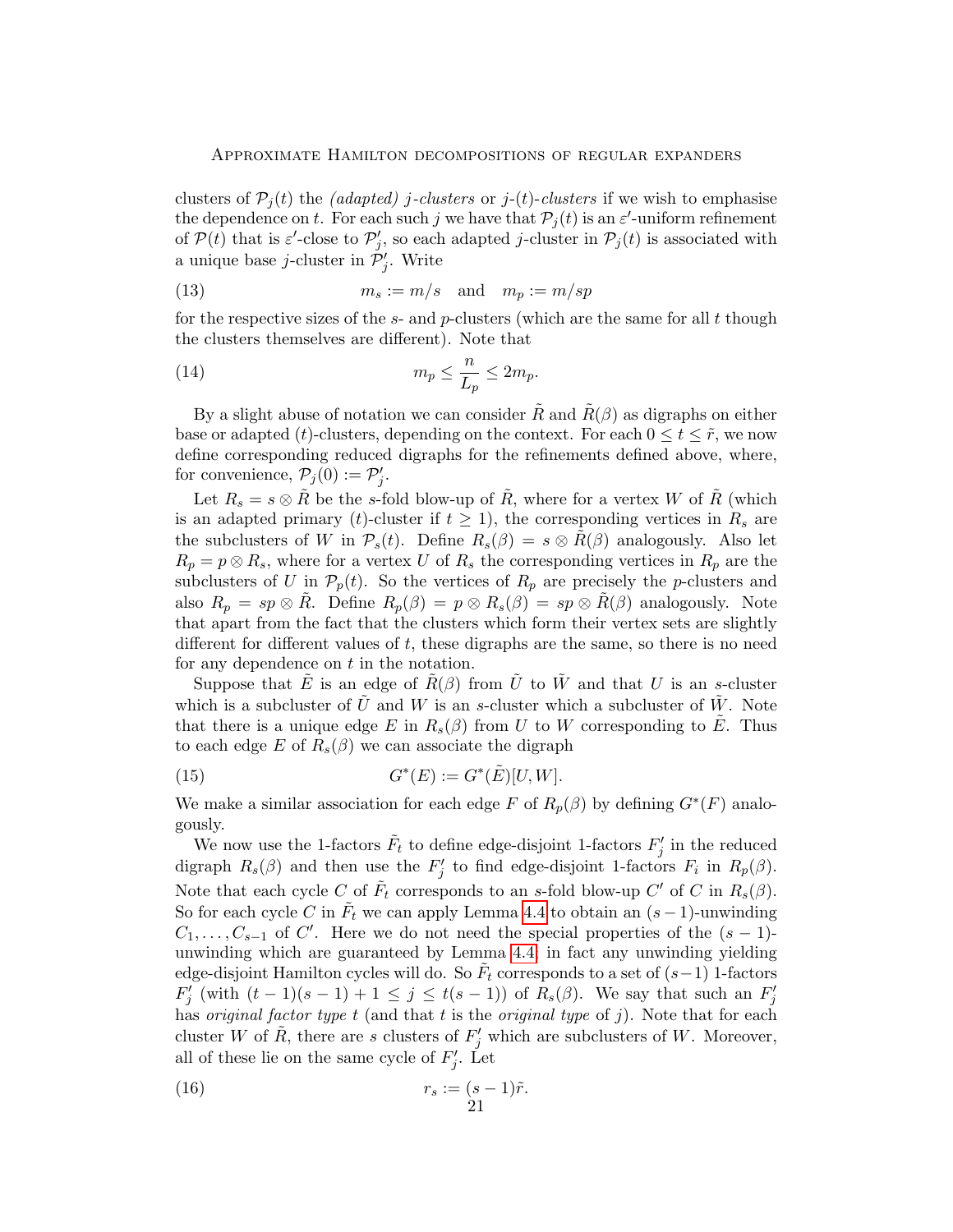Then altogether this gives us a set of  $r_s$  edge-disjoint 1-factors  $F'_1, \ldots, F'_{r_s}$  of  $R_s(\beta)$ .

Consider any cycle  $C_{\ell}$  of a 1-factor  $F'_{j}$  obtained from a cycle C of  $\tilde{F}_{t}$  as above. Let K be the length of C; so  $C_{\ell}$  has length Ks. We say that an s-cluster lying on  $C_{\ell}$  is clean for  $F'_{j}$  if it belongs to the last K clusters of  $C_{\ell}$  (where for each cycle we pick a consistent ordering of its vertices in advance). Note that  $K \geq 2$  and so  $C_{\ell}$  has at least two clean s-clusters. Moreover, for each adapted primary cluster W, exactly one subcluster of W in  $\mathcal{P}_s(t)$  is clean for  $F'_j$ . Note that for different 1-factors  $F'_{j}$ , the set of clean clusters will usually be different.

It turns out that we actually need a stronger property than the one described above, namely we need that  $(\star)$  below holds. (This will enable us to ensure that, in the digraphs  $G_i$  that we consider later, only a few clusters will contain vertices sending or receiving an edge from the exceptional set and these will be sufficiently far apart.) For this, we use our refinement  $\mathcal{P}_p(t)$  of each s-cluster into p subclusters and unwind the cycles in the above 1-factorisation again.

For every  $V \in \mathcal{P}_s(t)$ , let  $V^1, \ldots, V^p$  be the *p*-clusters contained in V. Note that the collection of all  $V^k$  over all s-clusters V contained in an adapted primary cluster W are precisely the p-clusters refining W. For each cycle  $D = V_1 \dots V_K$ in  $F'_{j}$  (where this is the same ordering we specified above) let  $D'$  be the p-fold blow-up of D whose vertex classes are the p-clusters  $V_{\ell}^{k}$  contained in  $V_1, \ldots, V_K$ . Apply Lemma [4.4](#page-13-0) to  $D'$  to find a  $(p-1)$ -unwinding  $D_1, \ldots, D_{p-1}$  of  $D'$  with  $V_{\ell}^k$ playing the role of  $x_{\ell}^k$ . We have the following property:

(\*) For each  $1 \leq d \leq p-1$  and  $1 \leq k \leq p$ , the *p*-clusters  $V_1^k, \ldots, V_{K-2}^k$  have pairwise distance at least  $p$  on  $D_d$ .

Note that  $(\star)$  holds only for the p-clusters in  $V_1, \ldots, V_{K-2}$  and not necessarily  $V_{K-1}$  or  $V_K$ . This is the reason for introducing the clean s-clusters: recall that  $V_{K-1}$  and  $V_K$  are clean. This will mean that we will never introduce any edges between their vertices and the exceptional set (see (b) in Section [5.4\)](#page-22-0).

Moreover, for all  $1 \leq \ell \leq K$ , we have from Lemma [4.4](#page-13-0) that  $V_{\ell}^1, \ldots, V_{\ell}^p$  lie on the same cycle  $D_d$ . Additionally, their successors on  $D_d$  all belong to a single adapted primary cluster  $V_{\ell+1}$ . Also  $F'_j$  corresponds to a set of  $(p-1)$  edge-disjoint 1-factors  $F_i$  (with  $(j-1)(p-1)+1 \leq i \leq j(p-1)$ ) of  $R_p(\beta)$ . We say that such an  $F_i$  has intermediate factor type  $j$  and original factor type  $t$  where  $t$  is the original type of  $F'_j$ . For each i, write  $V_{0,i}^{\text{spec}} := \tilde{V}_{0,t}^{\text{spec}}$  for the special exceptional set associated with  $F_i$ , where t is the original factor type of  $F_i$ . Note that for every i, every vertex in G is contained either in a p-cluster of  $F_i$ , in  $V_0$  or in  $V_{0,i}^{\text{spec}}$ . Note also that for each adapted primary cluster W of  $\tilde{R}$ , there are sp clusters of  $F_i$  which are subclusters of W. Also let

<span id="page-21-0"></span>
$$
(17) \t\t\t r_p := (p-1)r_s.
$$

Then altogether this gives us a set of  $r_p$  edge-disjoint 1-factors  $F_1, \ldots, F_{r_p}$  of  $R_p(\beta)$ . Note that for each t, there are exactly  $(s-1)(p-1)$  of the  $F_i$  which have original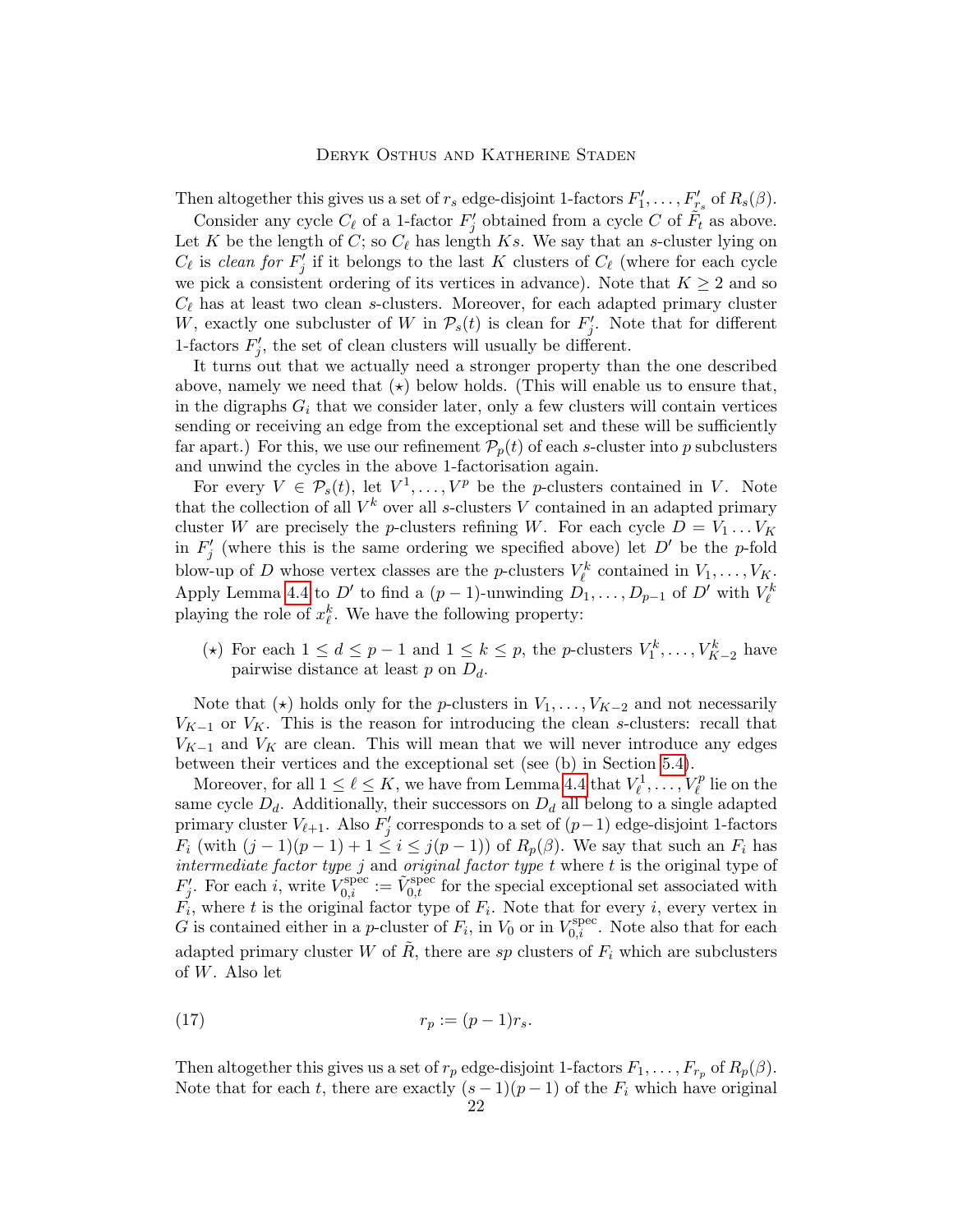factor type t. Furthermore,

<span id="page-22-1"></span>(18) 
$$
r_p \leq \frac{\tilde{\alpha}sp\tilde{L}}{\beta}
$$
 and so  $r_p \leq \frac{(12)}{\beta}$ ; also  $1/m \leq 1/m_p \ll 1/r_p$ .

For each edge  $E \in E(F_i)$  from A to B, let  $G_i(E) := G^*(E)$ , where  $G^*(E)$  was defined just after [\(15\)](#page-20-0). Let  $G_i$  denote the union of the digraphs  $G_i(E)$  over all E with  $E \in E(F_i)$  and call it the *i*th *slice*. Clearly  $G_1, \ldots, G_{r_p}$  are edge-disjoint. Given  $E \in E(F_i)$  for some  $1 \leq i \leq r_p$ , let  $\tilde{E} \in E(\tilde{F}_t)$  be the unique edge such that E is in the blow-up of  $\tilde{E}$ , where  $F_i$  has original factor type t. As noted directly before [\(10\)](#page-19-1),  $G^*(\tilde{E})$  is  $(\varepsilon, \beta_1)$ -superregular and hence  $G_i(E) = G^*(E)$  is  $(\varepsilon', \beta_1)$ -superregular by Lemma [3.11\(](#page-10-0)i).

Recall that since  $V_{0,i}^{spec}$  is different for each i, the vertex set of a p-cluster will be slightly different in  $G_i$  and  $G_{i'}$  when  $F_i$  and  $F_{i'}$  have different original factor types. Note that if U is a base 2p-cluster (of size  $m_p/2$ ), and  $U_{(t)}$  is the associated  $2p-(t)$ -cluster, then

<span id="page-22-2"></span>(19) 
$$
|U \cap U_{(t)}| \ge (1 - \varepsilon')m_p/2.
$$

as the corresponding partitions are  $\varepsilon'$ -close. (On the other hand,  $\bigcap_{1 \leq t \leq \tilde{r}} U_{(t)}$ may be empty.) The same statements hold for  $s$ - and  $p$ -clusters. When adding edges incident to exceptional vertices in Section [5.6](#page-27-0) we need to be careful about distinguishing between base 2p-clusters and the  $2p-(t)$ -clusters which are actually contained in the clusters of our slices.

<span id="page-22-0"></span>5.4. Red clusters and edges. The aim of this Section is to lay some groundwork for Sections [5.5,](#page-24-0) [5.6](#page-27-0) and [5.7](#page-30-0) by specifying the properties that the edges between the exceptional vertices and the rest of  $V(G)$  need to satisfy. In Section [5.5](#page-24-0) our aim is to remove a bounded number of *bridge vertices*  $V_{0,i}^{\text{bridge}}$  from each  $G_i \setminus (V_0 \cup V_{0,i}^{\text{spec}})$ and change their neighbourhoods in such a way that the blown-up cycles in  $G_i$  are connected via bridge vertices. Some additional vertices will also be removed and added to  $V_{0,i}^{\text{spec}}$  to keep the cluster sizes equal. In Section [5.6](#page-27-0) we will add edges to  $G_i$  which are incident to  $V_0$ . In Section [5.7](#page-30-0) we will do the same for  $V_{0,i}^{\text{spec}}$ . We will then let

$$
V_{0,i} := V_0 \cup V_{0,i}^{\text{spec}} \cup V_{0,i}^{\text{bridge}}.
$$

 $V_{0,i}$  is then the exceptional set for the slice  $G_i$ : each vertex will lie either in a cluster of  $G_i$  or in  $V_{0,i}$ . Any edge incident to a vertex in  $V_{0,i}$  and any vertex in a cluster of  $G_i$  incident to such an edge will be called *i-red* (or *red* if this is unambiguous). Roughly speaking, when adding red edges to  $G_i$ , we will need to ensure that  $G_i$  is a spanning almost-regular digraph, that no non-exceptional vertex has large i-red degree and that the set of red vertices is small and well-distributed.

To achieve this, for each  $i$  we will only add red edges incident to some carefully selected 2p-clusters and then apply property  $(\star)$ . More precisely, for fixed i, let  $j = j(i)$  and  $t = t(i)$  respectively be the intermediate and original factor types of  $G_i$ . For each s-cluster U of  $\mathcal{P}_s(t)$ , let  $U_1, \ldots, U_p$  denote the p-clusters of  $\mathcal{P}_p(t)$ which are subclusters of U. For  $1 \leq \ell \leq p$ , let  $U(\ell)$  and  $U(\ell+p)$  be the 2p-clusters contained in  $U_{\ell}$ . In  $G_i$ , we will add red edges between  $V_{0,i}$  and  $U(k)$  only if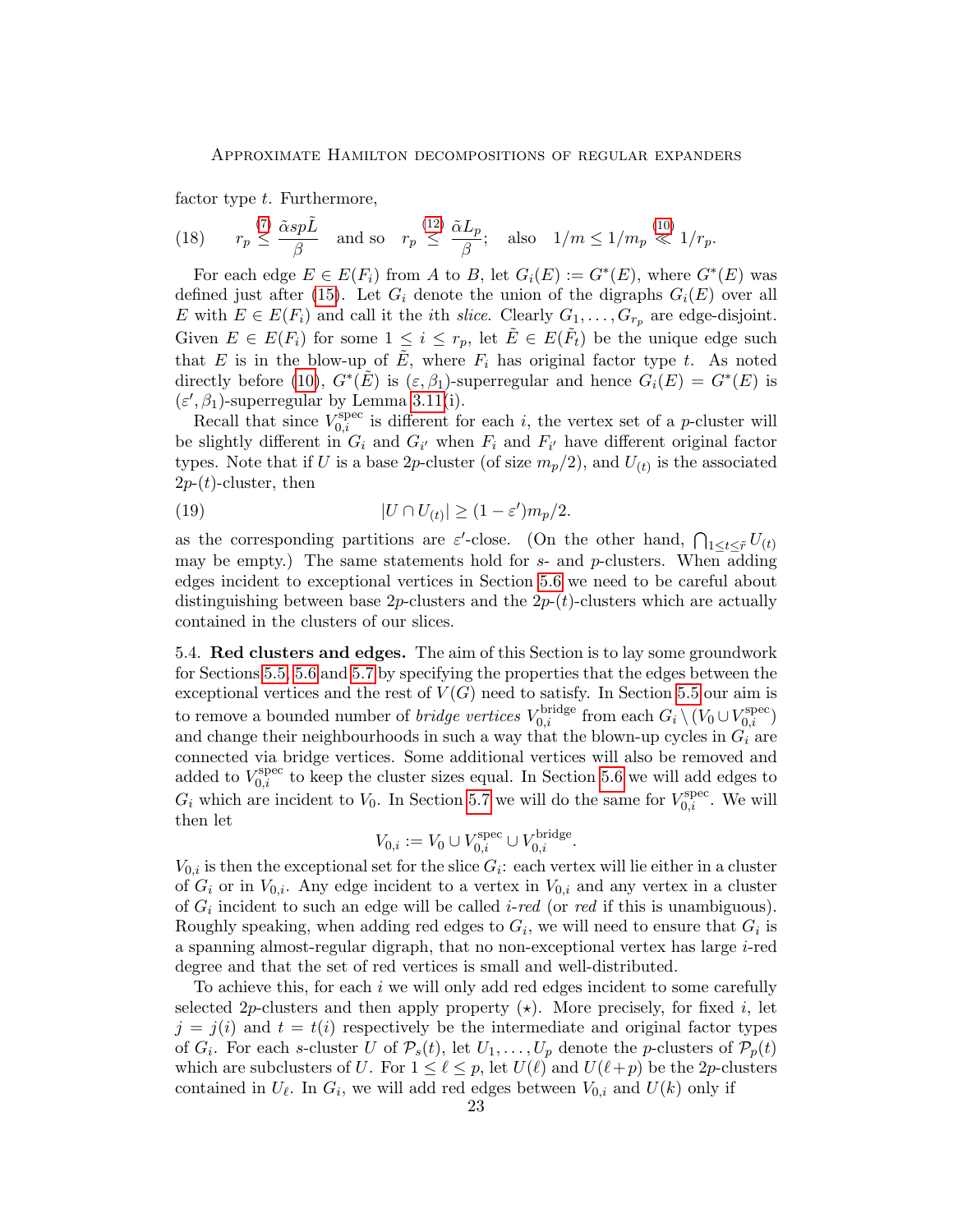- (a)  $t \equiv k \mod 2p$  and
- (b) U is not a clean cluster in  $F'_j$ .

We call such a 2p-cluster  $U(k)$  *i-red* and we call a p-cluster *i-red* if it contains an *i*-red 2p-cluster (or simply *red* if this is unambiguous). Note that (a) implies that every s-cluster U which is not clean contains exactly one red 2p-cluster (and thus exactly one red p-cluster). Moreover, recall that any adapted primary cluster contains exactly one clean s-cluster; thus it contains exactly  $s - 1$  red p-clusters.

All red vertices will be contained in red 2p-clusters, but note that we do not require every red cluster to contain a red vertex. Let

<span id="page-23-0"></span>(20) 
$$
\kappa := (1 - \gamma)\beta_1 m_p.
$$

We would like to find exactly  $\kappa$  edge-disjoint Hamilton cycles in each of the  $G_i$ . For this, we will first need to add edges so that  $G_i$  satisfies the following for all i with  $1 \leq i \leq r_p$ :

- (Red0) There exists a sequence  $D_1x_1D_2x_2 \ldots x_{\ell-1}D_\ell x_\ell D_1$  with the following properties:
	- Each  $D_j$  is a cycle of  $F_i$  and every cycle of  $F_i$  appears at least once in the sequence;
	- $V_{0,i}^{bridge} := \{x_1, \ldots, x_\ell\}$  and each  $x_j$  has exactly  $\kappa$  outneighbours in  $D_{j+1}$  and exactly  $\kappa$  inneighbours in  $D_j$ .
- $(\text{Red}1) \, d_G^{\pm}$  $_{G_i}^{\pm}(x) = \kappa$  for all  $x \in V_{0,i}$ ;
- (Red2)  $V_{0,i}$  is an independent set in  $G_i$ ;
- $(Red3)$  | $N_G^{\pm}$  $\begin{aligned} \mathcal{L}_{i} &\text{is an independent set in } \mathbf{G}_{i},\\ \mathcal{L}_{i}^{+}(y) &\cap V_{0,i} \leq \sqrt{\xi} \beta_{1} m_{p} \text{ for all } y \notin V_{0,i}; \end{aligned}$
- (Red4) For every red p-cluster V, all red edges of  $G_i$  are incident to a single 2pcluster contained in V. In particular,  $|N_G^{\pm}|$  $\mathcal{L}_{G_i}^{\pm}(V_{0,i}) \cap V \leq m_p/2$  for all clusters  $V \in R_p$ ;
- (Red5) If  $V, V'$  are red p-clusters on a cycle C of  $F_i$ , then they have distance at least  $p$  on  $C$ ;
- (Red6) If a p-cluster V contains the final vertex of a red edge in  $G_i$ , then it contains no initial vertices of red edges in  $G_i$ , and vice versa;
- (Red7)  $G_1, \ldots, G_{r_p}$  are edge-disjoint and  $G_i(E)$  is  $(2\varepsilon', \beta_1)$ -superregular for all  $E \in E(F_i).$

Roughly speaking, given a 1-factor  $f$  of  $G_i$ , (Red0) and (Red1) will ensure that f has a path between any pair of successive cycles  $D_j$  of  $F_i$ . (Red2)–(Red6) imply that the red edges are well-distributed. This will be crucial when applying Lemma [4.5](#page-15-2) to transform  $f$  into a Hamilton cycle in Section [5.11.](#page-39-0)

Suppose that V is a red  $p$ -cluster. Since only one of the two  $2p$ -clusters contained in  $V$  is red, it follows that  $(\text{Red}4)$  will automatically be satisfied for  $V$  if we add red edges according to (a) and (b). It is easy to see that this will also satisfy (Red5). Indeed, recall that every non-clean s-cluster contains exactly one red pcluster. Moreover, if  $U_{\ell}$  and  $U_{\ell'}$  are non-clean s-clusters then the p-cluster  $U_{\ell}^{k}$  is red if and only if  $U_{\ell'}^k$  is red. Suppose a cycle C in  $F_i$  was obtained by unwinding the blow-up of  $C'$  in  $F'_j$ ; then the last two s-clusters in  $C'$  (using the same ordering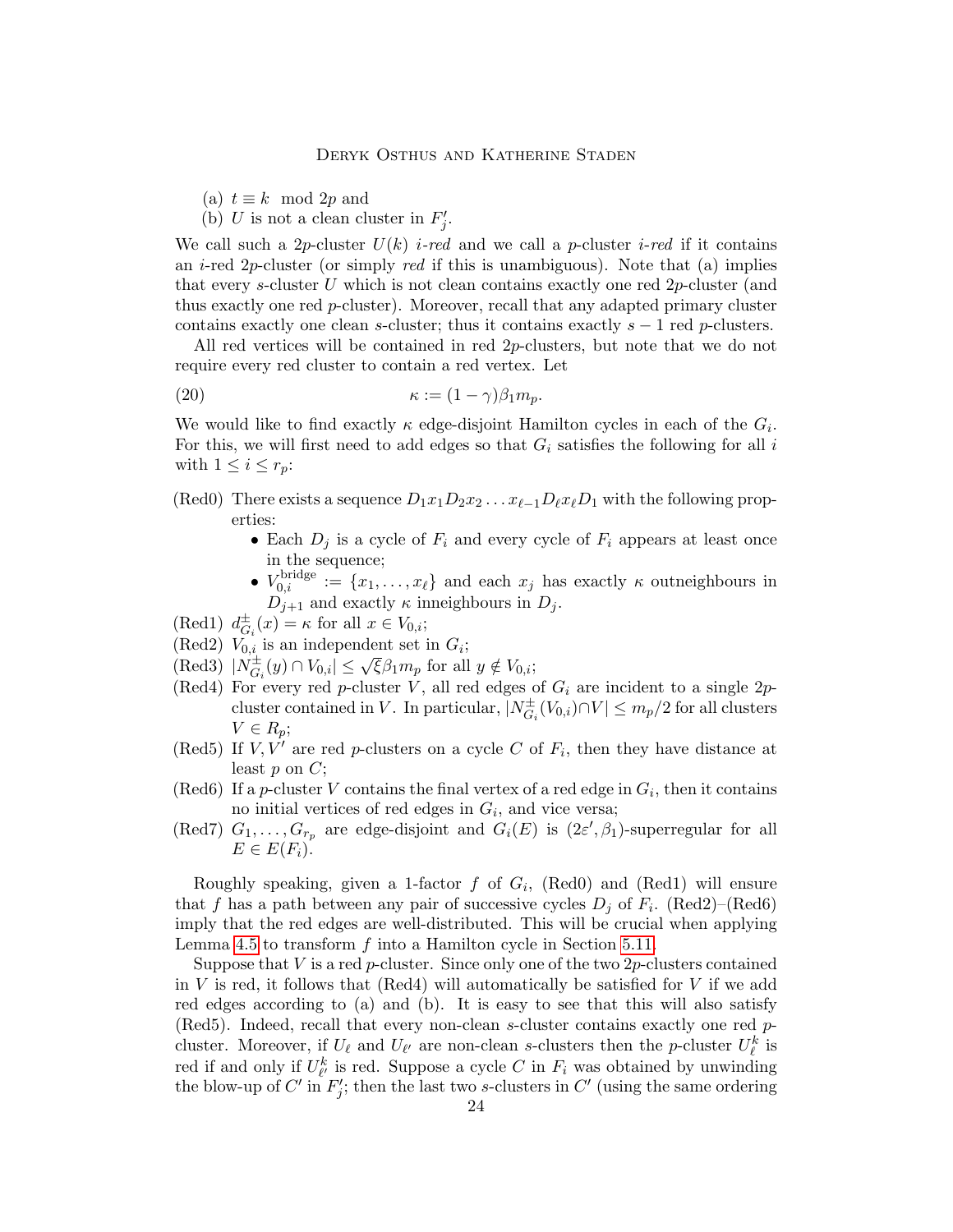as in Section [5.3\)](#page-18-0) are clean and hence contain no red p-clusters by (b). So  $(\star)$ implies that the red clusters on  $C$  will have distance at least  $p$  apart.

Let  $F = r_p/4p$ . For each k with  $1 \leq k \leq 2p$ , note that the number of all digraphs  $G_i$  whose original type t satisfies (a) is  $2F$ . For each k, consider an ordering of all these graphs.

We will now fix which of the (red) 2p-clusters will receive red edges and which of them will send out red edges. For each  $i = 1, \ldots, r_p$ , let  $t = t(i)$  be the original type of  $G_i$  and let k with  $1 \leq k \leq 2p$  satisfy (a). Suppose that  $G_i$  is the f<sup>th</sup> graph with original type  $t$  (so  $1 \le f \le 2F$ ). For each adapted primary cluster  $W \in \mathcal{P}(t)$ , let  $W_1, \ldots, W_s$  denote the set of all s-clusters contained in W. Recall that exactly one of the  $W_j$  is clean. Now choose a set  $S_W^+$  of s-clusters from  $W_1, \ldots, W_{s/2}$  so that none of the s-clusters in  $S_W^+$  is clean and so that  $|S_W^+| = s/2 - 1$  (recall that s is even). Let  $I_W^+$  denote the set of indices of the s-clusters in  $S_W^+$ . Similarly choose  $S_W^-$  from  $W_{s/2+1}, \ldots, W_s$  with  $|S_W^-| = s/2 - 1$  which avoids the clean cluster and let  $I_W^-$  be the corresponding set of indices.

For each s-cluster  $W_\ell$  contained in W, let  $W_\ell(k)$  denote the kth 2p-cluster contained in  $W_{\ell}$ , where k is defined as in the previous paragraph. We call  $W_{\ell}(k)$ *in-red* (for *i*) if

•  $1 \le f \le F$  and  $\ell \in I_W^+$ , or  $F < f \le 2F$  and  $\ell \in I_W^-$ .

We call  $W_{\ell}(k)$  *out-red* (for i) if

<span id="page-24-1"></span>•  $1 \le f \le F$  and  $\ell \in I_W^-$ , or  $F < f \le 2F$  and  $\ell \in I_W^+$ .

If a p-cluster V contains an in-red 2p-cluster, we say that V is  $in-red$  (and similarly for *out-red* clusters). So the number of in-red  $p$ -clusters in each adapted primary cluster  $W$  is exactly

(21) 
$$
|I_W^-| = \frac{s}{2} - 1
$$

and similarly for out-red clusters.

<span id="page-24-0"></span>5.5. Connecting blown-up cycles. In the final section of the proof we will successively find 1-factors in each  $G_i$  and then turn each of these into a Hamilton cycle. As mentioned earlier,  $(\text{Red}0)$  will be used to ensure that each 1-factor f of  $G_i$  has a path connecting any pair of consecutive cycles of  $F_i$ , which will make it possible to merge the cycles of  $f$  into a Hamilton cycle. In this section we will modify  $G_i$  so that (Red0) holds.

We will join cycles by choosing *bridge vertices*  $x_{i,j}$  in  $V(G) \setminus (V_0 \cup V_{0,i}^{\text{spec}})$  whose neighbourhoods will be chosen from the sparse digraphs  $H_0^{\pm}$  defined in Section [5.2.](#page-17-0) In what follows, we write  $A_j^-$  for the predecessor of the p-cluster  $A_j$  in  $F_i$ .

<span id="page-24-2"></span>**Claim 5.1.** There is a sequence  $A_1B_1A_2B_2...A_{\tilde{L}}B_{\tilde{L}}A_1$  of p-clusters in  $R_p$  such that, for each  $1 \leq j, j' \leq \tilde{L}$  the following hold:

- (i) Let  $\tilde{A}_j$  and  $\tilde{B}_j$  be the adapted primary clusters containing  $A_j$  and  $B_j$  respectively. Then there is an edge from  $\tilde{A}_j$  to  $\tilde{B}_j$  in  $\tilde{R}$ .
- (ii)  $A_j^-$  is out-red and  $B_j$  is in-red;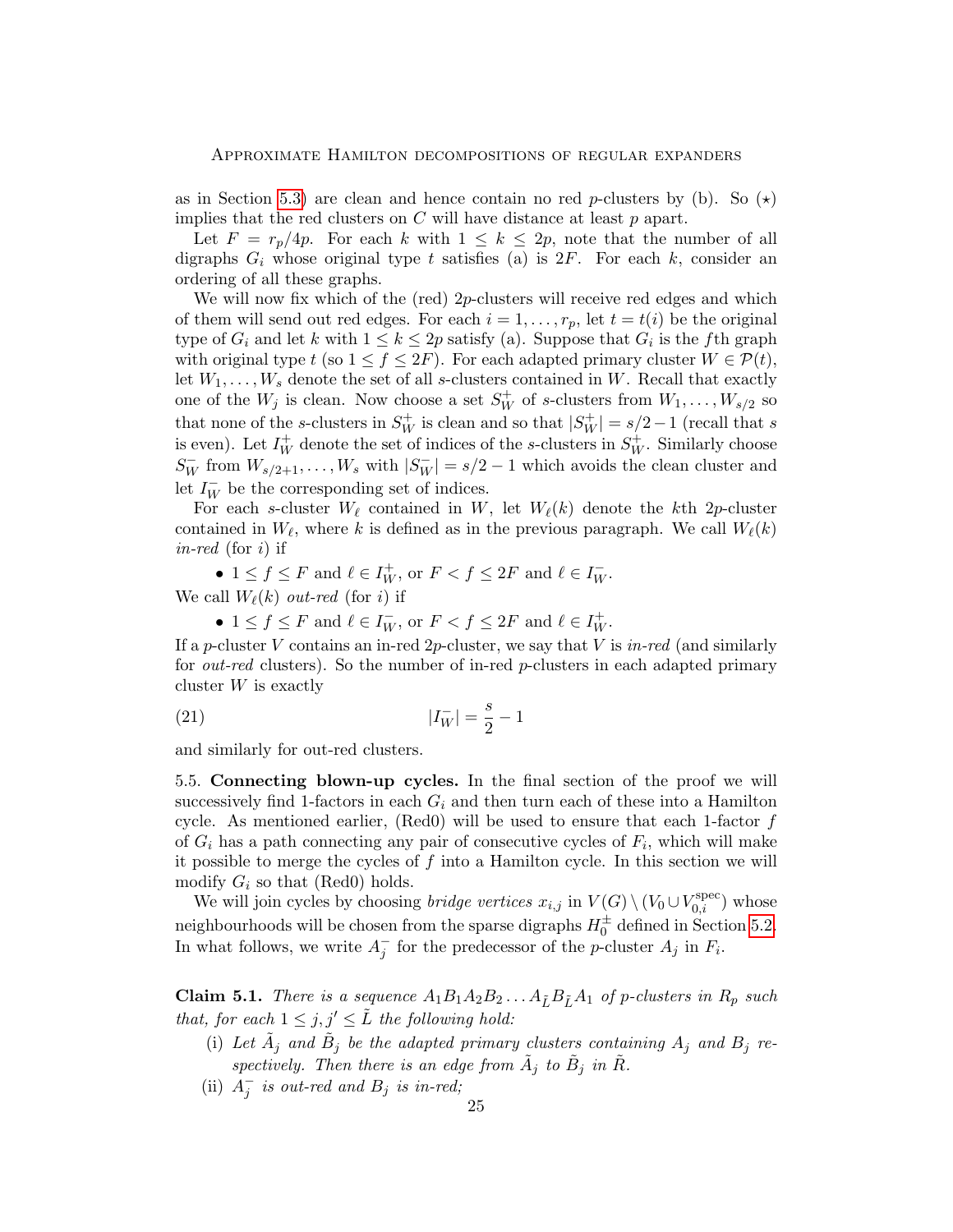

<span id="page-25-1"></span>FIGURE 2. Bridge vertices  $x_{i,1}, x_{i,2}, x_{i,3}$  chosen from p-clusters  $A_1, A_2, A_3$  respectively.

- (iii)  $B_j$  and  $A_{j+1}$  lie in the same adapted primary cluster (where  $A_{\tilde{L}+1} := A_1$ ).
- (iv) Every adapted cluster contains exactly one  $A_j$  and exactly one  $B_{j'}$ .
- (v) All the  $A_j$  and  $B_{j'}$  are distinct.

To prove the claim, observe that, by Lemma [3.5,](#page-8-0)  $\tilde{R}$  is a robust  $(\nu/4, 3\tau)$ -outexpander, so Theorem [4.6](#page-15-3) implies that  $\tilde{R}$  contains a Hamilton cycle  $C =$  $\tilde{A}_1 \ldots \tilde{A}_{\tilde{L}}$ . We will choose  $A_j$  in  $\tilde{A}_j$  and  $B_j$  in  $\tilde{A}_{j+1}$ . This will automatically satisfy (i), (iii) and (iv) and ensures that they will be distinct, except possibly  $A_j = B_{j-1}$ . Now recall that, by [\(21\)](#page-24-1), each adapted primary cluster contains exactly  $s/2 - 1$  in-red and  $s/2 - 1$  out-red p-clusters. Moreover, as noted after  $(\star)$ , they all lie on the same cycle in  $F_i$  and p-clusters directly preceding those in  $\tilde{A}_j$ on  $F_i$  all lie in the same adapted primary cluster, which we call  $\tilde{A}^-_j$ . Thus we can always choose an in-red  $B_{j-1}$  in  $\tilde{A}_j$  and an out-red  $A_j^- \in \tilde{A}_j^-$  whose successor  $A_j$ on  $F_i$  lies in  $\tilde{A}_j$ , proving (ii). Moreover, we have  $s/2 - 1 > 1$  choices for  $A_j$  so we may assume that  $A_j$  and  $B_{j-1}$  are distinct. This proves (v) and thus the claim.

We will choose the bridge vertices in the sets  $A_j$ . The next claim guarantees many candidates for these bridge vertices whose neighbourhoods have the required properties.

<span id="page-25-0"></span>**Claim 5.2.** For each i with  $1 \leq i \leq r_p$ , whenever a p-cluster  $A_j \in V(F_i)$  is joined by an edge in  $R_p$  to a p-cluster  $B_j \in V(F_i)$  the following holds. Let  $(A_j^-)'$  and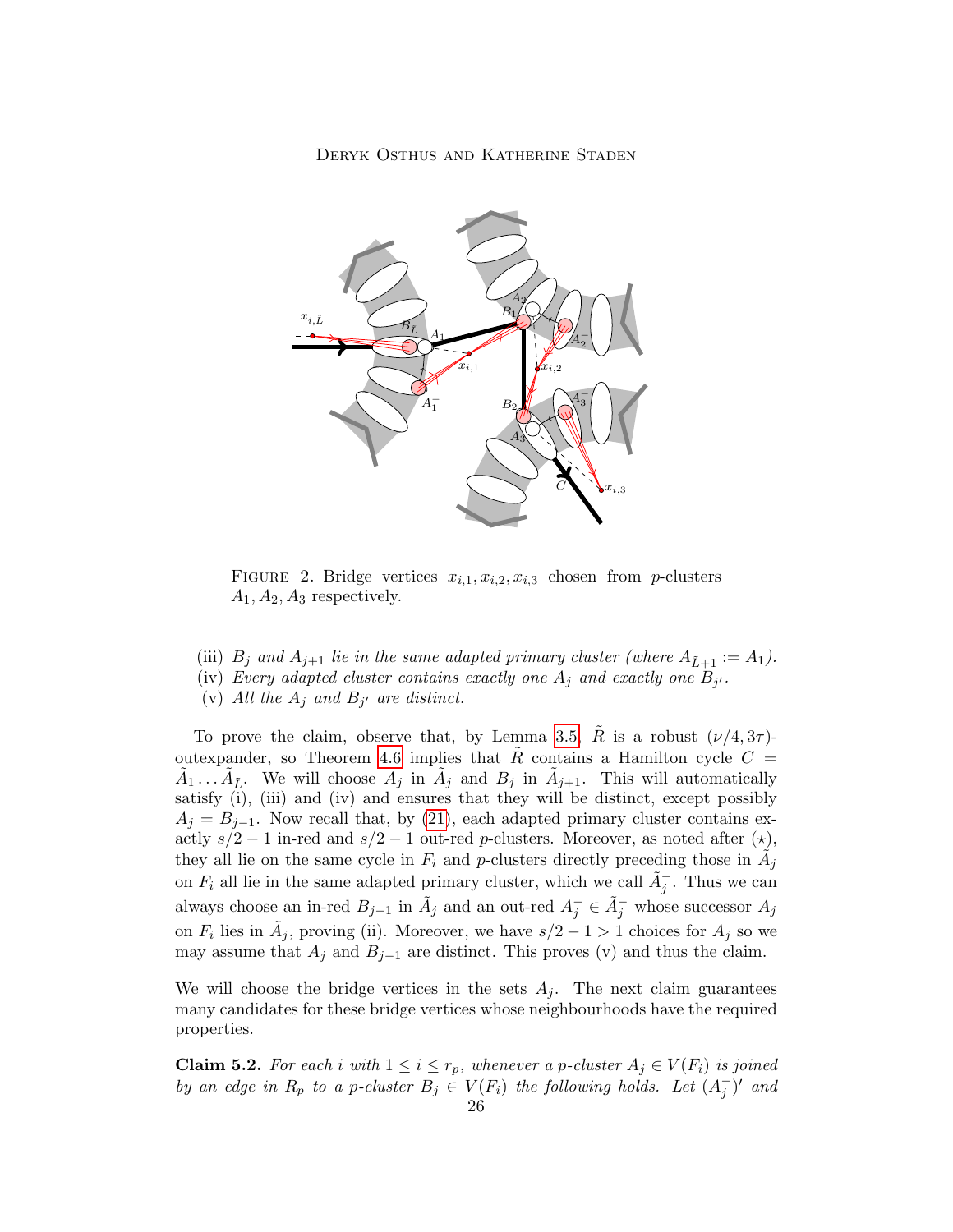$B'_j$  be 2p-clusters contained in  $A_j^-$  and  $B_j$  respectively. Then  $A_j$  contains at least  $m_p/2$  vertices x such that both  $\dot{N}_{H}^{-1}$  $H_0^{-}(x) \cap (A_j^{-})'$  >  $\kappa$  and  $|N_{H_0}^{+}|$  $H_0^+(x) \cap B'_j | > \kappa.$ 

We say that a vertex x as in Claim [5.2](#page-25-0) is  $(i, j)$ -useful. To prove the claim, note that (H0) and (URef) imply that, for at least  $3m_p/4$  of the vertices  $x \in A_i$ , we have

$$
|N_{H_0^+}^+(x) \cap B'_j| \ge \gamma dm_p/5 \stackrel{(20)}{>} \kappa.
$$

As  $F_i$  (and thus  $R_p$ ) contains the edge  $A_j^- A_j$ , for at least  $3m_p/4$  of the vertices  $x \in A_j$  we similarly have

$$
|N_{H_0^-}^-(x) \cap (A_j^-)'| > \kappa.
$$

So at least  $m_p/2$  the vertices in  $A_j$  satisfy both inequalities, which proves the claim.

Now we choose the set  $V_{0,i}^{\text{bridge}}$  satisfying (Red0). For each  $1 \leq i \leq r_p$ , consider the sequence guaranteed by Claim [5.1](#page-24-2) and for each  $1 \leq j \leq \tilde{L}$ , let  $(A_j^-)$ <sup>red</sup> and  $B_j^{\text{red}}$ be the unique red 2p-clusters contained in  $A_j^-$  and  $B_j$  respectively. So  $(A_j^-)$ <sup>red</sup> is out-red and  $B_j^{\text{red}}$  is in-red. For each  $1 \leq j \leq \tilde{L}$ , apply Claim [5.2](#page-25-0) to the pair  $(A_j, B_j)$  with  $(A_j^{\dagger})^{\text{red}}, B_j^{\text{red}}$  playing the roles of  $(A_j^{\dagger})'$ ,  $B_j'$  respectively, to obtain a vertex  $x_{i,j} \in A_j$  which is  $(i, j)$ -useful and which is distinct from all vertices chosen so far. Note that the latter is possible since Claim  $5.1(v)$  implies that for each i, we only choose one vertex from  $A_i$ . So altogether, we choose at most  $r_p$  vertices from each  $A_j$ , which is at most  $m_p/3$  by [\(18\)](#page-22-1). In each  $G_i$ , remove each  $x_{i,j}$  from  $A_j$  and denote the collection of all  $x_{i,j}$  with  $1 \leq j \leq \tilde{L}$  by  $V_{0,i}^{\text{bridge}}$ . This process is illustrated in Figure [2.](#page-25-1)

Now, for each  $1 \leq i \leq r_p$ , there are exactly  $sp-1$  of the p-clusters in each adapted primary (t)-cluster of  $G_i$  from which no vertices have been removed in this step, where t is the original type of  $F_i$ . We still need to ensure that p-clusters of  $G_i$  have equal size, so we choose a further  $(sp-1)r_pL \leq \varepsilon n/3$  distinct vertices such that exactly one is removed from each untouched  $p$ -cluster in each  $G_i$ . Each such vertex is moved from its cluster into  $V_{0,i}^{\text{spec}}$ . The final inequality in [\(18\)](#page-22-1) implies that we can assume that each vertex x is moved into  $V_{0,i}^{\text{spec}}$  for at most one  $1 \leq i \leq r_p$  in this step. Now adapted primary (*t*)-clusters become *adapted* primary [i]-clusters and (adapted) s-, p- and  $2p-(t)$ -clusters become *(adapted)* s-,  $p$ - and  $2p$ -[i]-clusters respectively (or s-, p-, 2p-clusters if this is unambiguous). This will not overlap with previous notation as from now on we never refer to  $(t)$ -clusters and only ever refer to base and [i]-clusters. [\(19\)](#page-22-2) implies that if U is a base 2p-cluster and  $U_{[i]}$  is the associated 2p-[i]-cluster, then

<span id="page-26-0"></span>(22) 
$$
|U \cap U_{[i]}| \ge (1 - \varepsilon')m_p/2 - 1.
$$

We still refer to the cluster sizes  $m, m_s$  and  $m_p$  in the same way since each one has only lost at most sp vertices (which does not affect any calculations). The 2p-clusters may no longer have exactly the same size, but this also does not affect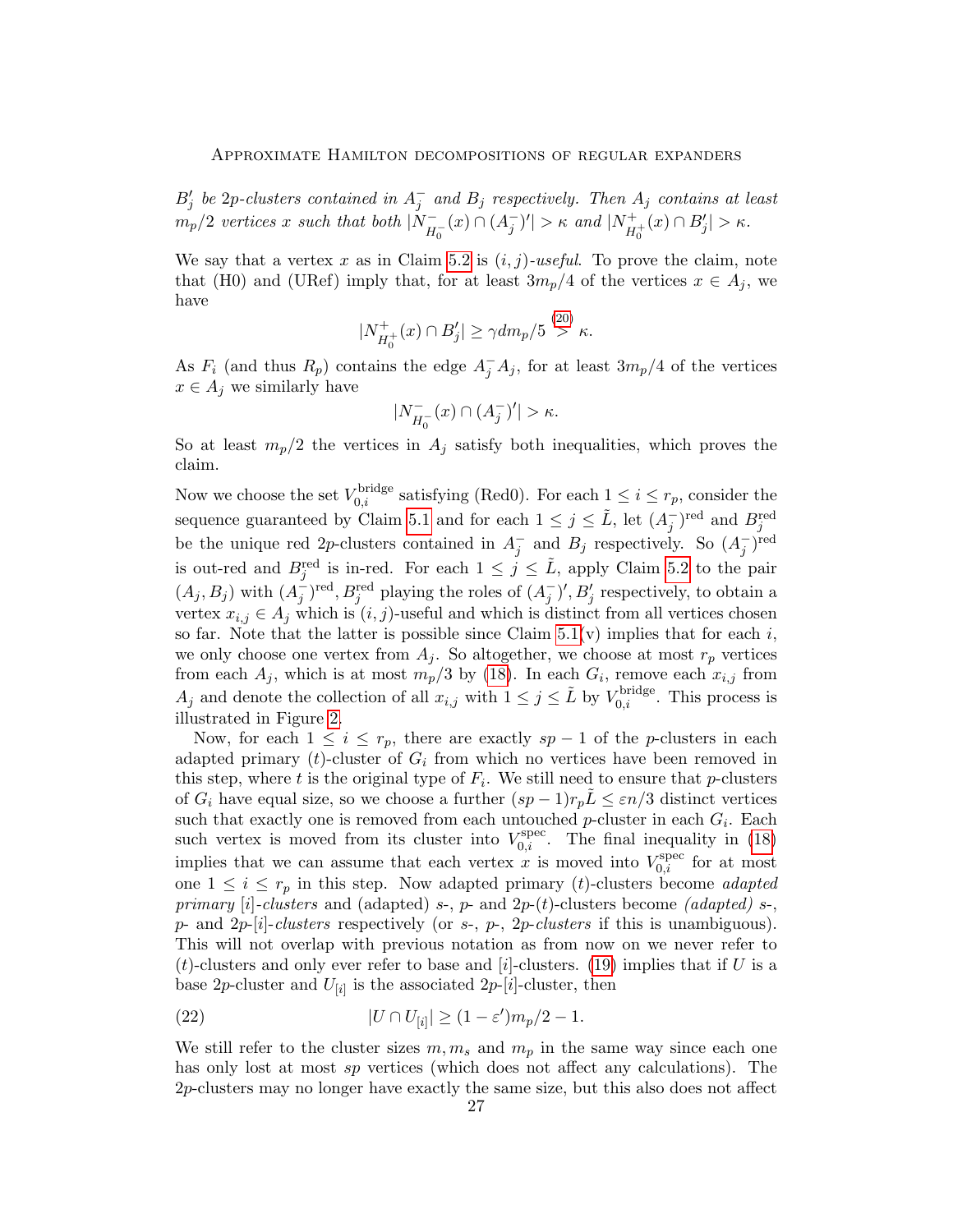any of the calculations. We call  $V_{0,i}^{\text{bridge}}$  the set of *bridge vertices* and say that every edge incident to a bridge vertex is  $i$ -red. We now have that

$$
|V_{0,i}| \stackrel{(11)}{\leq} \varepsilon n.
$$

Since in  $G_i$ , we removed exactly one vertex from each  $p$ -cluster, we still have

<span id="page-27-1"></span>
$$
|N^+_{H_0^+}(x_{i,j}) \cap B_j^{\text{red}}| \ge \kappa \quad \text{and} \quad |N^-_{H_0^-}(x_{i,j}) \cap (A_j^-)^{\text{red}}| \ge \kappa.
$$

Since the  $x_{i,j}$  are all distinct, it follows that for each  $x_{i,j}$ , we can choose  $\kappa$  of these outedges from  $H_0^+$  and add them to  $G_i$ . Similarly, we can choose  $\kappa$  of these inedges from  $H_0^-$  and add them to  $G_i$ , whilst also removing every other edge incident to  $x_{i,j}$  in  $G_i$ . So (Red1) is satisfied for  $V_{0,i}^{\text{bridge}}$ .

It is now easy to verify (Red0). For each  $1 \leq i \leq r_p$ , consider the sequence given by Claim [5.1.](#page-24-2) Let  $D_j$  be the cycle of  $F_i$  containing the adapted p-cluster  $A_j$  for each  $1 \leq j \leq L$  and let  $x_j := x_{i,j}$  be the bridge vertex which was removed from  $A_j$ in  $G_i$ . Note that each cycle of  $F_i$  appears several times in the sequence. We claim that  $D_1x_1D_2x_2...x_{\tilde{I}}D_\ell x_{\tilde{I}}D_1$  is a sequence satisfying (Red0). The first property is immediate from Claim [5.1\(](#page-24-2)iv). Each  $x_j$  has inneighbourhood contained in  $A_j^$ which is in  $D_j$  since  $A_j$  is, and its outneighbourhood is contained in  $B_j$  which lies in the same adapted cluster as  $A_{j+1}$  and thus in the cycle  $D_{j+1}$ . Therefore the second property is also satisfied.

(Red2) follows since the in- and outedges incident to bridge vertices were chosen from edge-disjoint subdigraphs  $H_0^-$  and  $H_0^+$  respectively. Furthermore, by Claim [5.1\(](#page-24-2)v), any  $y \notin V_{0,i}$  is incident to at most one *i*-red edge so (Red3) holds. In each red  $p$ -cluster V, red edges were only added to the unique red 2 $p$ -cluster W contained in  $V$  so (Red4) is satisfied. (Red5) is satisfied by the comments after the statement of (Red7). Moreover every out-red  $p$ -cluster only sends out red edges and every in-red p-cluster only receives red edges so (Red6) holds. The edge-disjointness in (Red7) is immediate from the construction. Finally, note that any vertex in  $V(G) \setminus V_{0,i}$  lost at most one inneighbour and one outneighbour in  $G_i$ , so for each edge E of  $F_i$ ,  $G_i(E)$  is certainly still  $(2\varepsilon', \beta_1)$ -superregular. Therefore (Red0) and (Red2)–(Red7) are all satisfied. Note that (Red1) holds for all vertices in  $V_{0,i}^{\text{bridge}}$ . The aim of the next two sections is to maintain these properties while also achieving (Red1) for all vertices in  $V_{0,i}$ .

<span id="page-27-0"></span>5.6. Incorporating the core exceptional set  $V_0$ . Note that so far,  $G_i$  contains no edges with initial or final vertex in  $V_0 \cup V_{0,i}^{\text{spec}}$ . In this section and the next we will add edges incident to these vertices into the  $G_i$ . Recall that we call such edges and any incident vertices  $i$ -red or red if this is unambiguous. Throughout both sections we will refer to (a) and (b) in Section [5.4.](#page-22-0) To achieve (Red1), we consider the core exceptional set  $V_0$  and the special exceptional set  $V_{0,i}^{\text{spec}}$  separately. In this section we consider the core exceptional set. Roughly speaking, the set of edges between  $V_0$  and  $G_i\setminus V_0$  will consist of a random subdigraph of G induced by  $V_0$  and the red 2p-clusters of  $G_i$ . The following claim guarantees the existence of suitable edge-disjoint random subdigraphs. Recall from Section [5.4](#page-22-0) that  $F = r_p/4p$ .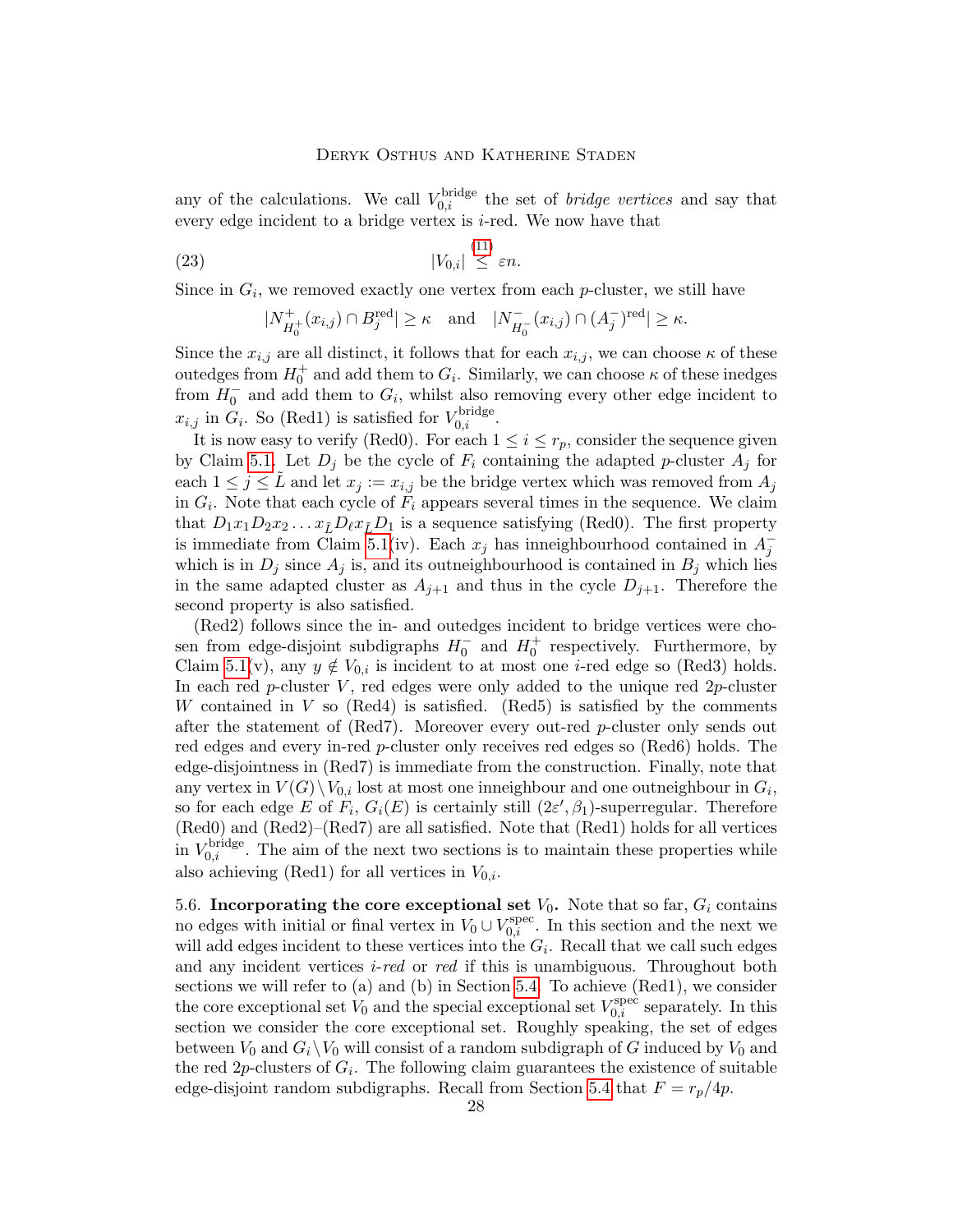<span id="page-28-0"></span>**Claim 5.3.** Let X be a base 2p-cluster which is a subcluster of a base primary cluster W. Then in G we can find F edge-disjoint bipartite graphs  $E_1^+(X), \ldots, E_F^+(X)$ with all edges oriented from  $V_0$  to X so that for all  $1 \le f \le F$  the following hold:

- (i) For all  $x \in V_0$  we have  $d_F^+$  $\frac{f^+}{E_f^+(X)}(x) \geq \frac{1-\varepsilon}{2spF}$   $\left(|N^+_G\right)$  $G^+(x) \cap W$ | –  $5\tilde{\varepsilon}\tilde{m}$ ).
- (ii) For all  $y \in X$  we have  $d_{\mathbf{r}}^ \frac{1}{E_f^+(X)}(y) <$ √  $\overline{\xi} \beta_1 m_p/2.$

We can also find  $E_1^-(X), \ldots, E_F^-(X)$  satisfying analogous properties for the inneighbourhoods.

To prove the claim, let  $E^+(X)$  denote the digraph induced by the set of edges from  $V_0$  to X in G. Now consider a random partition of the edges of  $E^+(X)$  into F parts  $E_f^+$  $f^+(X)$ . More precisely, assign each edge of  $E^+(X)$  to  $E^+_f$  $f^+(X)$  with probability  $1/F$ , independently of all other edges. There are several cases to consider. Say that  $x \in V_0$  is prolific if  $|N_G^+|$ an other edges. There are several cases to consider. Say that  $\chi_G^+(x) \cap W$  > 5 $\tilde{\varepsilon}$ m̃. Say that  $V_0$  is *large* if  $|V_0| \geq \sqrt{\xi} \beta_1 m_p/2$ and small otherwise. Every  $x \in V_0$  which is not prolific satisfies the condition in (i) with probability 1, and the inequality in (ii) is satisfied with probability 1 if  $V_0$ is small. Suppose that x is prolific. Then since  $\mathcal{P}'_{2p}$  is a 5 $\tilde{\varepsilon}$ -uniform 2sp-refinement of  $\tilde{\mathcal{P}}$ , (URef) implies that  $d_{E^+(X)}^+(x) \geq \frac{1-5\tilde{\varepsilon}}{2sp}$  $\frac{-5\tilde{\varepsilon}}{2sp}|N^+_G$  $\mathop{G}\limits^+(x)\cap W$ .

Then for each  $1 \le f \le F$ , each prolific  $x \in V_0$  and each  $y \in X$ ,

$$
\mathbb{E}\left(d_{E_f^+(X)}^+(x)\right) \ge \frac{1-5\tilde{\varepsilon}}{2spF}|N_G^+(x) \cap W| \text{ and } \mathbb{E}\left(d_{E_f^+(X)}^-(y)\right) \le \frac{|V_0|}{F}.
$$

By Proposition [3.1](#page-6-0) (with  $a := \varepsilon/2$ ) we have that, for fixed f and prolific  $x \in V_0$ ,

$$
\mathbb{P}\left(d_{E_f^+(X)}^+(x) \leq \frac{1-\varepsilon}{2spF} |N_G^+(x) \cap W|\right) \leq \exp\left(-\frac{5\varepsilon^2 \tilde{\varepsilon} \tilde{m}(1-5\tilde{\varepsilon})}{24spF}\right) \leq \exp\left(-\frac{\tilde{\varepsilon}^2 \beta n}{s^2p\tilde{L}^2}\right) \overset{(4)}{\leq} e^{-\sqrt{n}}.
$$

and  $|V_0|F \leq n^2$ . So taking a union bound over all f and all  $x \in V_0$  we see that the probability that (i) fails for some f in this partition is at most  $n^2e^{-\sqrt{n}}$ . Similarly, for large  $V_0$ , fixed f and  $y \in X$ , Proposition [3.1](#page-6-0) implies that

<span id="page-28-1"></span>(24) 
$$
\mathbb{P}\left(d_{E_f^+(X)}^-(y) > \frac{2|V_0|}{F}\right) \le \exp\left(-\frac{\sqrt{\xi}\beta_1 m_p}{6F}\right)
$$

$$
= \exp\left(-\frac{2\sqrt{\xi}\beta_1 m}{3sr_p}\right) \stackrel{(4),(18)}{\le} e^{-\sqrt{n}}.
$$

Note that  $n \leq 2L_p m_p$  by [\(14\)](#page-20-1) and

<span id="page-28-2"></span>
$$
r_p \stackrel{(17)}{\geq} sp\tilde{r}/2 \stackrel{(7)}{\geq} sp\tilde{\alpha}\tilde{L}/3 \stackrel{(12)}{=} \tilde{\alpha}L_p/3.
$$

.

Thus

(25) 
$$
\frac{2|V_0|}{F} \stackrel{(5)}{\leq} 4\sqrt{\tilde{\varepsilon}}n\frac{p}{r_p} \leq \frac{24\sqrt{\tilde{\varepsilon}}pm_p}{29} \stackrel{(4)}{\leq} \frac{\sqrt{\xi}\beta_1m_p}{2}
$$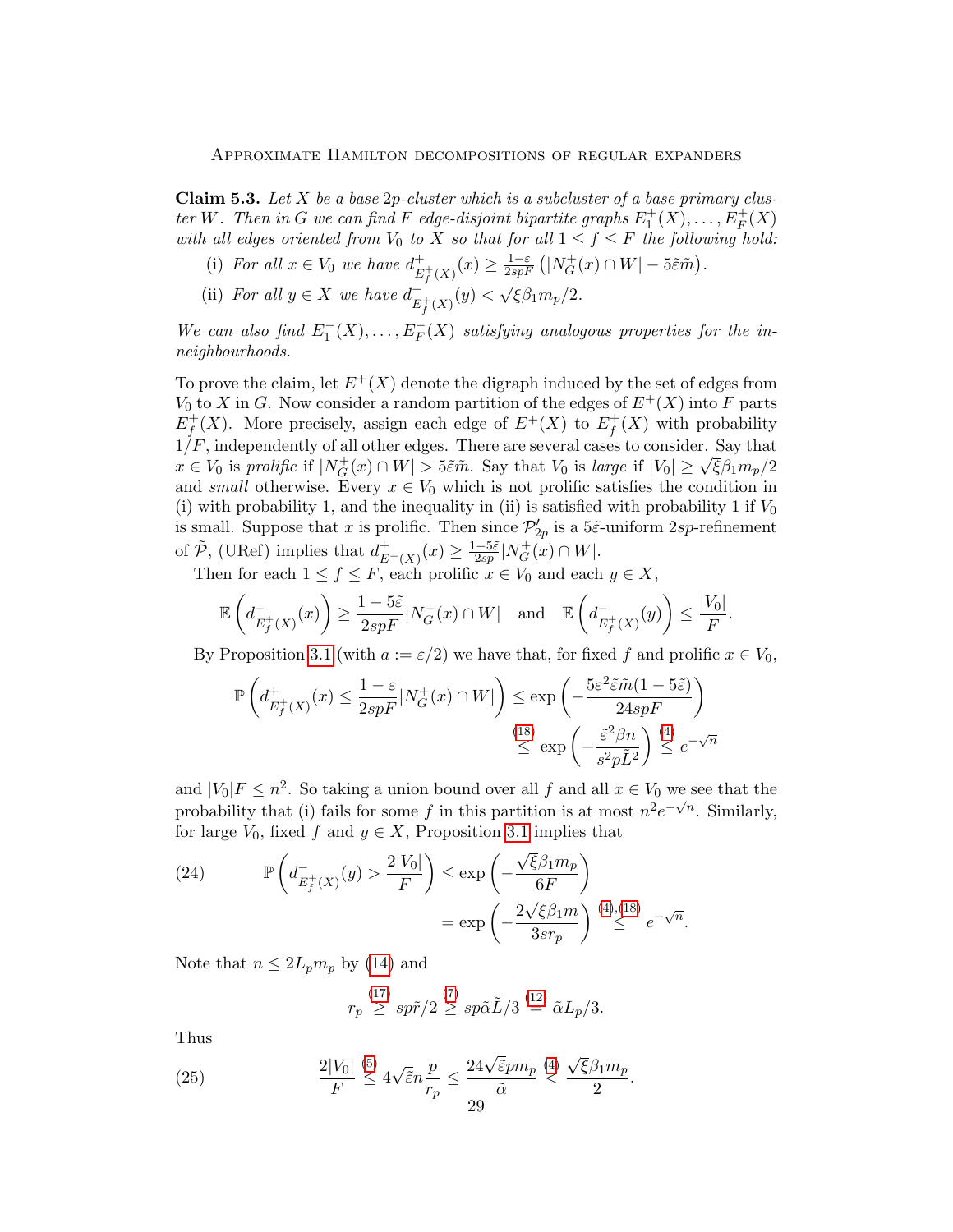Furthermore,  $|X|F \leq n^2$ , so [\(24\)](#page-28-1) and [\(25\)](#page-28-2) imply that the probability that (ii) fails for this partition is at most  $n^2e^{-\sqrt{n}}$ . Therefore the partition satisfies both (i) and (ii) with probability  $1 - 2n^2 e^{-\sqrt{n}} \ge 1/2$ . This proves the claim.

For each k with  $1 \leq k \leq 2p$ , recall from the end of Section [5.4](#page-22-0) that the number of all graphs  $G_i$  whose original type t satisfies (a) is  $2F$ . For each k, consider the ordering of all these digraphs as chosen in Section [5.4](#page-22-0) and suppose that  $G_i$  is the fth digraph with original type t. We now define the edges of  $G_i$  between  $V_0$  and  $V(G) \setminus V_{0,i}$ . For each base s-cluster  $W_{\ell}$ , let  $W_{\ell}(k)$  denote the kth base 2p-cluster contained in  $W_{\ell}$ . Apply Claim [5.3](#page-28-0) to obtain F bipartite digraphs  $E_f^+$  $f^+(W_\ell(k))$ and F bipartite digraphs  $E_f^$  $f(W_\ell(k))$  for each  $W_\ell(k)$ . Now let  $W'_\ell$  denote the s-[i]-cluster associated with  $W_{\ell}$  and  $W_{\ell}(k)'$  denote the 2p-[i]-cluster associated with  $W_{\ell}(k)$ . Let  $E_f^+$  $f_f^+(W_\ell(k)')$  be the subdigraph of  $E_f^+$  $f^+(W_\ell(k))$  consisting of all edges whose final vertex lies in  $W_{\ell}(k)$ ' and let  $E_f^$  $f_f^-(W_\ell(k))'$  be the subdigraph of  $E_f^$  $f(W_\ell(k))$  consisting of all edges whose initial vertex lies in  $W_\ell(k)'$ . Then, by [\(22\)](#page-26-0), for all  $x \in V(G)$  we have

<span id="page-29-0"></span>(26) 
$$
d^+_{E^+_f(W_\ell(k)')}(x) \geq d^+_{E^+_f(W_\ell(k))}(x) - \varepsilon' m_p/2 - 1.
$$

An analogous statement is true for the indegrees in  $E_f^$  $f^-$ . Recall that k with  $1 \leq$  $k \leq 2p$  is defined by the fact that  $G_i$  has original type t and  $t \equiv k \mod 2p$ , and that  $I_W^+$  and  $I_W^-$  are the indices of the non-clean s-clusters in W defined at the end of Section [5.4.](#page-22-0) If  $1 \le f \le F$ , we add the following edges to  $G_i$ :

- all edges lying in the digraphs  $E_f^+$  $f^+(W_\ell(k)')$  with  $\ell \in I_W^+$ ;
- all edges lying in the digraphs  $E_f^ \iint_f^{\mathcal{L}} (W_\ell(k)') \text{ with } \ell \in I_W^-.$

If  $F < f \leq 2F$ , we add the following edges to  $G_i$ :

- all edges lying in the digraphs  $E_f^+$  $f_{-F}^+(W_\ell(k)')$  with  $\ell \in I_W^-$ ;
- all edges lying in the digraphs  $E_{f}^{-}$  $\bar{f}_{-F}(W_{\ell}(k)')$  with  $\ell \in I_W^+$ .

Note this implies that all edges from  $G_i \setminus V_0$  to  $V_0$  have initial vertex in an out-red cluster and similarly for the in-red clusters. Moreover, the sets of edges assigned to  $G_i$  and  $G_{i'}$  are disjoint for  $i \neq i'$ . Indeed, this follows from the fact that, for  $j \neq k, E_{\tau}^{\pm}$  $f^{\pm}(W_{\ell}(j))$  and  $E^{\pm}_f$  $f^{\pm}(W_{\ell}(k))$  are clearly edge-disjoint; that for  $f \neq f'$ ,  $E_f^{\pm}$  $f^{\pm}(W_{\ell}(k)')$  and  $E_{f'}^{\pm}$  $\frac{d}{dt}(W_{\ell}(k)')$  are also edge-disjoint; and that each  $E^{\pm}_{f}$  $f_f^{\pm}(W_\ell(k))$  is used for at most one of the  $G_i$ .

Therefore Claim [5.3,](#page-28-0) [\(26\)](#page-29-0) and [\(21\)](#page-24-1) imply that for all  $x \in V_0$ , we have that

<span id="page-29-1"></span>
$$
d^+_{G_i}(x)\geq (s/2-1)\sum_{W\in \tilde{\mathcal{P}}}\left(\frac{1-\varepsilon}{2spF}(|N^+_G(x)\cap W|-5\tilde{\varepsilon}\tilde{m})-\frac{\varepsilon' m_p}{2}-1\right).
$$

Note also that

(27) 
$$
2spF = \frac{sr_p}{2} \stackrel{(18)}{\leq} \frac{s}{2} \frac{\tilde{\alpha}L_p}{\beta} \stackrel{(14)}{\leq} \frac{s}{2} \frac{\tilde{\alpha}n}{\beta m_p}.
$$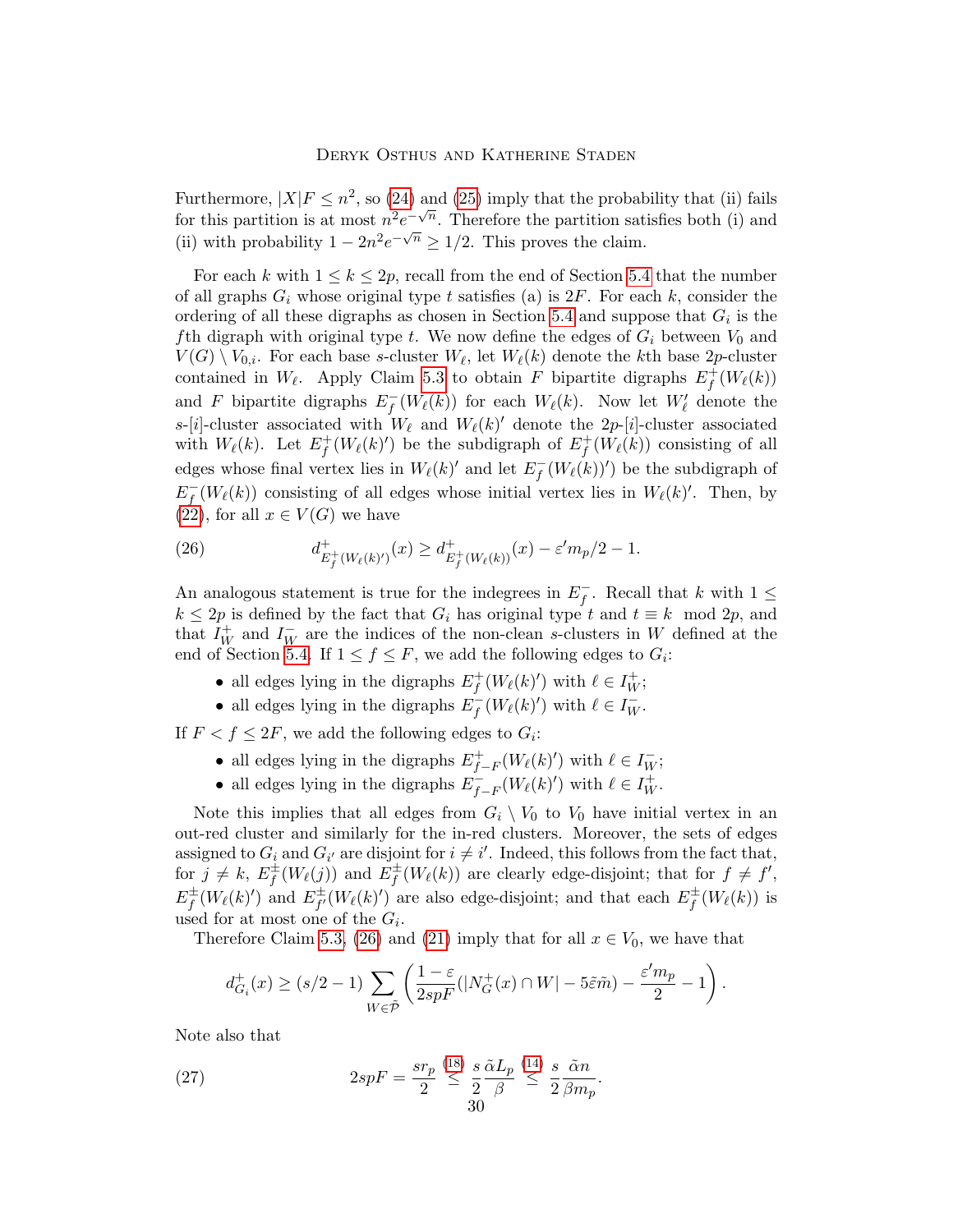So

(28) 
$$
d_{G_i}^+(x) \ge (s/2 - 1) \frac{(1 - \varepsilon')}{2spF} (\tilde{\alpha}n - |V_0| - 2\varepsilon'n)
$$

$$
\ge (5)(27) \ge (1 - 4\varepsilon')\beta m_p \ge \beta_1 m_p \ge \kappa,
$$

and we have an analogue for indegrees. So we can delete edges from each  $x \in V_0$ so that  $d_G^{\pm}$  $\tau_{G_i}^{\pm}(x) = \kappa$  in each slice and hence (Red1) holds for all vertices in  $V_0$ .

<span id="page-30-0"></span>5.7. Incorporating the special exceptional set  $V_{0,i}^{\text{spec}}$ . We now prove a claim which will be used to achieve (Red1) for the set  $V_{0,i}^{\text{spec}}$  of special exceptional vertices. Before this, we first need to derive a further property (H1') of  $H_1^{\pm}$  from (H1).

Write  $S_i^+$  for the collection of vertices contained in the out-red 2p-[i]-clusters and define  $S_i^-$  analogously. Note that each of  $S_i^{\pm}$  consists of the vertices in exactly  $s/2 - 1$  of the 2p-[i]-clusters in each adapted s-[i]-cluster.

For every  $1 \leq k \leq 2p$  and every base s-cluster  $U \in \mathcal{P}'_s$ , let  $U(k)$  be the kth base 2p-cluster of U, and write  $H_{1,k}^{+}$  for the spanning subdigraph of  $H_1^{+}$  consisting of all edges whose final vertex lies in  $\bigcup_{U \in \mathcal{P}'_s} U(k)$ . Also define  $H_{1,k}^-$  to be the spanning subdigraph of  $H_1^-$  consisting of all edges whose initial vertex lies in  $\bigcup_{U \in \mathcal{P}'_s} U(k)$ . We have the following property of  $H_1^{\pm}$ :

(H1') For all  $x \in V(G) \setminus V_0$ , whenever i has original type t and k satisfies  $1 \leq k \leq 2p$  and (a) we have that

$$
\frac{\gamma\tilde{\alpha}n}{20p} \leq |N_{H_{1,k}^+}^+(x) \cap S_i^-| \ , \ |N_{H_{1,k}^-}^-(x) \cap S_i^+| \leq \frac{\gamma\tilde{\alpha}n}{p}.
$$

To prove (H1'), note that since  $\mathcal{P}'_{2p}$  was a 5 $\tilde{\varepsilon}$ -uniform 2sp-refinement of  $\tilde{\mathcal{P}}$ , (URef) implies that, for each  $x \in V(G) \setminus V_0$ , each  $1 \leq k \leq 2p$  and  $U \in \mathcal{P}'_s$ ,

$$
|N^+_{H^+_{1,k}}(x) \cap U(k)| \ge \frac{(1-5\tilde{\varepsilon})}{2sp} \left( |N^+_{H^+_1}(x) \cap \tilde{U}| - 5\tilde{\varepsilon}\tilde{m} \right)
$$

where  $\tilde{U}$  is the base primary cluster containing U. If  $U(k)_i$  is the 2p-[i]-cluster associated with  $U(k)$ , [\(22\)](#page-26-0) implies that

$$
|N^+_{H^+_{1,k}}(x) \cap U(k)_i| \ge |N^+_{H^+_{1,k}}(x) \cap U(k)| - \varepsilon' m_p/2 - 1.
$$

But whenever *i* has original type *t* and *k* satisfies (a),  $S_i^-$  contains all the vertices from exactly  $s/2 - 1$  of the  $2p-[i]$ -clusters  $U(k)_i$  contained in each adapted [i]cluster  $\tilde{U}_i$  associated with  $\tilde{U}$ , so

$$
|N_{H_{1,k}^+}^+(x) \cap S_i^- \cap \tilde{U}_i| \ge (s/2 - 1) \left( \frac{1 - 5\tilde{\varepsilon}}{2sp} (|N_{H_1^+}^+(x) \cap \tilde{U}| - 5\tilde{\varepsilon}\tilde{m}) - \frac{\varepsilon' m_p}{2} - 1 \right)
$$
  

$$
\ge |N_{H_1^+}^+(x) \cap \tilde{U}|/6p - \varepsilon' sm_p.
$$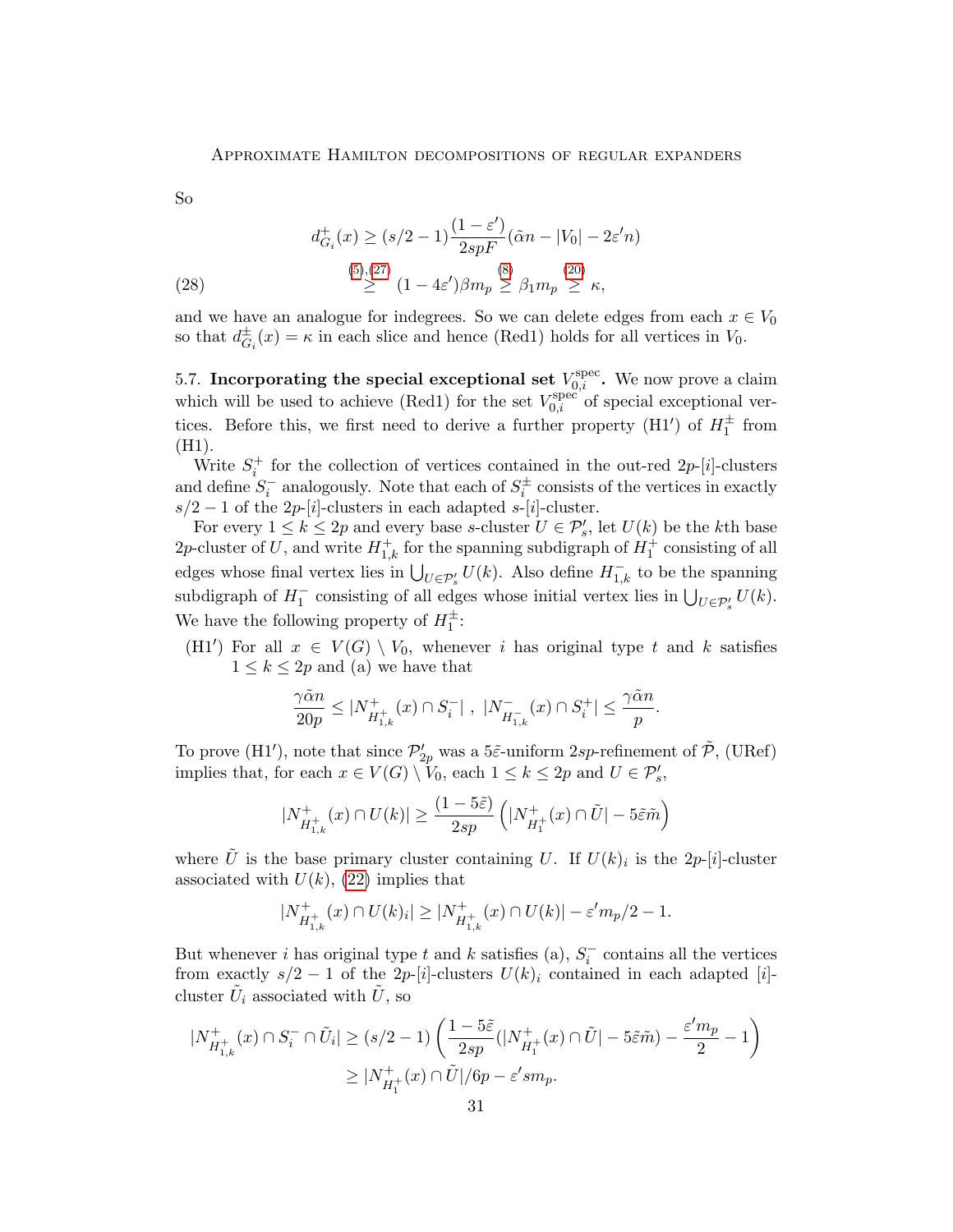Therefore, summing over all base primary clusters  $\tilde{U}$  and recalling that  $V_0$  is an isolated set in  $H_1^+$  we have that

$$
|N^+_{H^+_{1,k}}(x)\cap S^-_i|\geq \frac{d^+_{H^+_1}(x)}{6p}-\varepsilon' s m_p \tilde{L}\stackrel{\text{(H1)}}{\geq} \frac{\gamma\tilde{\alpha} n}{20p}.
$$

The other bounds in  $(H1')$  follow similarly.

<span id="page-31-0"></span>**Claim 5.4.** For each i with  $1 \leq i \leq r_p$ , there are subdigraphs  $Q_i^+$  of  $H_1^+$  and  $Q_i^$ of  $H_1^-$  each consisting of edges between  $V_{0,i}^{\text{spec}}$  and  $V(G) \setminus V_{0,i}$  so that

- (i) for all  $x \in V_{0,i}^{\text{spec}}$  we have  $|N_{\Omega}^+|$  $Q_i^+(x) \cap S_i^- |, |N_Q^-|$  $\overline{Q_i^{-}}(x) \cap S_i^{+} \geq \kappa.$ √
- (ii) For all  $y \in V(G) \setminus V_{0,i}$  we have  $d_{O^-}^+(y), d_{O^+}^-(y)$  $\frac{1}{Q_i}(y), d_{Q_i^+}^-(y) \le$  $\overline{\xi} \beta_1 m_p/3.$
- (iii) all the  $Q_i^{\pm}$  are pairwise edge-disjoint.

To prove the claim, for each vertex x in  $V(G) \setminus V_0$ , we let  $T(x) := \{i : x \in V_{0,i}^{\text{spec}}\}.$ Recall that  $x \in V_{0,i}^{\text{spec}}$  if and only if

- (A)  $x \in \tilde{V}_{0,t}^{\text{spec}}$  and i has original type t; or
- (B) x was removed to compensate for the removal of a bridge vertex.

Note that x can satisfy both (A) and (B). Suppose that x satisfies (A). Let  $\mathcal{L}_x$  =  $\{t : x \in V_{0,t}^{\text{spec}}\}\.$  Note  $x \notin V_0$ . So x is good in the sense of Section [5.1,](#page-15-1) and hence  $|\mathcal{L}_x| \leq \xi \tilde{L}/\beta$ . As observed before [\(23\)](#page-27-1), any  $x \in V(G) \setminus V_0$  is in at most one set  $V_{0,i}^{\text{spec}}$  due to (B). Therefore

$$
|T(x)| \leq |\mathcal{L}_x|(s-1)(p-1)+1 \leq \xi \tilde{L}sp/\beta \stackrel{(12)}{=} \xi L_p/\beta.
$$

For each  $1 \leq i \leq r_p$  and each  $1 \leq k \leq 2p$  we define digraphs  $Q_{i,k}^+$  as follows. For each k, we randomly assign each edge of  $H_{1,k}^{+}$  whose initial vertex is x to one of the digraphs  $Q_{i,k}^+$  with  $i \in T(x)$  with probability  $q := \beta / \xi L_p$  (independently of all other edges, and each edge is assigned to at most one of the  $Q_{i,k}^{\dagger}$ ). The sum of the probabilities is at most 1. Note that  $V_0$  is an isolated set in  $H_{1,k}^{\pm}$ . Now define  $Q_i^+ := Q_{i,k}^+$  where i has original type t and k satisfies (a). Then (iii) certainly holds, and for all  $x \in V_{0,i}^{\text{spec}}$ , we have

(29) 
$$
\mathbb{E}\left(|N_{Q_i^+}^+(x) \cap S_i^-|\right) = \frac{\beta|N_{H_{1,k}^+}^+(x) \cap S_i^-|}{\xi L_p} \stackrel{\text{(H1')}}{\geq} \frac{\gamma \tilde{\alpha} \beta n}{20p \xi L_p} \stackrel{\text{(14)}}{\geq} 2\beta m_p.
$$

Proposition [3.1](#page-6-0) implies that, for fixed  $1 \leq i \leq r_p$  and fixed  $x \in V_{0,i}^{\text{spec}}$ ,

$$
\mathbb{P}\left(\vert N^+_{Q_i^+}(x)\cap S_i^-\vert<\beta_1 m_p\right)\leq \exp\left(-\frac{\beta m_p}{6}\right)\stackrel{(12),(14)}{\leq}\exp\left(-\frac{\beta n}{12sp\tilde{L}}\right)\leq e^{-\sqrt{n}}.
$$

So a union bound implies that the probability that there exist i and x not satisfying this inequality is at most  $n^2 e^{-\sqrt{n}} < 1/4$ . (i) now follows since  $\kappa \leq \beta_1 m_p$  by [\(20\)](#page-23-0).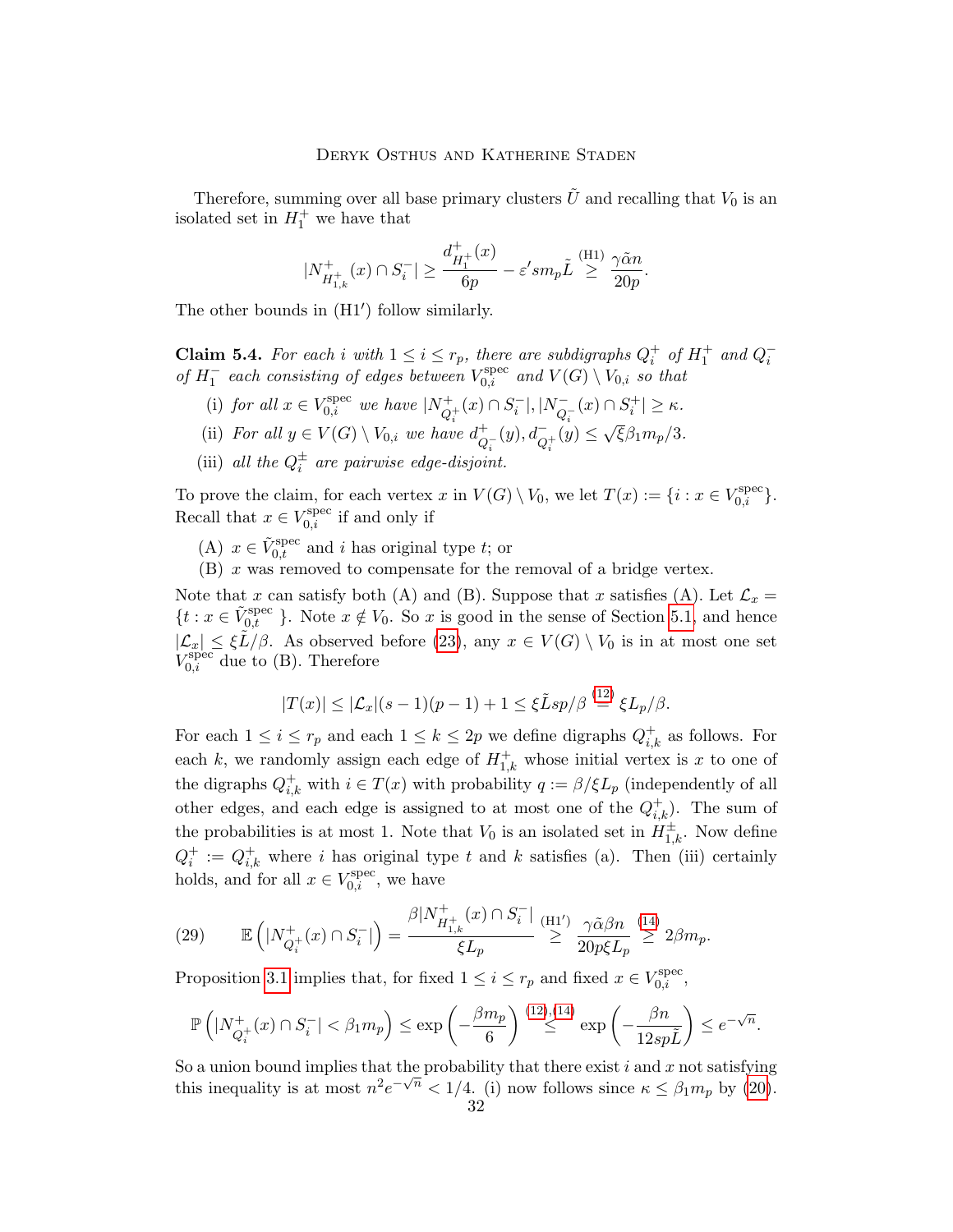### Approximate Hamilton decompositions of regular expanders

For (ii), note that for any vertex  $y \in V(G)$  we have

(30) 
$$
\mathbb{E}\left(d_{Q_i^+}^-(y)\right) \le q|V_{0,i}^{\text{spec}}| \stackrel{(23)}{\le} \frac{\beta}{\xi L_p} \varepsilon n \stackrel{(14)}{\leq} \frac{2\varepsilon}{\xi} \beta m_p \leq \sqrt{\xi} \beta m_p/4.
$$

Proposition [3.1](#page-6-0) shows (as in Claim [5.3\)](#page-28-0) that the probability that the condition in (ii) fails for some i and some  $y \in V(G)$  is at most 1/4. So there is a choice of  $Q_1^{\dagger}, \ldots, Q_{r_p}^{\dagger}$  so that all the conditions hold, and similarly for  $Q_1^{\dagger}, \ldots, Q_{r_p}^{\dagger}$ , which proves Claim [5.4.](#page-31-0)

It is now easy to obtain the edges of  $G_i$  between  $V_{0,i}^{\text{spec}}$  and  $V(G) \setminus V_{0,i}$ . Apply Claim [5.4](#page-31-0) to find edge-disjoint digraphs  $Q_i^{\pm}$  for each  $1 \leq i \leq r_p$ . Recall that  $S_i^{\pm} \subseteq V(G) \setminus V_{0,i}$  and so (Red6) will follow if we add *i*-red edges with initial vertex in  $S_i^+$  or final vertex in  $S_i^-$ . So for each  $x \in V_{0,i}$  we add exactly  $\kappa$  edges in  $Q_i^+$ going from x to  $S_i^-$  and exactly  $\kappa$  edges in  $Q_i^-$  going to x from  $S_i^+$ .

We have now incorporated  $V_{0,i}$  into each  $G_i$ . It remains to verify that (Red0)– (Red7) hold. Recall that we partially verified these properties for the red vertices incident to bridge vertices at the end of Section [5.5.](#page-24-0) In particular, (Red0) was achieved in Section [5.5](#page-24-0) and the edges we have added here do not affect it. The previous paragraph shows that (Red1) holds for all vertices in  $V_{0,i}^{\text{spec}}$ . Since we already verified it for the bridge vertices  $V_{0,i}^{\text{bridge}}$  in Section [5.5](#page-24-0) and for  $V_0$  in Section [5.6,](#page-27-0) it now holds for all vertices in  $V_{0,i}$ . Clearly, our construction satisfies (Red2). (Red3) follows from Claims [5.3\(](#page-28-0)ii) and [5.4\(](#page-31-0)ii) and the fact that each nonexceptional vertex is incident to at most one bridge vertex in each slice. Recall that, in Section [5.4,](#page-22-0) we showed how (Red4) and (Red5) follow from (a) and (b) of the construction. (Red6) follows from the fact that in constructions including  $V_0$ and  $V_{0,i}^{\text{spec}}$  and  $V_{0,i}^{\text{bridge}}$ , the outedges from  $V_{0,i}$  always went to in-red clusters and the inedges to  $V_{0,i}$  came from out-red clusters. (Red7) follows immediately from the edge-disjointness of the digraphs in Claims [5.3](#page-28-0) and [5.4](#page-31-0) and the observation in the final paragraph of Section [5.5.](#page-24-0)

Note that Theorem [3.2](#page-6-1) implies that the proofs of Claims [5.3](#page-28-0) and [5.4](#page-31-0) can be 'derandomised' and so red edges satisfying (Red0)–(Red7) can be found in polynomial time.

<span id="page-32-0"></span>5.8. Finding shadow balancing sequences. We have now incorporated all the exceptional vertices to form  $r_p$  edge-disjoint slices  $G_i$  of  $G$ , together containing almost all edges, such that each slice is a spanning almost-regular subdigraph of G. The main aim of this section is to add further red edges to each slice  $G_i$  so that the number of red edges sent out by vertices in each cluster  $V$  equals the number received by its successor  $V^+$  on the cycle of  $F_i$  containing V.

This 'balancing property' is necessary for the following reason. Suppose that V is out-red and suppose that we have a 1-factor  $f$  containing a red edge sent out to  $V_{0,i}$  by a vertex  $x \in V$ . If  $V^+$  is not red, any edge of f to  $V^+$  must have its initial vertex in V. So  $f[V, V^+]$  must be a perfect matching, which is impossible since there can be no edge in f from x to a vertex in  $V^+$ . Note that the absence of red edges incident to  $V^-$  does not give rise to the above problem. But we observe a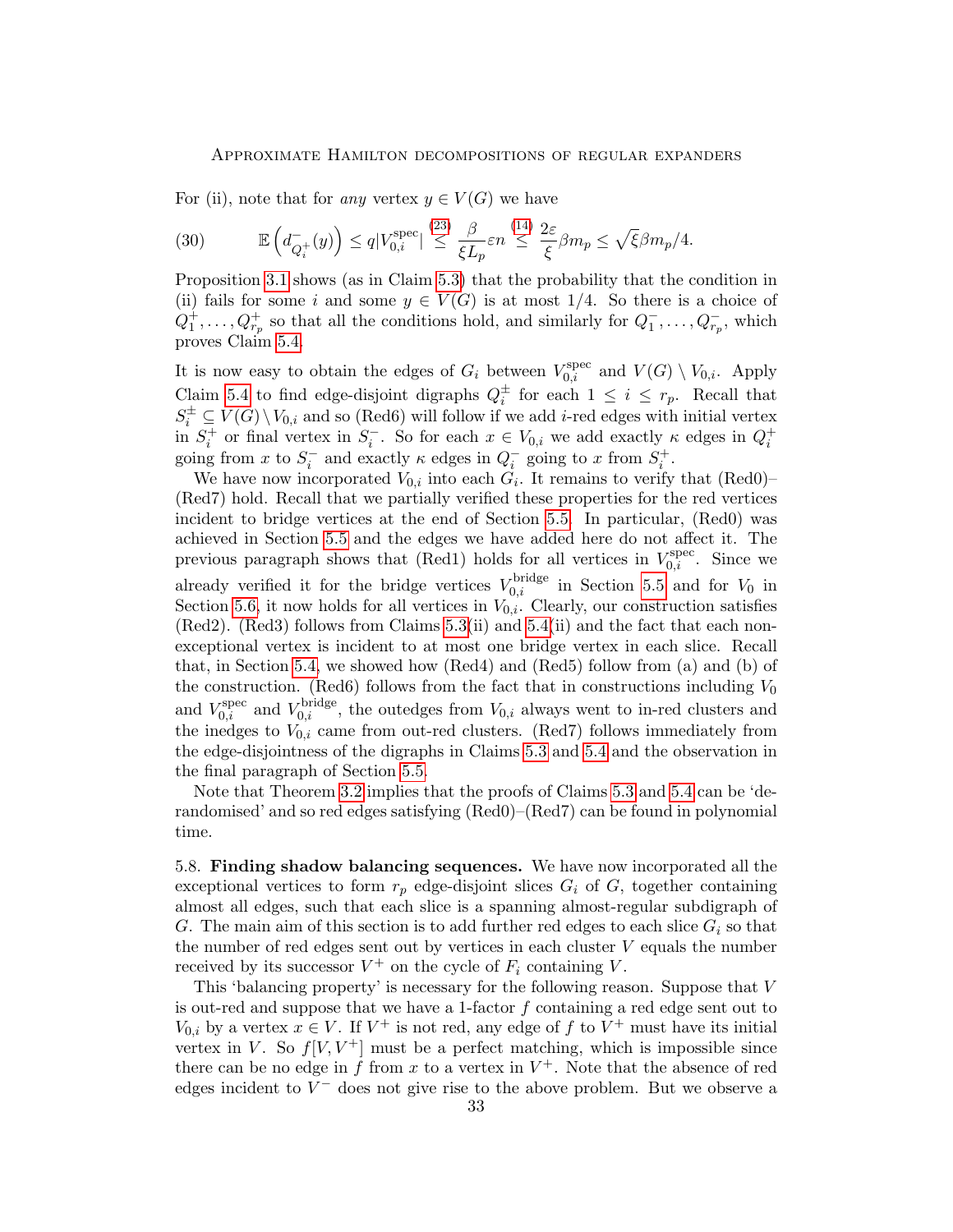similar problem for  $U, U^-$  when U is in-red. So the above 'balancing property' is certainly necessary to obtain even a single 1-factor. We will see in Section [5.10](#page-37-0) that, combined with our other properties, it is also sufficient.

We will add 'balancing edges' between non-exceptional vertices to achieve the above property while also ensuring that no vertex is incident to many red edges. As indicated above, it will turn out to be sufficient to only add such edges to either the predecessor or successor of existing red clusters. By the end of Section [5.9](#page-36-0) our new red clusters will consist of consecutive pairs, well-spaced around each blownup cycle.

We will first find 'shadow balancing edges' in the reduced digraph between suitable cluster pairs. For this, we will use the fact that  $R_p$  is a robust outexpander. Then we will choose the required number of edges from the sparse pre-reserved subdigraph  $H_2$  induced on these pairs. When doing this, we need to be careful to maintain (Red6) with p replaced by  $p-1$ .

Given  $G_i$ , we denote the set of red p-clusters by T (so we suppress the dependence on i here). Let  $T_{\text{in}}$  denote the set of in-red clusters and define  $T_{\text{out}}$  similarly, so  $T = T_{\text{in}} \cup T_{\text{out}}$ . For a set  $S \subseteq T$  of p-clusters, we let  $S^-$  denote the predecessors of S on T and define  $S^+$  similarly.

<span id="page-33-2"></span>Now, for each  $1 \leq i \leq r_p$  and each *p*-cluster *V*, let

(31) 
$$
s_i^{\pm}(V) := \sum_{y \in V} |N_{G_i}^{\pm}(y) \cap V_{0,i}|
$$

be the number of red edges entering/leaving V. So  $s_i^+(V) \neq 0$  only if  $V \in T_{\text{out}}$ and  $s_i^-(V) \neq 0$  only if  $V \in T_{\text{in}}$ . Note that (Red1) implies that

<span id="page-33-0"></span>(32) 
$$
\sum_{V \in R_p} s_i^+(V) = \sum_{V \in R_p} s_i^-(V).
$$

Let

(33) 
$$
b := \frac{\xi^{1/6} \beta_1 m_p^2}{L_p} \quad \text{and} \quad c := \xi^{1/5} \beta_1 m_p^2.
$$

A balancing sequence  $B_i$  with respect to  $G_i$  is a spanning subdigraph of  $H_2$  with the following properties:

- $(B1)$   $d_B^{\pm}$  $\frac{1}{B_i}(y) \leq 8\xi^{1/6}\beta_1 m_p$  for every  $y \notin V_{0,i}$ ;
- (B2) We have the following degree conditions:

<span id="page-33-1"></span>
$$
d_{B_i}^+(V) = \begin{cases} s_i^-(V^+) + c & \text{if } V \in T_{\text{in}}^-\\ c & \text{if } V \in T_{\text{out}}\\ 0 & \text{otherwise} \end{cases}
$$

$$
d_{B_i}^-(V) = \begin{cases} c & \text{if } V \in T_{\text{in}}\\ s_i^+(V^-) + c & \text{if } V \in T_{\text{out}}^+\\ 0 & \text{otherwise} \end{cases}
$$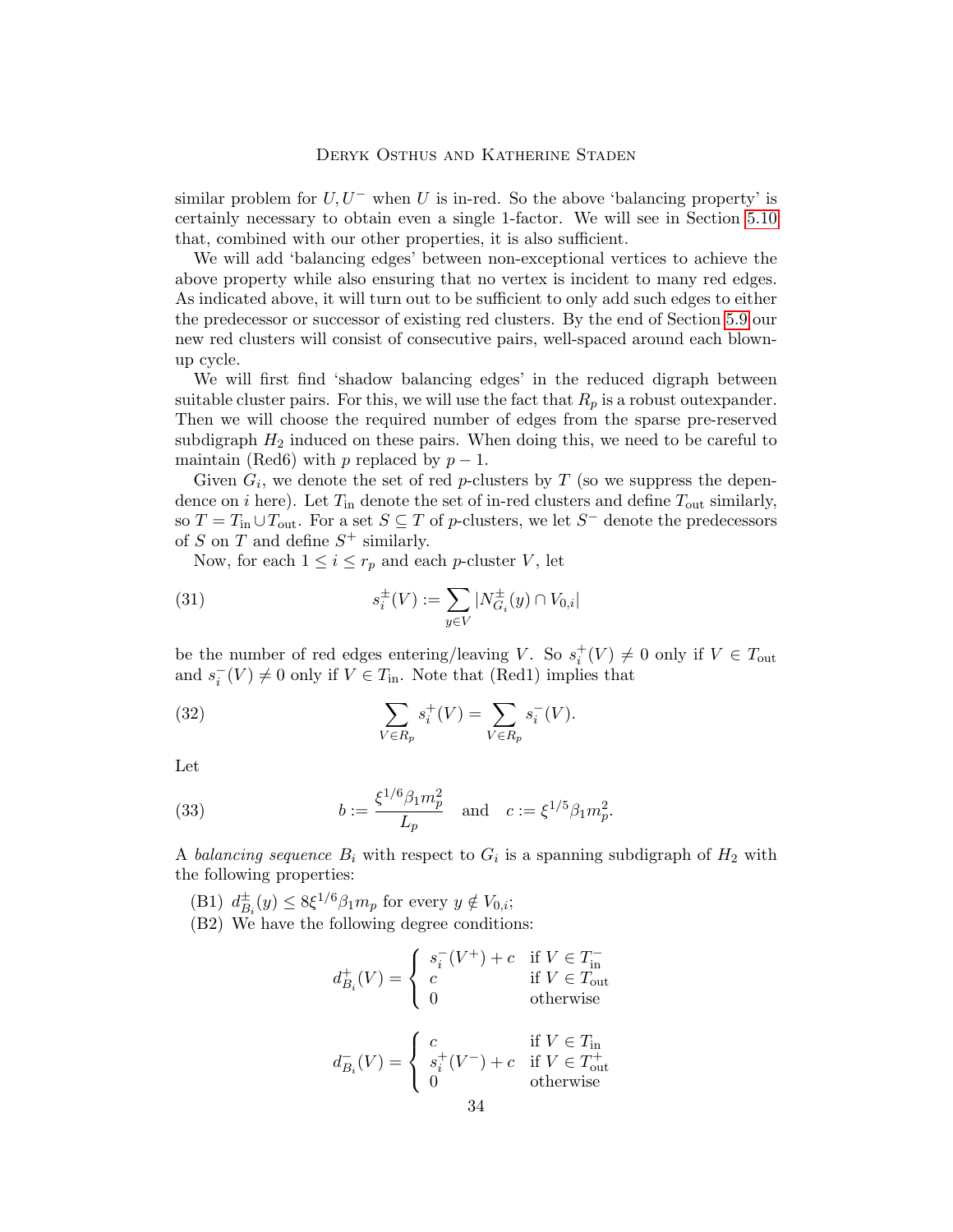We will use so called 'shadow balancing sequences' as a framework to find balancing sequences. For this, define an auxiliary digraph  $R^*$  with  $V(R^*) = T$  as follows. Let

<span id="page-34-0"></span>(34) 
$$
N_{R^*}^+(V) = \begin{cases} \left(N_{R_p}^+(V^-) \cap T_{\text{in}}\right) \cup \left(N_{R_p}^+(V^-) \cap T_{\text{out}}^+\right)^- & \text{if } V \in T_{\text{in}}\\ \left(N_{R_p}^+(V) \cap T_{\text{in}}\right) \cup \left(N_{R_p}^+(V) \cap T_{\text{out}}^+\right)^- & \text{if } V \in T_{\text{out}} \end{cases}
$$

This definition reflects the fact that red edges entering  $V \in T_{\text{in}}$  will be balanced by edges leaving  $V^-$  (and entering either  $T_{\text{in}}$  or the successor  $W^+$  of some  $W \in T_{\text{out}}$ ). Similarly an edge leaving  $V \in T_{\text{out}}$  will be balanced by an edge entering  $V^+$ . Note that  $R^*$  depends on *i*. If we need to emphasise this, we write  $R_i^*$ .

Define a shadow balancing sequence  $B_i'$  to be a multidigraph with vertex set  $V(R^*)$  whose edges are copies of edges of  $R^*$  as follows. Let

$$
n_V^+ := \begin{cases} s_i^-(V) + c & \text{if } V \in T_{\text{in}} \\ c & \text{if } V \in T_{\text{out}} \end{cases} \quad \text{and} \quad n_V^- := \begin{cases} c & \text{if } V \in T_{\text{in}} \\ s_i^+(V) + c & \text{if } V \in T_{\text{out}} \end{cases}
$$

Then  $B_i'$  has the following properties:

- (B1') no edge of  $R^*$  appears more than b times in  $B_i'$ .
- (B2') For every  $V \in V(R^*)$ , we have  $d_{B_i'}^+(V) = n_V^+$  $_{V}^{+}$  and  $d_{B'_{i}}^{-}(V) = n_{V}^{-}$  $\frac{1}{V}$ .

Note that [\(32\)](#page-33-0) implies that

(35) 
$$
\sum_{V \in R^*} n_V^+ = \sum_{V \in R^*} n_V^-
$$

To find these shadow balancing sequences, we will need that  $R^*$  is a robust outexpander with sufficiently large minimum semidegree.

.

<span id="page-34-1"></span>Claim 5.5. Let  $\nu' = \nu^3/64$ . Then

- (i)  $R^*$  is a robust  $(\nu', 12\tau)$ -outexpander.
- (ii)  $\delta^0(R^*) \geq \tilde{\alpha}|R^*|/4$ .

To prove part (i) of the claim, we will use the fact that an  $(s/2-1)$ -fold blow-up of a robust  $(\nu/4, 3\tau)$ -outexpander is a  $(\nu', 6\tau)$ -robust outexpander (see Lemma [3.10\)](#page-10-2). Let  $R_p^{\text{in}} = R_p[T_{\text{in}}]$  and  $R_p^{\text{out}} = R_p[T_{\text{out}}^+]$ . Since every adapted primary cluster contains exactly  $s/2 - 1$  out-red p-clusters, it follows that  $R_p^{\text{in}}$  is an  $(s/2 - 1)$ -fold blow-up of  $\tilde{R}$ . So it is a robust  $(\nu', 6\tau)$ -outexpander. Similarly,  $R_p^{\text{out}}$  is a robust  $(\nu', 6\tau)$ -outexpander.

Consider any  $S \subseteq T_{\text{in}}$  with  $6\tau |T_{\text{in}}| \leq |S| \leq (1 - 6\tau)|T_{\text{in}}|$ . Note that  $T_{\text{in}}$  and  $T_{\text{out}}$  are disjoint (see e.g. (Red6)). So  $T_{\text{in}}$  and  $(T_{\text{out}}^{+})^{-}$  are disjoint and hence [\(34\)](#page-34-0) implies that

(36) 
$$
|RN_{\nu',R^*}^+(S)| = |RN_{\nu',R_p}^+(S^-) \cap T_{\text{in}}| + |(RN_{\nu',R_p}^+(S^-) \cap T_{\text{out}}^+)^-|.
$$

Now let  $S_{\text{in}}^-$  be obtained from  $S^-$  by replacing each p-cluster  $V \in S^-$  by an arbitrary (but distinct) p-cluster  $V_{\text{in}} \in T_{\text{in}}$  which lies in the same adapted primary cluster as  $S^-$ . Note this is possible as  $S \subseteq T_{\text{in}}$  implies that S (and thus  $S^-$ ) contains at most  $s/2 - 1$  of the p-clusters from each adapted s-cluster. Note that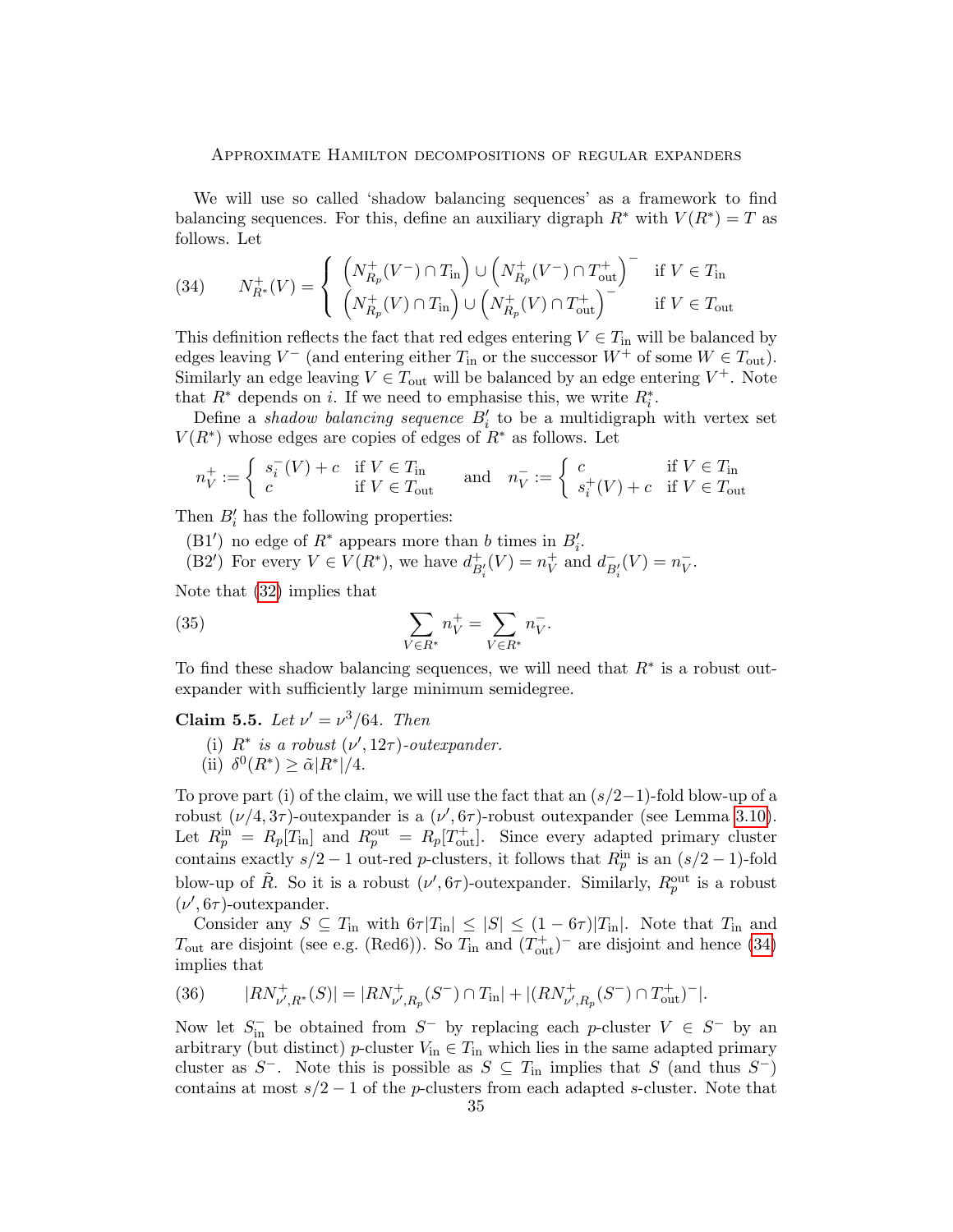in  $R_p$ , each cluster receives an edge from  $V_{\text{in}}$  if and only if it receives an edge from V. So  $(34)$  implies that

$$
\begin{aligned} |RN_{\nu',R_p}^+(S^-)\cap T_{\rm in}|&=|RN_{\nu',R_p}^+(S^-_{\rm in})\cap T_{\rm in}|=|RN_{\nu',R_p^{\rm in}}^+(S^-_{\rm in})|\\ &\geq |S^-_{\rm in}|+\nu'|R_p^{\rm in}|=|S|+\nu'|R^*|/2. \end{aligned}
$$

Similarly, let  $S_{\text{out}}^-$  be obtained from  $S^-$  by replacing each *p*-cluster  $V \in S^-$  by an arbitrary (but distinct) cluster  $V_{\text{out}} \in T_{\text{out}}^+$  which lies in the same adapted s-cluster as  $V$ . Then we have

$$
\begin{aligned} |(RN_{\nu',R_p}^+(S^-) \cap T_{\text{out}}^+)^-| &= |RN_{\nu',R_p}^+(S^-) \cap T_{\text{out}}^+| \\ &= |RN_{\nu',R_p}^+(S_{\text{out}}^-) \cap T_{\text{out}}^+| = |RN_{\nu',R_p^{\text{out}}}^+(S_{\text{out}}^-)| \\ &\geq |S_{\text{out}}^-| + \nu'|R_p^{\text{out}}| = |S| + \nu'|R^*|/2. \end{aligned}
$$

So altogether, we have  $|RN^+_{\nu',R^*}(S)| \geq 2|S| + \nu'|R^*|$ .

Now suppose that  $S \subseteq T_{\text{out}}$  with  $6\tau |T_{\text{out}}| \leq |S| \leq (1 - 6\tau)|T_{\text{out}}|$ . Similarly as above, [\(34\)](#page-34-0) implies that

$$
(37) \ |RN_{\nu',R^*}^+(S)| = |RN_{\nu',R_p}^+(S) \cap T_{\text{in}}| + |(RN_{\nu',R_p}^+(S) \cap T_{\text{out}}^*)^-| \geq 2|S| + \nu'|R^*|.
$$

Now consider any  $S \subseteq V(R^*)$  with  $6\tau |R^*| \leq |S| \leq (1 - 6\tau)|R^*|$ . Then either  $|S \cap T_{\text{in}}| \geq |S|/2$  or  $|S \cap T_{\text{out}}| \geq |S|/2$ . In either case, we get  $|RN^+_{\nu',R^*}(S)| \geq$  $|S| + \nu' |R^*|$ . This proves part (i) of the claim.

To prove part (ii), suppose that  $V \in T_{\text{in}}$ . Note that  $R_p^{\text{in}}$  satisfies  $\delta^0(R_p^{\text{in}}) \geq$  $\tilde{\alpha}|R_p^{\text{in}}|/2$  by Lemma [3.10\(](#page-10-2)i). Choose any  $V_{\text{in}}^- \in T_{\text{in}}$  which lies in the same adapted primary cluster as  $V^-$ . Then, similarly as observed above,  $V_{\text{in}}^-$  has the same outneighbours within the set  $T_{\text{in}}$  as  $V^-$  (both in the digraph  $R_p$ ). So the degree bound follows for V. The case when  $V \in T_{\text{out}}$  is similar. This proves Claim [5.5.](#page-34-1)

It is now easy to find shadow balancing sequences  $B'_i$  satisfying  $(B1')$  and  $(B2')$ . Indeed, note that  $c \leq n_V^{\pm} \leq c + \sqrt{\xi} \beta_1 m_p^2$  by (Red3). In particular, [\(33\)](#page-33-1) implies that  $n_V^+ = c \left(1 \pm \xi^{3/10}\right)$  and similarly for  $n_V^ \bar{V}$ . Let  $R'$  be obtained from  $R^*$  by replacing each of the edges of  $R^*$  by b copies of this edge and let  $n' := |R^*| = (s-2)\tilde{L}$ . We will apply Lemma [4.1](#page-12-1) as follows:

$$
\begin{array}{c|c|c|c|c|c|c|c|c} & R^* & R' & n' & b & \xi^{3/10} & \nu' & c/n' \\ \hline \text{ playing the role of} & G & Q & n & q & \varepsilon & \nu & \rho \end{array}
$$

Then

$$
\rho := \frac{c}{n'} \stackrel{(33)}{=} \frac{\xi^{1/5} \beta_1 m_p^2}{(s-2)\tilde{L}} \stackrel{(4)}{\leq} \frac{\xi^{1/6} \beta_1 m_p^2 \nu'^2}{3sp\tilde{L}} \stackrel{(12),(33)}{=} \frac{b\nu'^2}{3}
$$

as required by Lemma [4.1,](#page-12-1) and we obtain a spanning subdigraph  $B_i'$  of  $R'$  with  $d_{B_i'}^{\pm}(V) = n_V^{\pm}$  $\frac{1}{V}$  for each  $V \in V(R') = V(R^*)$ .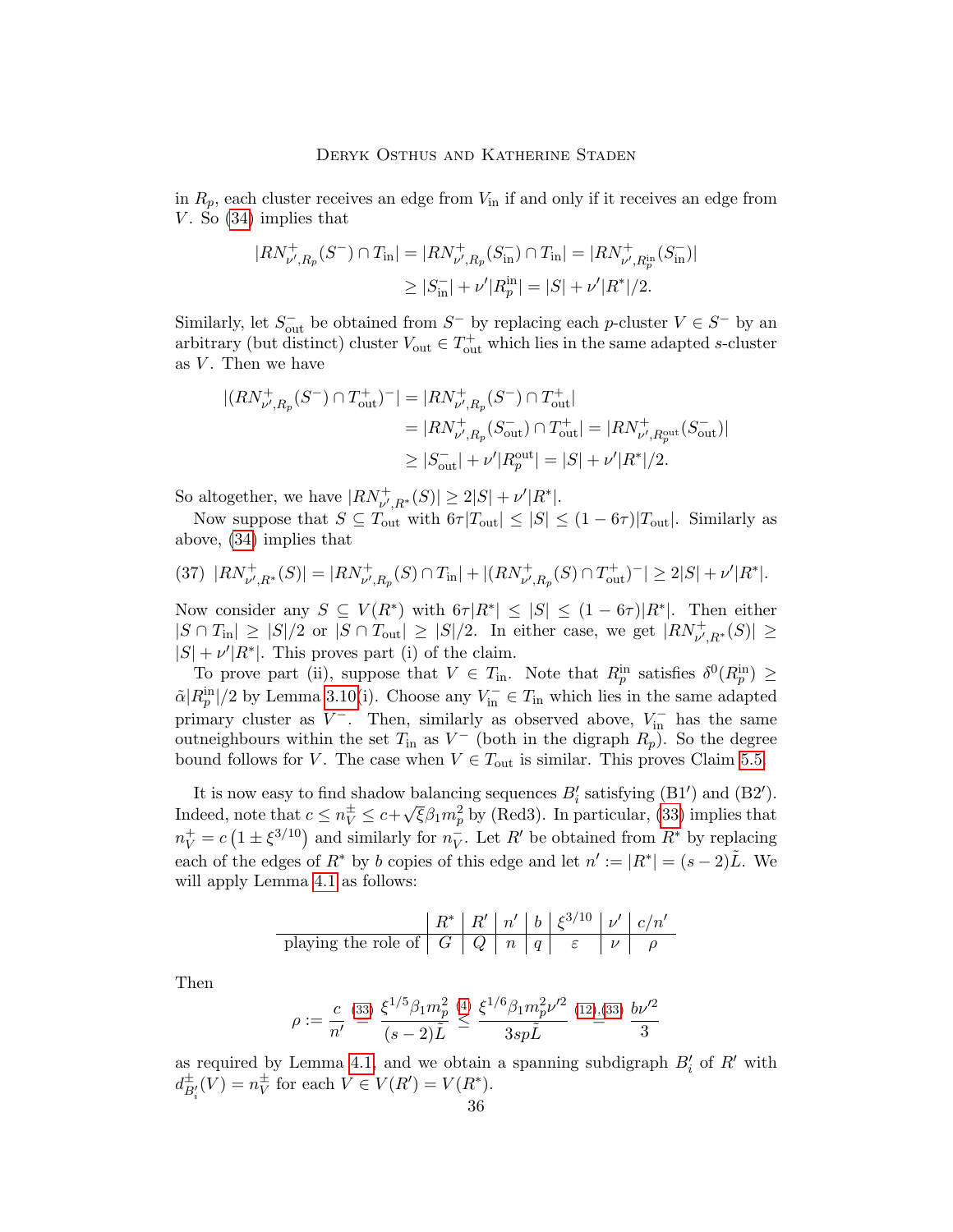<span id="page-36-0"></span>5.9. Adding balancing sequences. Note that for each edge  $E'$  of  $R_i^*$ , there is a unique edge E of  $R_p$  (from a p-cluster A to a p-cluster B) which corresponds to E'. More precisely, [\(34\)](#page-34-0) shows that if  $E' = VW \in E(R_i^*)$  then

<span id="page-36-3"></span>(38) 
$$
E = \begin{cases} V^-W & \text{if } V \in T_{\text{in}}, W \in T_{\text{in}} \\ V^-W^+ & \text{if } V \in T_{\text{in}}, W \in T_{\text{out}} \\ VW & \text{if } V \in T_{\text{out}}, W \in T_{\text{in}} \\ VW^+ & \text{if } V \in T_{\text{out}}, W \in T_{\text{out}}. \end{cases}
$$

(As before,  $V^-$  denotes the predecessor of V on  $F_i$ .) So for each edge of  $B'_i$ , we can choose the corresponding edge of  $R_p$ . For each i and each edge E of  $R_p$ , let  $c_i(E)$ denote the number of times that the edge E is chosen due to  $B_i'$ . So  $c_i(E) \leq b$ by (B1'). If we now replace the chosen edges E of  $R_p$  with  $c_i(E)$  edges in  $H_2(E)$ , this will give the required balancing sequence  $B_i$ . However, we need to be careful to ensure that we can do this for every i with  $1 \leq i \leq r_p$  so that all edges are disjoint. We also wish to maintain (Red4) and (Red6).

We now need to consider the dependence on  $i$  again, as clusters in different slices are not quite the same. Given a base p-cluster A in  $R_p$ , let  $A[i]$  be the associated p-[i]-cluster. Each p-[i]-cluster A[i] contains at most one red  $2p-[i]$ cluster by (Red4). If there is such a subcluster, denote it by  $A^*[i]$ . If there is no such subcluster, let  $A^*[i]$  be an arbitrary subcluster of  $A[i]$ . We will only add balancing edges incident to  $A^*[i]$ . Let  $A^*$  be the base 2p-cluster associated with  $A^*[i]$ . Suppose that E is an edge of  $R_p$  from A to B. Let  $\tilde{E} \in E(\tilde{R}(\beta))$  be one of the edges whose blow-up contains E; then  $H_2(E)$  is  $(\varepsilon, \gamma\beta)$ -regular as observed in Section [5.2.](#page-17-0) Write  $H_2(E^*)$  for the subdigraph of  $H_2(E)$  induced on  $(A^*, B^*)$ ; then by Lemma [3.11\(](#page-10-0)i) we have that  $H_2(E^*)$  is  $(\varepsilon', \gamma \beta)$ -regular.

Write  $H_2(E^*[i])$  for the subdigraph of  $H_2(E^*)$  induced on  $(A^*[i], B^*[i])$ . Whenever E is chosen due to  $B_i'$ , we will add balancing edges to  $G_i$  from  $H_2(E^*[i])$ . By [\(22\)](#page-26-0) we have that, for all i with  $1 \leq i \leq r_p$ ,  $H_2(E^*[i])$  is a subdigraph of  $H_2(E^*)$ obtained by removing at most  $\varepsilon' m_p/2 + 1$  vertices from each vertex class.

<span id="page-36-1"></span>**Claim 5.6.** Let  $d_0 := 8b/m_p^2$  where b is defined in [\(33\)](#page-33-1). Suppose that H is a subdigraph of  $H_2(E^*)$  obtained by removing at most  $\varepsilon' m_p/2+1$  vertices from each of  $A^*$  and  $B^*$  and at most  $r_p d_0 m_p$  edges at every vertex. Then H is  $(\xi^{1/15}, \gamma \beta)$ regular.

To prove the claim, note first that

(39) 
$$
d_0 = \frac{8b}{m_p^2} = \frac{8\xi^{1/6}\beta_1}{L_p}.
$$

So

<span id="page-36-2"></span>
$$
2r_p d_0 \overset{(18)}{\leq} \frac{16\xi^{1/6}\beta_1}{L_p} \frac{\tilde{\alpha}L_p}{\beta} \leq 16\xi^{1/6}\tilde{\alpha} \leq \xi^{1/7}.
$$

Also  $\varepsilon' \ll \xi^{1/7}$ . So Proposition [3.6\(](#page-9-1)i) with  $\xi^{1/7}$  playing the role of d' implies the claim.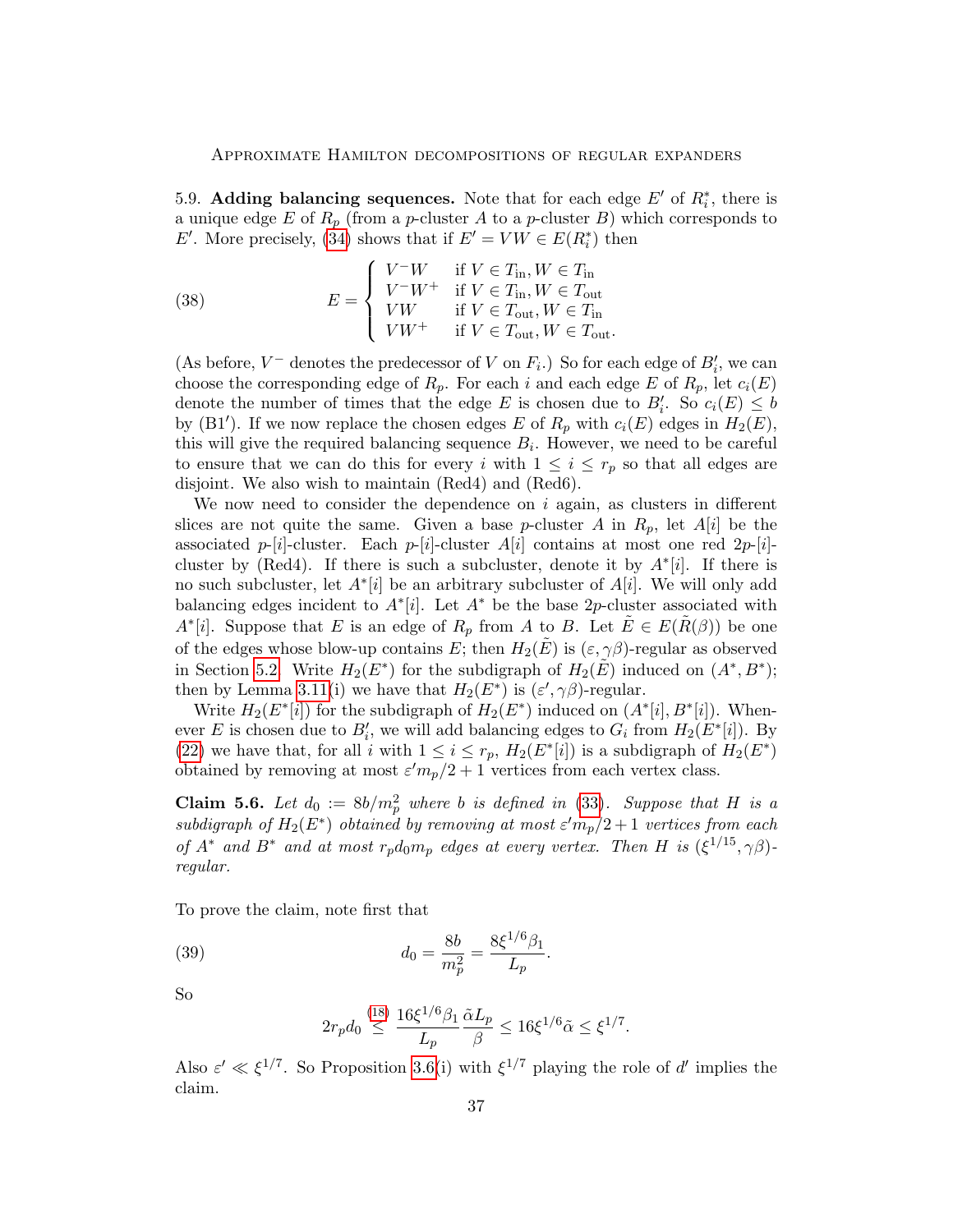Now for each i in succession we aim to apply Lemma [3.9](#page-10-3) to find a set  $C_i(E)$  of  $c_i(E)$  edges in  $H_2(E^*)$ , and remove the edges of  $C_i(E)$  from further consideration. Suppose we have found  $C_1(E), \ldots, C_{i-1}(E)$  in  $H_2(E^*)$ . Suppose further that each of these has maximum degree at most  $d_0m_p$  and that the edges are from  $A^*$  to B<sup>\*</sup>. We now wish to find  $C_i(E)$ .

Let  $H_2^{i-1}(E^*)$  denote the subdigraph of  $H_2(E^*)$  obtained by removing the edges of  $C_1(E), \ldots, C_{i-1}(E)$  and removing any vertex not present in  $H_2(E^*[i])$ . So  $H_2^{i-1}(E^*)$  is also a subdigraph of  $H_2(E^*[i])$ . By [\(22\)](#page-26-0), the number of vertices in each vertex class of  $H_2^{i-1}(E^*)$  is at most  $\varepsilon' m_p/2 + 1$  less than that in  $H_2(E^*)$ . Moreover, at most  $r_p d_0m_p$  edges have been removed from each vertex. Then Claim [5.6](#page-36-1) implies that  $H_2^{i-1}(E^*)$  is  $(\xi^{1/15}, \gamma \beta)$ -regular. So we can apply Lemma [3.9](#page-10-3) to find  $C_i(E)$ , with a maximum degree of at most  $8c_i(E)/m_p \leq 8b/m_p = d_0m_p$ . We continue inductively until we have found  $C_1(E), \ldots, C_{r_p}(E)$ .

Now let  $B_i$  be the union of all  $C_i(E)$  over all edges E of  $R_p$ . Note that the  $B_i$ are edge-disjoint by construction. To verify (B1), note that for all  $y \in V(G) \setminus V_{0,i}$ ,

$$
d_{B_i}^{\pm}(y) \le L_p d_0 m_p \stackrel{(39)}{=} 8\xi^{1/6} \beta_1 m_p,
$$

as required. [\(38\)](#page-36-3) implies that the clusters that send out shadow balancing edges are precisely  $T_{\text{in}}^- \cup T_{\text{out}}$  and the clusters that receive shadow balancing edges are precisely  $T_{\text{in}} \cup \tilde{T}_{\text{out}}^+$ . Suppose that  $V \in T_{\text{in}}^-$ . Then we have that

$$
d^+_{B_i}(V) \stackrel{\mathrm{(38)}}{=} d^+_{B'_i}(V^+) \stackrel{\mathrm{(B2')}}{=} n^+_{V^+} = s^-_i(V^+) + c
$$

so  $(B2)$  holds in this case. The other cases follow similarly. Therefore  $B<sub>i</sub>$  satisfies  $(B1)$  and  $(B2)$ . Note that only vertices in a single 2p-subcluster of each p-cluster (which is the red subcluster if one of them is red) are incident to a balancing edge.

For each  $1 \leq i \leq r_p$  we add the edges of  $B_i$  to  $G_i$ . So now  $E(G_i)$  consists of edges from each cluster to its unique successor on  $F_i$  together with the *i*-red edges incident to  $V_{0,i}$  and the balancing edges  $B_i$ .

<span id="page-37-0"></span>5.10. Almost decomposing into 1-factors. Our aim now is to use Lemma [4.2](#page-12-3) to find a  $\kappa$ -regular spanning subdigraph of each  $G_i$ . For this, the 'balancing property' achieved in Section [5.9](#page-36-0) will be crucial.

Before this, for each i, we first remove a subdigraph  $H_{3,i}$  of  $G_i$ , which will be needed in Section [5.11.](#page-39-0) We do this as follows. For each edge  $E$  of  $F_i$ , recall that  $G_i(E)$  is  $(2\varepsilon', \beta_1)$ -superregular by (Red7). Apply Lemma [3.7\(](#page-9-0)ii) to  $G_i(E)$  with parameters  $K := 2$  and  $\gamma_1 := \gamma^2 \beta_1, \gamma_2 := \beta_2$  where

<span id="page-37-1"></span>
$$
\beta_2 := (1 - \gamma^2)\beta_1
$$

to obtain two edge-disjoint subdigraphs of  $G_i(E)$ : a  $(2\varepsilon'^{1/12}, \gamma^2 \beta_1)$ -superregular digraph  $H_{3,i}(E)$  and a  $(2\varepsilon'^{1/12}, \beta_2)$ -superregular 'remainder' subdigraph which we still denote by  $G_i(E)$ . We let  $H_{3,i}$  have vertex set  $V(G)$  and edge set given by the union of  $H_{3,i}(E)$  over all edges E of  $F_i$ .

We now continue with finding a  $\kappa$ -regular spanning subdigraph of each  $G_i$ . Denote the collection of *i*-red edges incident to  $V_{0,i}$  by  $\mathcal{T}_i$ . For each  $1 \leq i \leq r_p$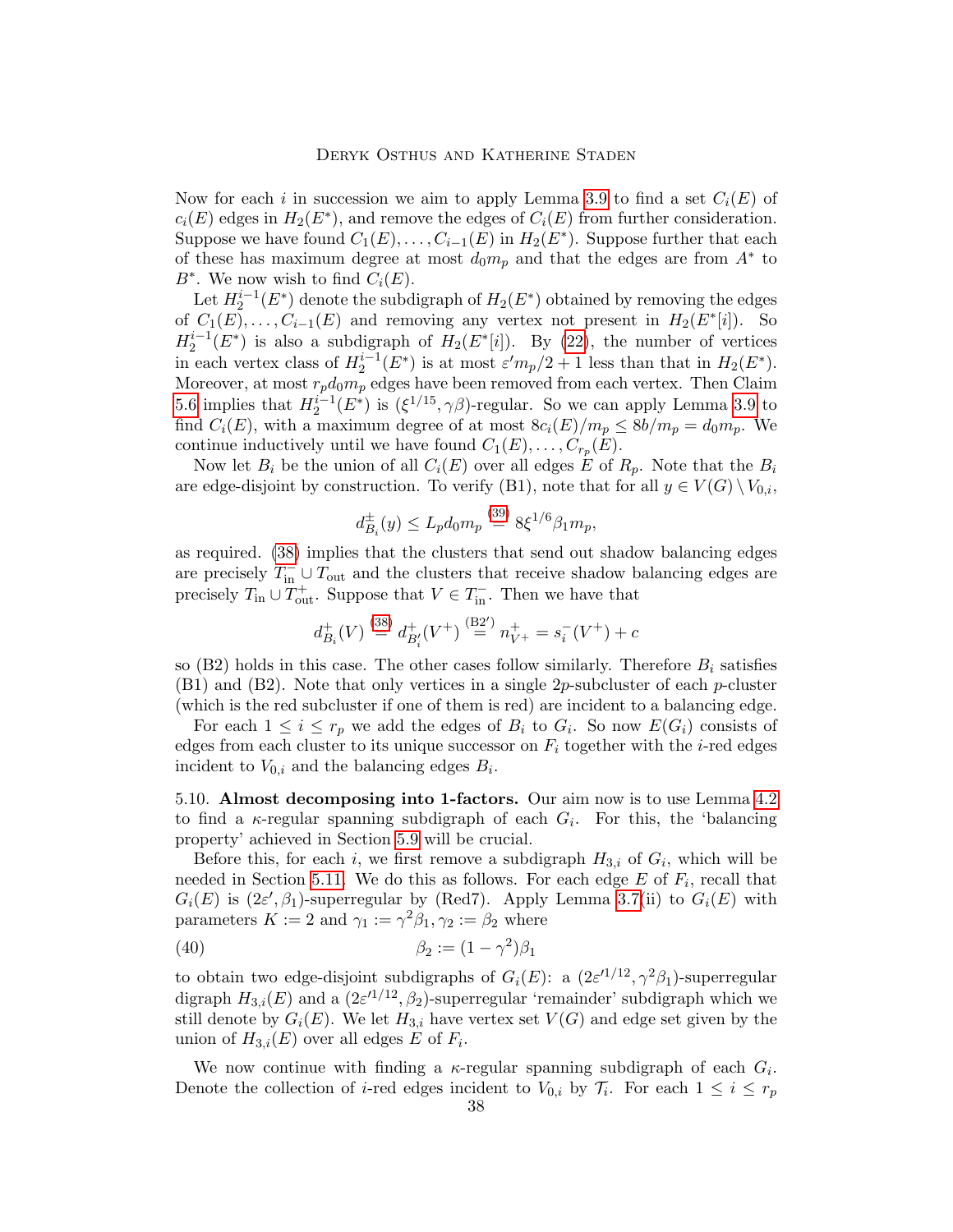we call the edges in  $\mathcal{T}_i \cup \mathcal{B}_i$  and any p-cluster containing a vertex incident to such an edge i-red or red (so balancing edges are also regarded as red now). Write  $d_i^{\pm}(x) := d_{\mathcal{T}_i}^{\pm}$  $\frac{1}{\mathcal{T}_i}(x) + d_B^{\pm}$  $\frac{1}{B_i}(x)$  for each  $x \in V(G_i)$  and define  $d_i^{\pm}(V) = \sum_{x \in V} d_i^{\pm}(x)$  for  $V \in V(F_i)$ . So by [\(31\)](#page-33-2) we have that, for each  $V \in V(F_i)$ ,

<span id="page-38-0"></span>(41) 
$$
d_i^{\pm}(V) = s_i^{\pm}(V) + d_{B_i}^{\pm}(V).
$$

For each  $1 \leq i \leq r_p$  we now have the following properties:

- (Red0') There exists a sequence  $D_1x_1D_2x_2 \ldots x_{\ell-1}D_\ell x_\ell D_1$  with the following properties:
	- Each  $D_i$  is a cycle of  $F_i$  and every cycle of  $F_i$  appears at least once in the sequence;
	- $V_{0,i}^{bridge} = \{x_1, \ldots, x_\ell\}$  and each  $x_j$  has exactly  $\kappa$  outneighbours in  $D_{j+1}$  and exactly  $\kappa$  inneighbours in  $D_j$ ;
- $(\text{Red}1')$   $d_i^{\pm}(x) = \kappa$  for each  $x \in V_{0,i}$ ;
- (Red2')  $V_{0,i}$  is an independent set in  $G_i$ ;
- (Red3')  $d_i^{\pm}(y) \leq \xi^{1/7} \beta_2 m_p$  for each  $y \in G_i \setminus V_{0,i}$ ;
- (Red4') For every red cluster  $V \in R_p$ , all *i*-red edges are incident to a single 2pcluster contained in V. In particular, at most  $m_p/2$  vertices in V are incident to an i-red edge;
- (Red5<sup>'</sup>) In  $F_i$  any out-red p-cluster V is preceded by  $p-3$  p-clusters which are neither out-red nor in-red, and is succeeded by an in-red p-cluster. Any in-red p-cluster V is succeeded by  $p-3$  p-clusters which are neither out-red nor in-red, and is preceded by an out-red *p*-cluster;
- (Red6') Each p-cluster is either out-red, in-red or contains no vertices incident to a red edge;
- (Red7')  $G_1, \ldots, G_{r_p}$  are edge-disjoint and  $G_i(E)$  is  $(2\varepsilon'^{1/12}, \beta_2)$ -superregular for all  $E \in E(F_i);$

(B2'') 
$$
d_i^+(V) = d_i^-(V^+)
$$
 for all p-clusters  $V \in V(F_i)$ .

(Red0'), (Red1') and (Red2') follow immediately from (Red0), (Red1) and (Red2) respectively. ( $\text{Red}3'$ ) follows from summing the degrees given by  $(\text{Red}3)$  and  $(\text{B1})$ and using  $(40)$ .  $(Red4')$  is a consequence of  $(Red4)$  and our choice of edges in Section [5.9.](#page-36-0) ( $Red5'$ ) follows from  $(Red5)$  and  $(B2)$ : indeed, the  $(red)$  clusters in  $T = T_{\text{in}} \cup T_{\text{out}}$  are separated by exactly  $p - 1$  non-red clusters by (Red5), and by (B2), the only other red clusters are precisely those in  $T_{\text{in}}^- \cup T_{\text{out}}^+$ . (Red6') and edge-disjointness in  $(\text{Red}7')$  follow from  $(\text{Red}6)$  and edge-disjointness in  $(\text{Red}7)$ , as well as the construction of  $B_i$  in Sections [5.8](#page-32-0) and [5.9.](#page-36-0) The second part of  $(\text{Red}7')$ was verified directly after  $(40)$ .  $(B2'')$  is a direct consequence of  $(B2)$  and  $(41)$ . So for example, if  $V \in T_{\text{out}}$  then

$$
d^+_i(V) = s^+_i(V) + c = d^-_{B_i}(V^+) = d^-_i(V^+).
$$

Consider any edge E from V to  $V^+$  in  $F_i$ . We wish to find a subdigraph  $G_i(E)^*$ of  $G_i(E)$  such that, together with the red edges incident to V and  $V^+$ , every vertex in V has outdegree  $\kappa$  and every vertex in  $V^+$  has indegree  $\kappa$ . The union of these subdigraphs over all edges  $E \in E(F_i)$ , together with the red edges  $B_i \cup \mathcal{T}_i$ ,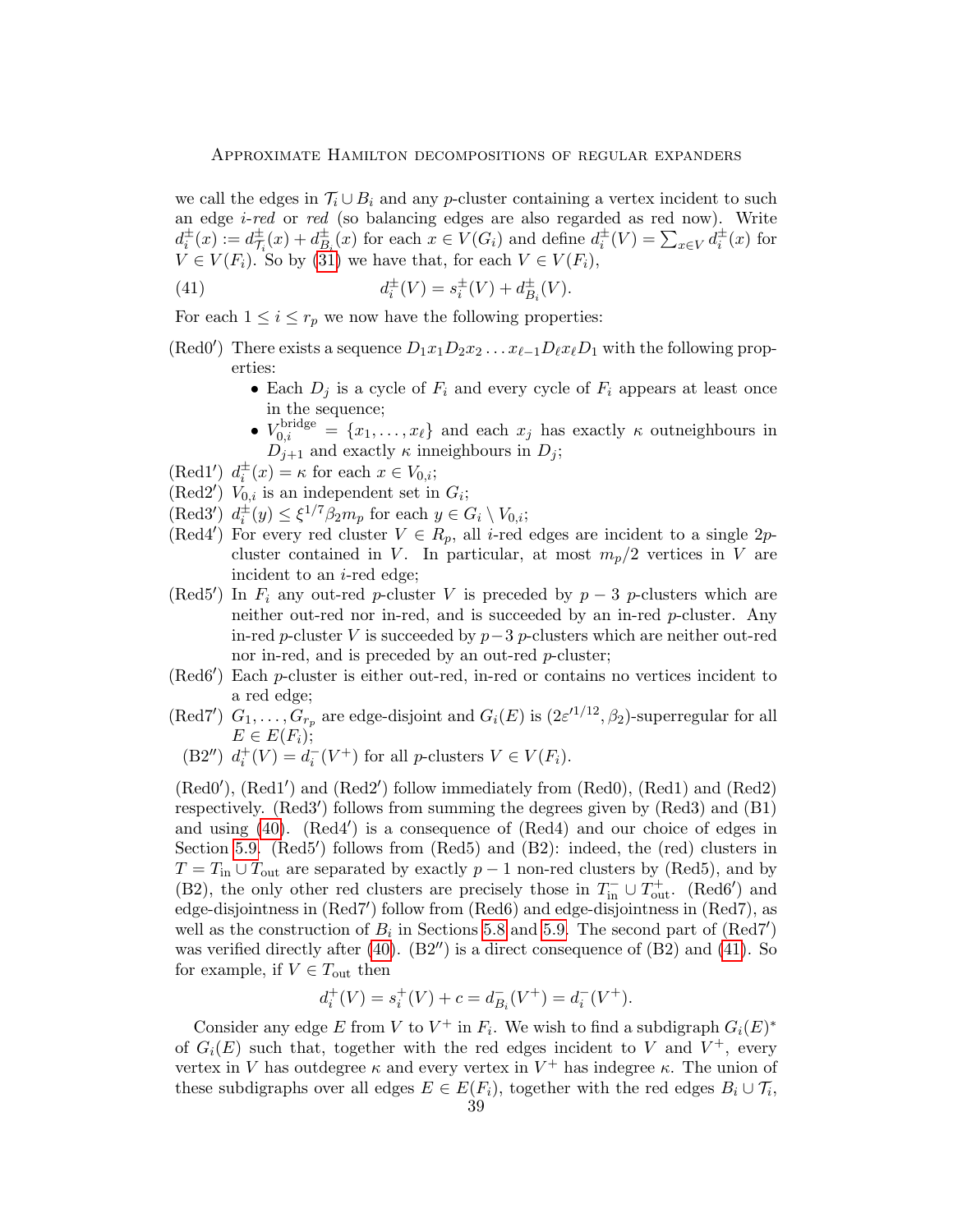will form a  $\kappa$ -regular spanning subdigraph  $G_i^*$  of  $G_i$ . (Recall that  $\kappa$  was defined in [\(20\)](#page-23-0).)

Given any  $x \in V$ , let  $m_x^+ = d_i^+(x)$  and given any  $y \in V^+$ , let  $m_y^- = d_i^-(y)$ . By (Red3') we have that  $m_x^+, m_y^- \leq \xi^{1/7} \beta_2 m_p$  and by (B2'') we have that

$$
\sum_{x \in V} m_x^+ = \sum_{y \in V^+} m_y^-.
$$

Let  $\hat{\varepsilon} := 2\varepsilon'^{1/12}$  and  $\hat{\beta} := \beta_2 - \hat{\varepsilon}$ . So (Red7') implies that  $G_i(E)$  is  $(\hat{\varepsilon}, \hat{\beta} + \hat{\varepsilon})$ superregular for every  $E \in E(F_i)$ . Let

$$
\hat{\alpha} := 1 - \frac{(1 - \gamma)\beta_1}{\beta_2 - \hat{\varepsilon}}.
$$

So  $\kappa = (1 - \hat{\alpha})\hat{\beta}m_p$ , and it is easy to see that  $\gamma/2 \leq \hat{\alpha} \leq 2\gamma$ , so that  $\hat{\beta} \ll \hat{\alpha} \ll 1$ . Thus we can apply Lemma [4.2](#page-12-3) to  $G_i(E)$  with  $\hat{\varepsilon}$  playing the role of  $\varepsilon$ ,  $\hat{\beta}$  playing the role of  $\beta$  and  $\hat{\alpha}$  playing the role of  $\alpha$ . Then we obtain a spanning subdigraph  $G_i(E)^*$  of  $G_i(E)$  in which each  $x \in V$  has outdegree  $\kappa - m_x^+$  and each  $y \in V^+$  has indegree  $\kappa - m_y^{\dagger}$ . Then

$$
G_i^* := \bigcup_{E \in E(F_i)} G_i(E)^* \cup B_i \cup \mathcal{T}_i
$$

is a  $\kappa$ -regular spanning subdigraph of  $G_i$  as required. Moreover  $G_1^*, \ldots, G_{r_p}^*$  are edge-disjoint subdigraphs of G by (Red7<sup>'</sup>). Now apply Proposition [4.3](#page-12-2) to each  $G_i^*$ to obtain  $\kappa$  edge-disjoint 1-factors  $f_{i,1}, \ldots, f_{i,\kappa}$  of each  $G_i$ .

<span id="page-39-0"></span>5.11. Merging 1-factors into Hamilton cycles. The final step is to use edges disjoint from our collection of 1-factors to merge cycles such that each 1-factor is transformed into a Hamilton cycle. Then we will have found an approximate decomposition into edge-disjoint Hamilton cycles. The argument will be exactly the same for each  $G_i$ . So since we will work within a fixed  $G_i$ , we will label the  $\kappa$  factors obtained from  $G_i$  as  $f_1, \ldots, f_\kappa$ . We wish to use Lemma [4.5](#page-15-2) and edges from our pre-reserved digraph  $H_{3,i}$  to merge the cycles in each  $f_i$ .

We say that a non-red cluster is *black* and we say that an edge of  $F_i$  is *black* if both the initial cluster and final cluster are black. So for all black edges  $VV^+$ in  $F_i$  we have that  $f_j[V, V^+]$  is a perfect matching for each  $f_j$ , since in  $G_i$  every edge from a vertex in V goes to a vertex in  $V^+$ . (Red5') implies that every pair  $U_{\text{out}}U_{\text{in}}$  of consecutive red clusters on any cycle of  $F_i$  is followed by  $p-3$ consecutive black clusters. Denote the path of length  $p-4$  from the first of these black clusters to the last by  $I_U$ , so every edge in  $I_U$  is black. So we can choose  $p-4$  disjoint sets of edges  $J_1, \ldots, J_{p-4}$  of  $F_i$  so that for each pair of consecutive red clusters  $U_{\text{out}}U_{\text{in}}$ ,  $J_q$  contains exactly one edge of  $I_U$ . So each  $J_q$  consists of exactly  $|T| = |T_{\text{in}}| + |T_{\text{out}}| = (s-2)L$  edges of  $F_i$  and has non-empty intersection with any cycle of  $F_i$ .

The idea is to apply Lemma [4.5](#page-15-2) repeatedly to transform each of the  $f_i$  into a Hamilton cycle. Each time  $H_{3,i}$  will play the role of G, and each  $J_q$  will play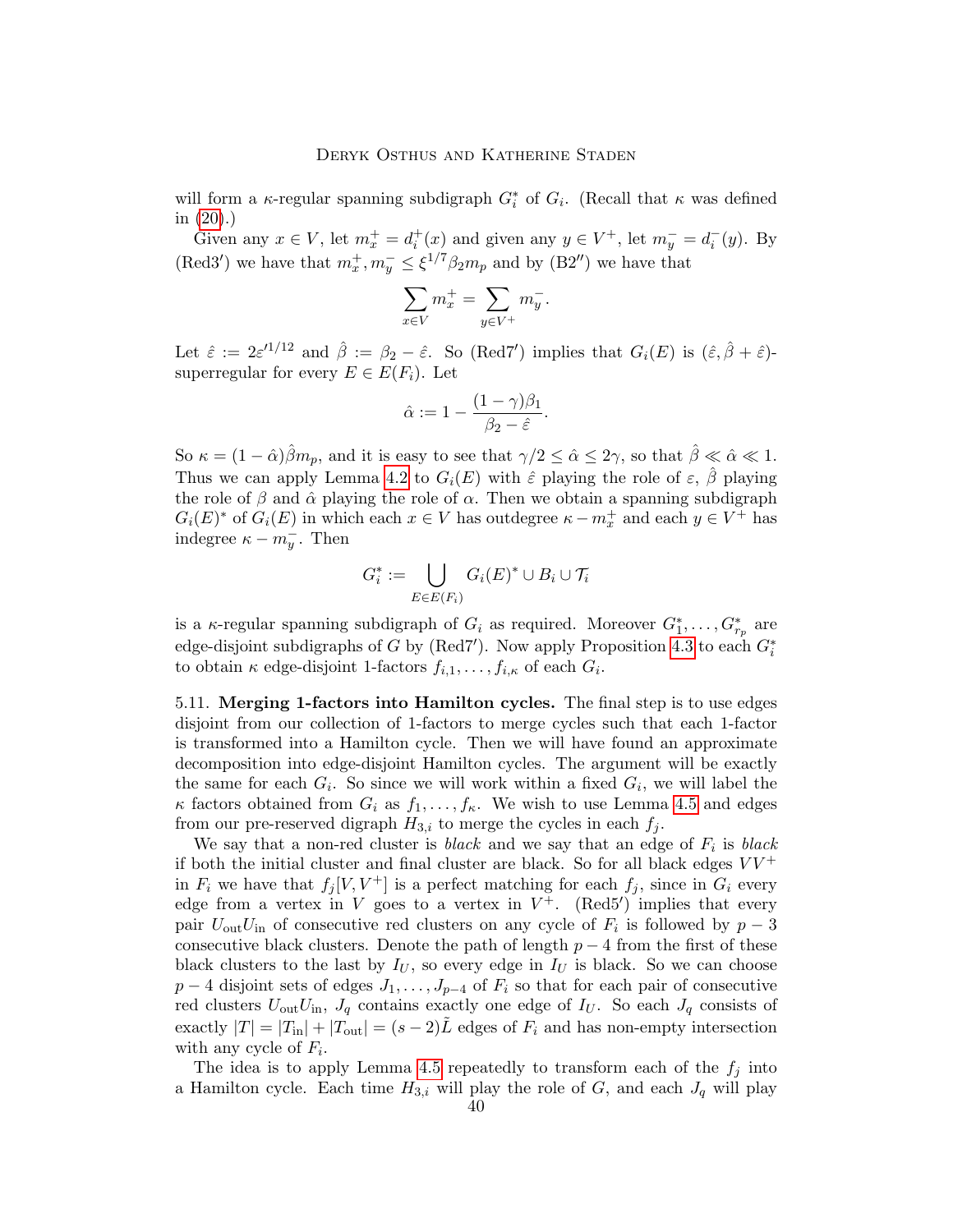the role of J roughly  $\kappa/p$  times. If  $\mathcal E$  is a set of edges in  $F_i$ , we write  $H_{3,i}(\mathcal E) :=$  $\bigcup_{E \in \mathcal{E}} H_{3,i}(E).$ 

We now describe the merging procedure for  $f_1$ . Denote the cycles of  $F_i$  by  $D_1, \ldots, D_\ell$ . Let  $K_1$  be the 1-regular digraph consisting of all cycles of  $f_1$  which contain a vertex in a cluster of  $D_1$ . Now apply Lemma [4.5](#page-15-2) as follows:  $D_1$  plays the role of C,  $J_1 \cap E(D_1)$  plays the role of J,  $K_1$  plays the role of F and  $H_{3,i}(J_1)$ plays the role of G.

Condition (i) in Lemma [4.5](#page-15-2) is clearly satisfied since every edge of  $J_1$  is black. To verify condition (ii), let D be any cycle of  $K_1$ . We claim that D contains a vertex x from a black cluster B. To see this, suppose that D contains a vertex  $y$ which lies in an in-red cluster. Then the next vertex of D lies in a black cluster. Similarly, if y lies in an out-red cluster, then the vertex preceding y on  $D$  lies in a black cluster, which proves the claim. Now let  $I_U$  be the black interval containing B; then there is a path in  $D$  (containing  $x$ ) which contains at least one vertex from each cluster in  $I_U$ . But  $J_1 \cap E(D_1)$  contains an edge of  $I_U$ , as required.

To verify (iii), let  $VV^+$  and  $WW^+$  be edges of  $J_1 \cap E(D_1)$  such that  $J_1$  avoids all edges in the segment  $V^+D_1W$ . Then there is exactly one pair of successive red clusters  $U_{\text{out}}U_{\text{in}}$  in this segment. So for each  $v_a \in V^+$  there is a path  $P_a$  in  $f_1$  from  $v_a$  to a distinct vertex  $u_a^{\text{out}}$  in  $U_{\text{out}}$  which winds around  $D_1$ . Similarly, for each  $u_{a'}^{\text{in}} \in U_{\text{in}}$  there is a path  $P'_{a'}$  in  $f_1$  from  $u_{a'}$  to a distinct vertex  $w_{a'} \in W$  which winds around  $D_1$ . But by (Red4<sup>*i*</sup>), for at least half of the vertices  $u_a^{\text{out}} \in U_{\text{out}}$ , there is an edge in  $f_1$  to some  $u_{a'}^{\text{in}} \in U_{\text{in}}$ . So  $f_1$  contains at least one path  $v_a P_a u_a^{\text{out}} u_{a'}^{\text{in}} P'_{a'} w_{a'}$ from  $v_a \in V^+$  to  $w_{a'} \in W$  which winds around  $D_1$ , as required.

So we can find a matching  $M_1$  in  $H_{3,i}(J_1)$  and a cycle  $C_1$  with  $V(C_1) = V(K_1)$ and  $E(C_1) \subseteq K_1 \cup M_1$ . We replace the 1-regular subdigraph  $K_1$  of  $f_1$  by  $C_1$ . We call the resulting 1-factor  $f_1(1)$  and we denote  $H_{3,i} \setminus M_1$  by  $H_{3,i}^2$ . Note that all cycles of  $f_1$  which contained a vertex in  $D_1$  have now been merged into a single cycle of  $f_1(1)$ .

For  $2 \leq k \leq \ell$  we define  $f_1(k)$  inductively as follows. Let  $K_k$  be the 1-regular digraph consisting of all cycles of  $f_1(k-1)$  which contain a vertex in a cluster of  $D_k$ . Now let  $D_k$  play the role of  $C, J_1 \cap E(D_k)$  play the role of J,  $K_k$  play the role of F and  $H_{3,i}(J_1)$  play the role of G. Note that the k choices  $J_1 \cap E(D_{k'})$  with  $1 \leq k' \leq k$  playing the role of J so far are pairwise vertex-disjoint. Exactly as above, the conditions (i)-(iii) are satisfied and we can apply Lemma [4.5](#page-15-2) to obtain a 1-factor  $f_1(k)$  in which all cycles containing a vertex in  $D_k$  have been merged. Moreover if two vertices x and y lie on a common cycle of  $f_1(k-1)$  they lie on a common cycle of  $f_1(k)$ . We repeat this for all  $1 \leq k \leq \ell$  to obtain  $f'_1 := f_1(\ell)$ . We will see below that  $f'_1$  is a Hamilton cycle.

We now aim to carry out a similar procedure for  $f_2, \ldots, f_\kappa$  to obtain  $f'_2, \ldots, f'_\kappa$ . The approach will be to use  $J_1$  for  $f_1, \ldots, f_{\kappa'}$  where  $\kappa' := \kappa/(p-4)$  and more generally to use  $J_q$  for  $f_{(q-1)\kappa'+1}, \ldots, f_{q\kappa'}$ . Note that, to obtain  $f'_1$ , we removed exactly one perfect matching from each  $H_{3,i}(E)$  for each edge E of  $J_1$ . To reuse  $J_1$  we need only check that, at each step and for each edge E of  $J_1$ , the remainder of the sparse digraph  $H_{3,i}(E)$  satisfies the conditions required of G in Lemma [4.5.](#page-15-2)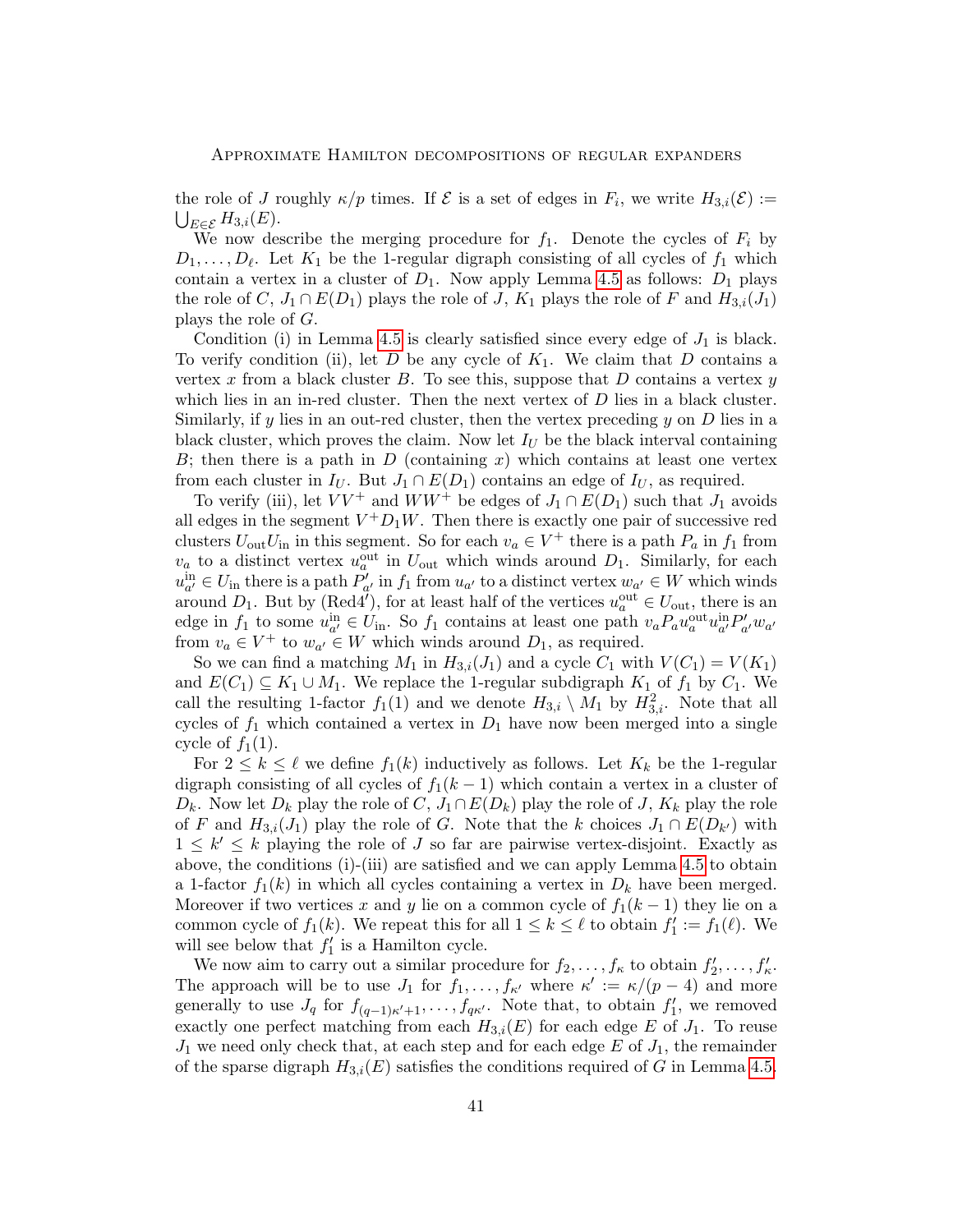For this, let  $H_{3,i}(J_q)$  denote a subdigraph of  $H_{3,i}(J_q)$  obtained by removing t arbitrary perfect matchings from  $H_{3,i}(E)$  for each  $E \in J_q$ .

<span id="page-41-0"></span>**Claim 5.7.** Let  $\kappa'$  be defined as above and let  $\varepsilon^* := 2\sqrt{\beta_1/p}$ . Then  $H_{3,i}^{\kappa'}(E)$  is  $(\varepsilon^*, \gamma^2 \beta_1)$ -superregular whenever E is an edge in  $J_q$ , where  $1 \le q \le p-4$ .

To see this, it suffices to consider a single edge  $E = XY$  in  $J_1$ . Write  $H := H_{3,i}^{\kappa'}(E)$ . Then, since at each stage we removed a perfect matching, in total we removed  $\kappa'$  edges incident to each vertex in  $X \cup Y$ , which is at most  $\beta_1 m_p/p$  by [\(20\)](#page-23-0). Since  $H_{3,i}(E)$  is  $(2\varepsilon'^{1/12}, \gamma^2 \beta_1)$ -superregular (see directly after [\(40\)](#page-37-1)), we can apply Proposition [3.6\(](#page-9-1)ii) with  $H_{3,i}(E)$  playing the role of G, H playing the role of G' and  $d' := \beta_1/p$  to find that H is  $(\varepsilon^*, \gamma^2 \beta_1)$ -superregular. Note that  $\varepsilon^* \ll \gamma^2 \beta_1$  by [\(4\)](#page-16-0). This proves the claim.

Suppose that we have constructed  $f'_1, \ldots, f'_t$  with  $t < \kappa'$  in the same way as  $f'_1$ . Then we will have used t perfect matchings in  $H_{3,i}(E)$  for each  $E \in J_1$ . Let  $H_{3,i}(J_1)$  denote the subdigraph of  $H_{3,i}(J_1)$  consisting of the remaining edges. Then Claim [5.7](#page-41-0) implies that  $H_{3,i}^t(J_1)$  can still play the role of G in Lemma [4.5.](#page-15-2) So we can construct  $f'_{t+1}$  in the same way as  $f'_1$ . Thus we can obtain  $f'_1, \ldots, f'_{\kappa'}$ as described above.

Now for each  $2 \le q \le p-4$  and each  $1 \le t \le \kappa'$  we can use  $J_q$  to obtain  $f'_{(q-1)\kappa'+t}$  from  $f_{(q-1)\kappa'+t}$  in exactly the same way (except that we use edges from  $H_{3,i}(J_q)$  and so  $J_q \cap E(D_k)$  now plays the role of J for  $1 \leq k \leq \ell$ .

We have now obtained  $f'_1, \ldots, f'_\kappa$ . They are clearly edge-disjoint 1-factors. We claim that  $f'_j$  is a Hamilton cycle for each  $1 \leq j \leq \kappa$ . Indeed, suppose not. It suffices to consider  $f'_1$ . Let C and C' be cycles in  $f'_1$  where C contains a vertex x in some cycle D of  $\overline{F}_i$  and C' contains a vertex  $x'$  in some cycle D' of  $F_i$ . Recall that, by our construction, for all cycles  $D_k$  in  $F_i$ , every vertex in (a cluster of)  $D_k$ is contained in a single cycle in  $f_1'$ . Consider the sequence given by (Red0') as a cyclic sequence and pick an interval

$$
D_g x_g D_{g+1} x_{g+1} \dots x_{g'-1} D_{g'} x_{g'}
$$

such that  $D = D_g$  and  $D' = D_{g'}$ . By (Red0') and (Red1'), the inneighbour of  $x_g$ in  $f'_1$  is contained in D, so  $x_g \in V(C)$ . But similarly the outneighbour of  $x_g$  in  $f'_1$  is contained in  $D_{g+1}$ , so all vertices lying in a cluster of  $D_{g+1}$  are contained in  $V(C)$  and thus  $x_{g+1} \in V(C)$ . Continuing along the subsequence we conclude that every vertex lying in a cluster of  $D'$  lies on  $C$ . So  $x'$  lies on both  $C'$  and  $C$ ; so since  $f'_1$  is a 1-factor we must have  $C = C'$ . Thus  $f'_1$  is a Hamilton cycle, and the same holds for  $f'_2, \ldots, f'_\kappa$ .

Finally, we can bound the total number of Hamilton cycles as follows. Note that

$$
\begin{aligned} &\kappa\overset{(8),(13),(20)}{=}&(1-\gamma)(1-5\gamma)\beta\frac{m}{sp}.\\ &r_p\overset{(7),(16),(17)}{=}&(s-1)(p-1)(\tilde{\alpha}-\gamma)\frac{\tilde{L}}{\beta}\geq(1-\sqrt{\gamma})sp\frac{\tilde{\alpha}\tilde{L}}{\beta}. \end{aligned}
$$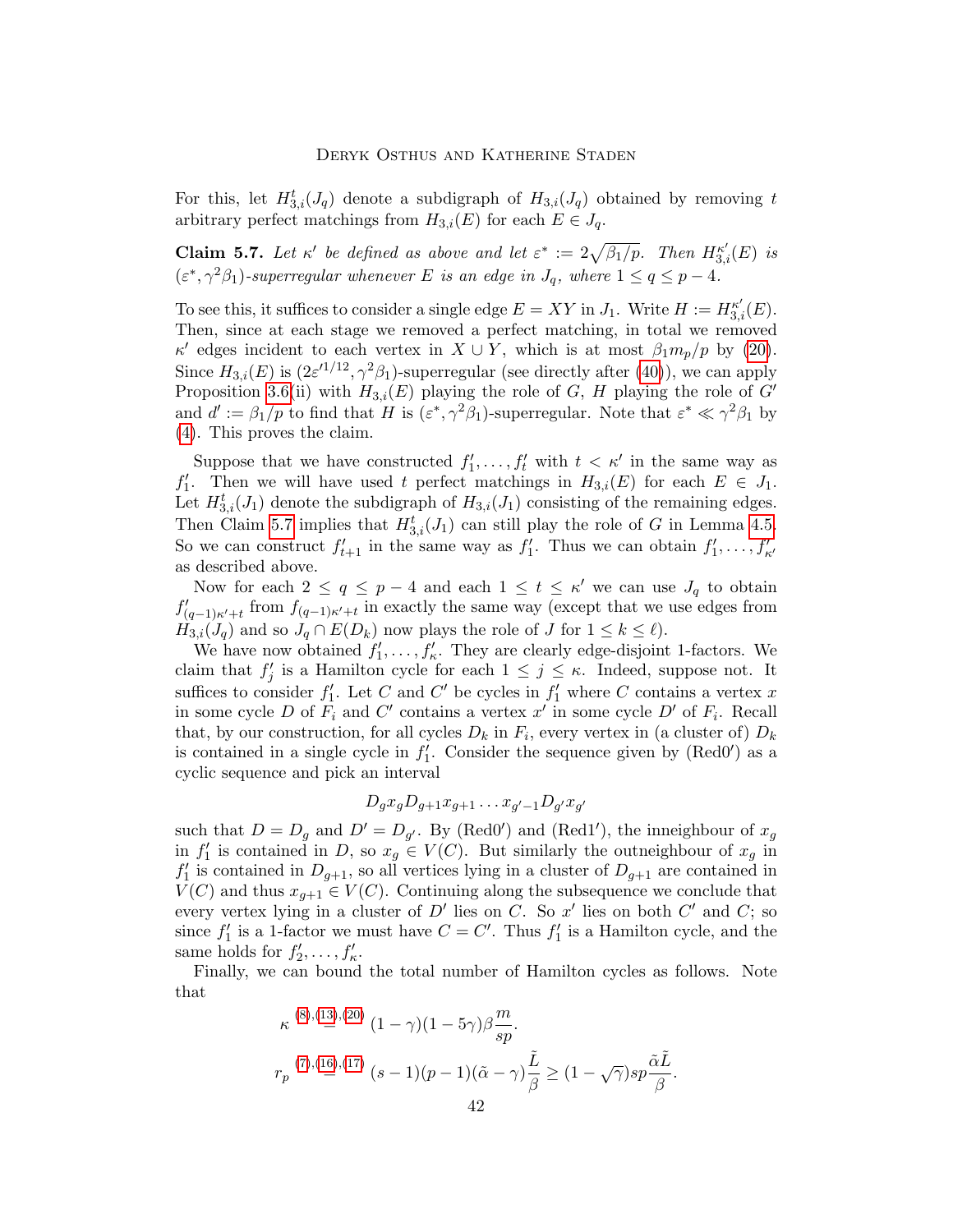So altogether, after repeating the procedure for every  $1 \leq i \leq r_p$ , we have found

$$
r_p \kappa \ge (1 - \gamma)(1 - 5\gamma)(1 - \sqrt{\gamma})\tilde{\alpha}\tilde{L}\tilde{m}
$$
  
\n
$$
\ge (1 - \sqrt{\gamma})^3(1 - \varepsilon)\tilde{\alpha}n
$$
  
\n
$$
\ge (1 - \eta)r
$$

edge-disjoint Hamilton cycles, as required. This completes the proof of Theorem [1.1.](#page-1-1)

### 6. The proof of Corollary [1.2](#page-1-0)

<span id="page-42-5"></span>We now use Theorem [1.1](#page-1-1) and Lemma [4.1](#page-12-1) to prove Corollary [1.2.](#page-1-0)

Proof. As in the proof of Theorem [1.1,](#page-1-1) we may assume without loss of generality that  $0 < \eta \ll \nu \ll \tau \ll \alpha$ . Choose  $n_0$  and  $\gamma$  so that  $0 < 1/n_0 \ll \gamma \ll \eta$ . Suppose that G is a digraph on  $n \geq n_0$  vertices satisfying (i) and (ii). Let

$$
n_x^{\pm} := d_G^{\pm}(x) - (\alpha - \sqrt{\gamma})n
$$

for each  $x \in V(G)$ . We apply Lemma [4.1](#page-12-1) to G with  $\rho = \varepsilon = \sqrt{\gamma}$  and with  $Q = G$  (so  $q = 1$ ) to obtain a subdigraph H of G such that  $\tilde{G} := G \setminus H$  is an  $(\alpha - \sqrt{\gamma})n$ -regular digraph on n vertices. Note that for all  $x \in V(G)$  we have  $d^-_{\tilde{C}}$  $\overline{\tilde{G}}(x) \geq d_G^ \overline{G}(x) - (\sqrt{\gamma} - \gamma)n \geq d_{G}^{-}$  $G(x) - \nu n/2$ . So for all sets S of vertices,

$$
RN^+_{\nu/2,\tilde{G}}(S) \supseteq RN^+_{\nu,G}(S).
$$

Thus  $\tilde{G}$  is a robust  $(\nu/2, \tau)$ -outexpander. Therefore we can apply Theorem [1.1](#page-1-1) to Thus G is a robuse  $(\nu/2, \nu)$  outerspander. Therefore we can apply Theorem 1:1 to  $\tilde{G}$  with parameter  $\eta' := \eta/2\alpha$  to find  $(1 - \eta')(\alpha - \sqrt{\gamma})n > (\alpha - \eta)n$  edge-disjoint Hamilton cycles in  $\tilde{G}$  and hence in G.

## 7. Acknowledgements

We are extremely grateful to Daniela Kühn for helpful discussions throughout the project.

#### **REFERENCES**

- <span id="page-42-4"></span>[1] N. Alon, G. Gutin and M. Krivelevich, Algorithms with large domination ratio, J. of Algorithms 50 (2004), 118–131.
- <span id="page-42-6"></span>[2] N. Alon and A. Shapira, Testing subgraphs in directed graphs, J. of Computer and System Sciences 69 (2004), 354–382.
- <span id="page-42-0"></span>[3] B. Alspach, The wonderful Walecki construction, *Bull. Inst. Combin. Appl.* **52** (2008), 7–20.
- <span id="page-42-1"></span>[4] B. Alspach, J.C. Bermond and D. Sotteau, Decompositions into cycles. I. Hamilton decompositions, Cycles and rays (Montreal, PQ, 1987), Kluwer Acad. Publ., Dordrecht, 1990, 9–18.
- <span id="page-42-3"></span>[5] D. Bal and A. Frieze, Packing tight Hamilton cycles in uniform hypergraphs, SIAM J. Discrete Mathematics **26** (2012), 435-451.
- <span id="page-42-7"></span>[6] D. Christofides, P. Keevash, D. K¨uhn and D. Osthus, A semi-exact degree condition for Hamilton cycles in digraphs, SIAM J. Discrete Mathematics 24 (2010), 709–756.
- <span id="page-42-2"></span>[7] A. Frieze and M. Krivelevich, On packing Hamilton cycles in  $\varepsilon$ -regular graphs, J. Combin. Theory B  $94$  (2005), 159-172.